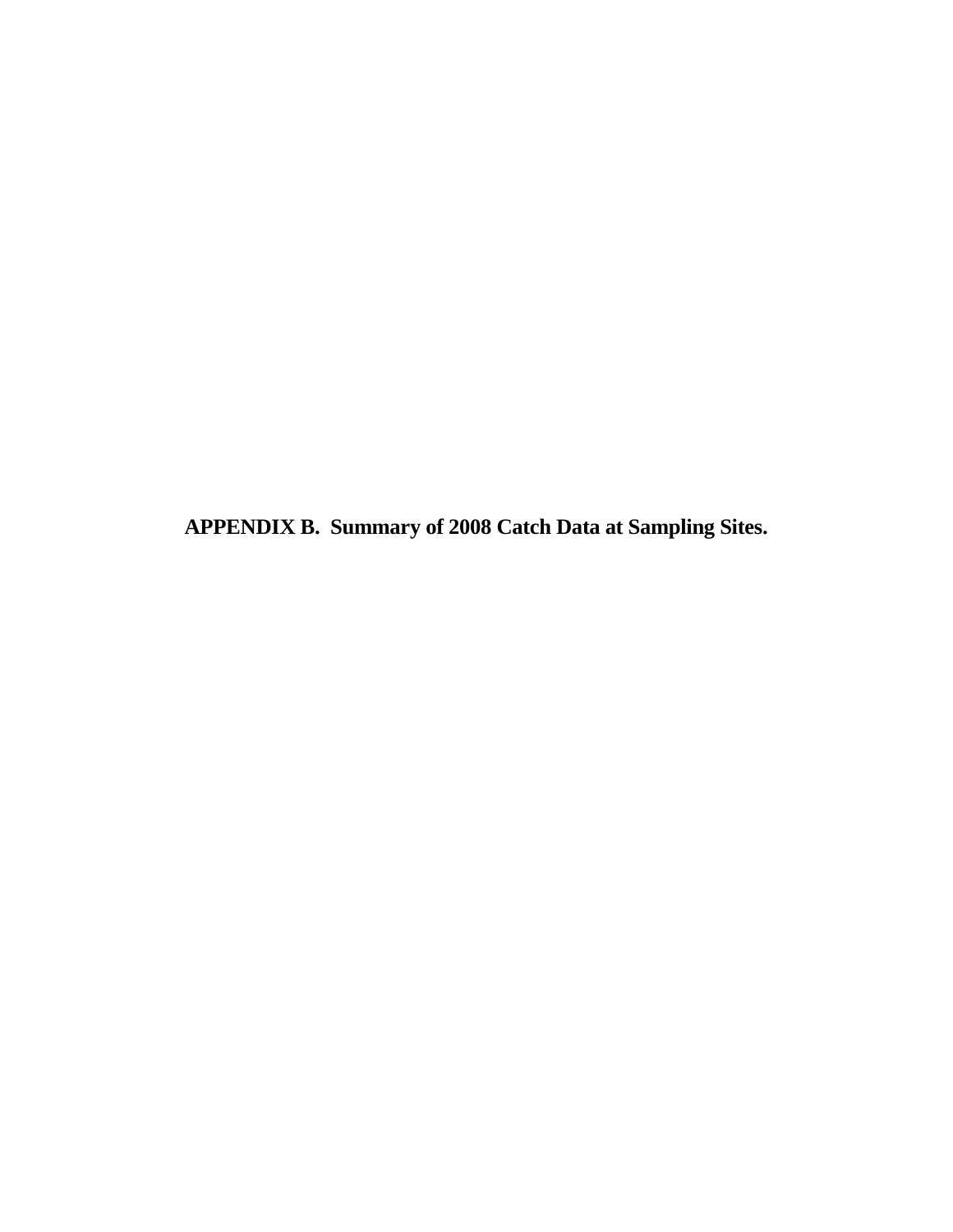### **ORDER OF DATA ORGANIZATION IN THIS APPENDIX**

The summary sheets for each sampling site were provided first as steelhead/coho sampling forms. Then the field data sheets for each sampling site were provided. The order of sampling sites corresponded to the numerical order presented in Tables 1-4 in the methods section.

### **EXPLANATION OF STEELHEAD/COHO SALMON SAMPLING FORMS**

Electrofishing and snorkeling data were presented for each sampling site. All data pertained to steelhead because coho salmon were released immediately where they were captured on East Branch Soquel Creek in 2008. Snorkeled habitat is denoted. For electrofishing data, it was presented in successive passes. For underwater visual censusing data, fish counts for replicate passes were presented as passes. Density estimates for each electrofished habitat were obtained by the depletion method and regression analysis. Density estimates for mainstem pool habitats that were visually censused in 2008 were obtained by using the maximum number of steelhead seen per pass. Densities were so low in 2008 that there was little chance of counting the same fish twice, and it was very possible to miss fish on certain passes.

For each pass, steelhead were divided into age and size class categories. YOY and 1+ refer to age classes. C-1, C-2 and C-3 refer to Size Classes 1, 2 and 3. For the data presented by pass, C-2 includes Size Classes 2 and 3 combined. Only in the population estimates are these two size classes differentiated.

Site densities at the bottom of the summary data forms were obtained by dividing total estimated number of fish in each size/age category by the total length of stream that was censused.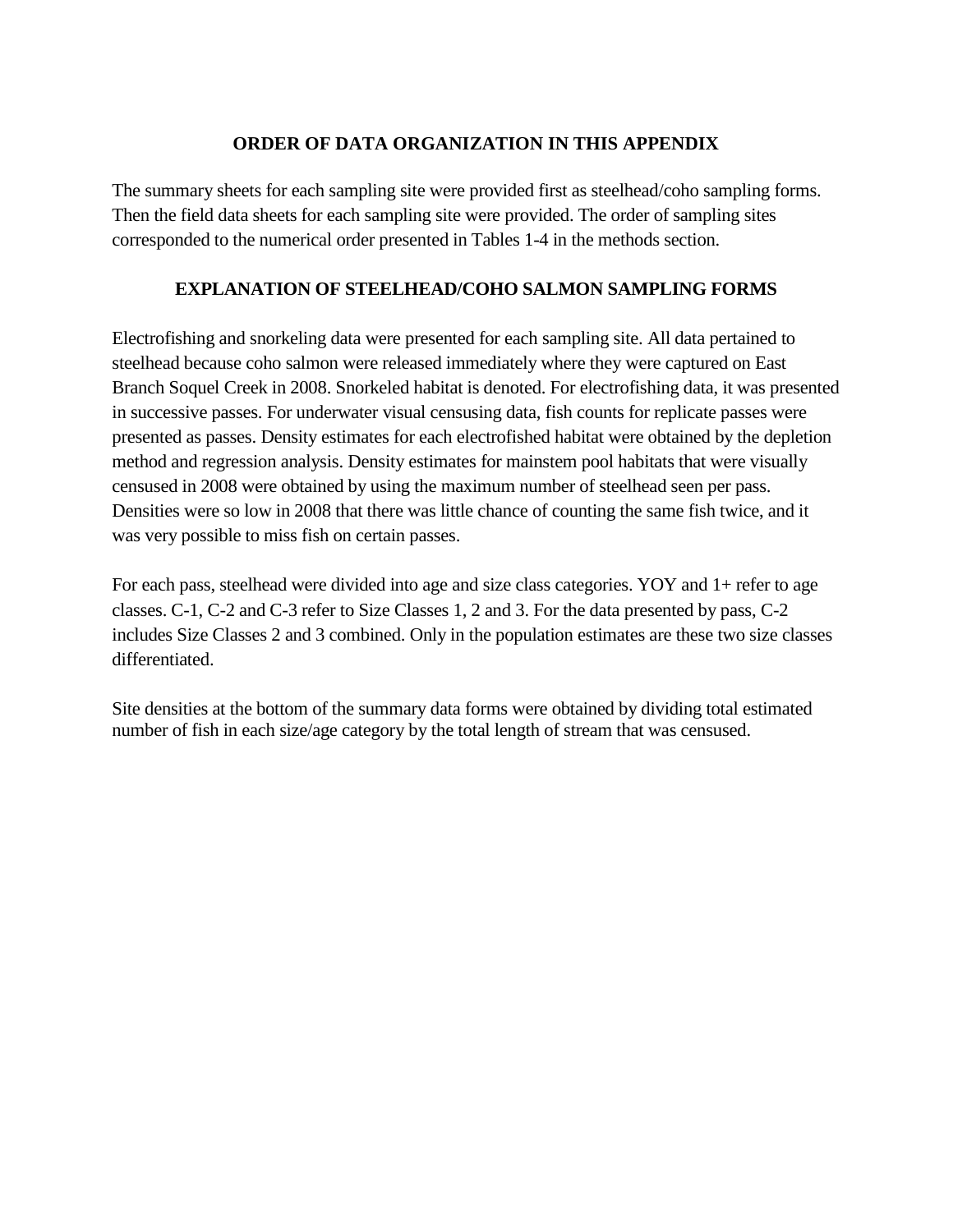**Date: 14Sep08/15Sep08 Stream: SLR Sampled by: Alley, Steiner, Kittleson, Reis, Wheeler Sampling Site: 1 (Paradise Park) Water Temperature and Times: 70.0° F @ 1825 hr, 07Aug08. (Air temp. 67° F)** 

| Habitat type&          |                 | First Pass     |                         |                 |                | Second Pass          |                         |                |                  |       | Third Pass/      |                  |     |                |                |                 |                         | Number Est. / Density Est. |
|------------------------|-----------------|----------------|-------------------------|-----------------|----------------|----------------------|-------------------------|----------------|------------------|-------|------------------|------------------|-----|----------------|----------------|-----------------|-------------------------|----------------------------|
| Length (ft)            |                 |                |                         |                 |                |                      |                         |                |                  |       | Fourth Pass      |                  |     |                |                | per ft          |                         |                            |
|                        | YOY             | $C-1$          | $1+$                    | $c-$            | YOY            | $c-$                 | $1+$                    | $C-$           | YOY              | $C-1$ | $1+$             | $C-2$            | YOY | $c-$           | $1+$           | $c-$            | $c-$                    | Total                      |
|                        |                 |                |                         | $\overline{2}$  |                | $\mathbf{1}$         |                         | $\overline{2}$ |                  |       |                  |                  |     | $\mathbf{1}$   |                | $\overline{2}$  | 3                       |                            |
| #12Riffle              | $\overline{11}$ | $\overline{4}$ | $\overline{\mathbf{0}}$ | $\overline{7}$  | $\overline{2}$ | $\overline{\bullet}$ | $\overline{\mathbf{0}}$ | $\overline{2}$ | $\overline{2/1}$ | 1/0   | $\overline{0/0}$ | $\overline{1/1}$ | 16  | $\overline{5}$ | $\overline{0}$ | $\overline{11}$ | $\overline{\mathbf{0}}$ | 16                         |
| $42$ ft                |                 |                |                         |                 |                |                      |                         |                |                  |       |                  |                  |     |                |                |                 |                         |                            |
|                        |                 |                |                         |                 |                |                      |                         |                |                  |       |                  |                  |     |                |                |                 |                         |                            |
| #13 Run                | 17              | 8              | $\mathbf 0$             | 9               | $\overline{2}$ | $\mathbf{1}$         | 0                       | $\mathbf{1}$   | 4/0              | 1/0   | 0/0              | 3/0              | 23  | 10             | $\mathbf 0$    | 13              | $\mathbf{o}$            | 23                         |
| 90 ft                  |                 |                |                         |                 |                |                      |                         |                |                  |       |                  |                  |     |                |                |                 |                         |                            |
|                        |                 |                |                         |                 |                |                      |                         |                |                  |       |                  |                  |     |                |                |                 |                         |                            |
| #10a-b Pool<br>Snorkel | $\overline{14}$ | $\mathbf{1}$   | $\overline{\mathbf{0}}$ | $\overline{13}$ |                |                      |                         |                |                  |       |                  |                  | 14  | $\mathbf{1}$   | $\mathbf 0$    | $\overline{13}$ | $\mathbf 0$             | $\overline{14}$            |
| 622 ft                 |                 | Three          | Passes                  |                 |                |                      |                         |                |                  |       |                  |                  |     |                |                |                 |                         |                            |
|                        |                 |                |                         |                 |                |                      |                         |                |                  |       |                  |                  |     |                |                |                 |                         |                            |
| All Habitats           |                 |                |                         |                 |                |                      |                         |                |                  |       |                  |                  | 53  | 16             | $\mathbf 0$    | 37              | $\mathbf 0$             | $\overline{53}$            |
| Combined               |                 |                |                         |                 |                |                      |                         |                |                  |       |                  |                  |     |                |                |                 |                         |                            |
| 754 ft                 |                 |                |                         |                 |                |                      |                         |                |                  |       |                  |                  |     |                |                |                 |                         |                            |

**Length of Stream Sampled (ft):\_754 ft** Young-of-the-Year / Size Class 1 per Foot of Stream: 0.0703/ 0.0212 Yearlings and 2+ / Size Classes 2 and 3 per Foot of Stream: 0.0 /0.0491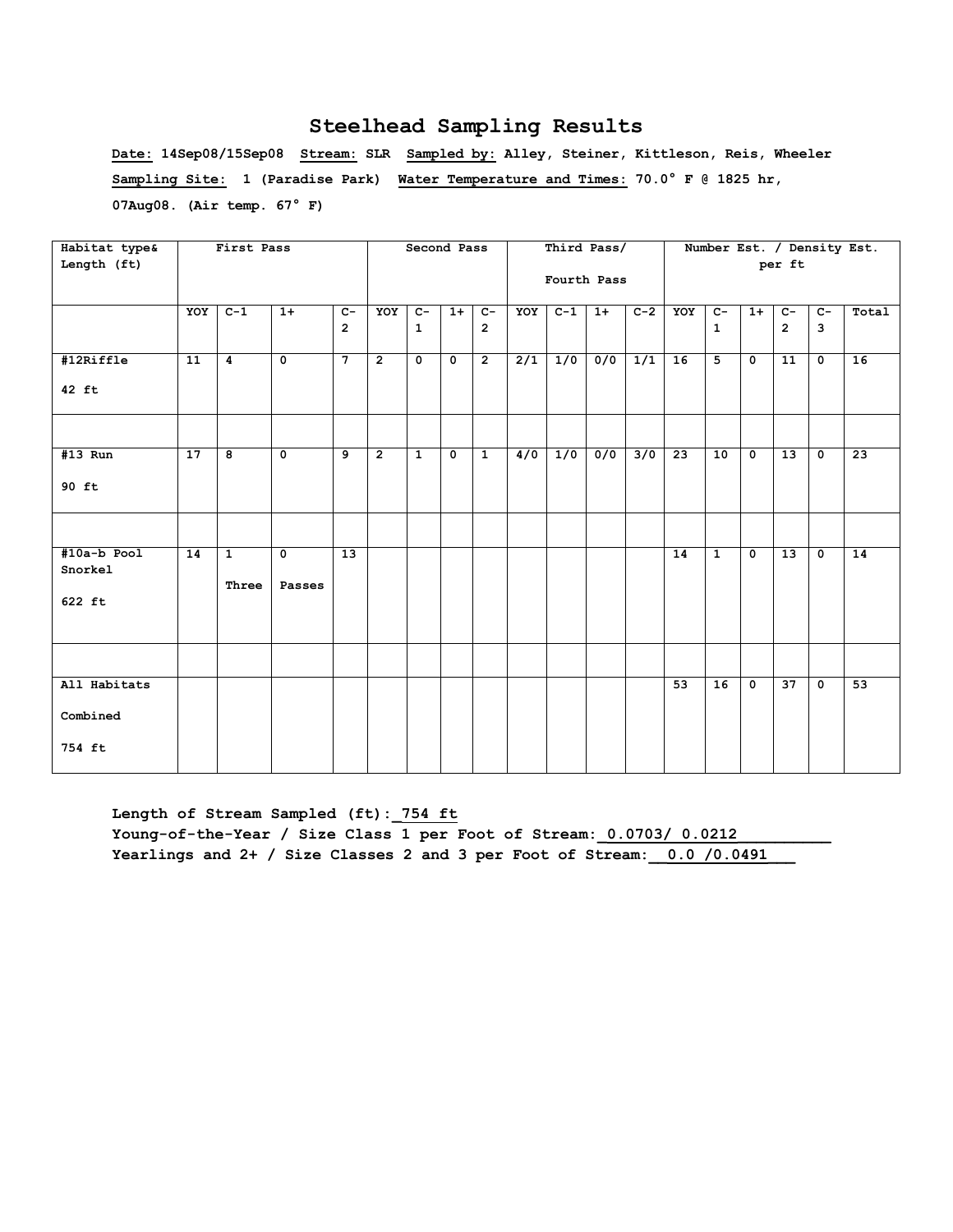**Date: 16Sep08/12Oct08 Stream: SLR Sampled by: Alley, Steiner, Kittleson, Reis, Wheeler, Collins Sampling Site: 2a (Rincon)Water Temperature and Times: 66.0° F @ 1659 hr, 15Aug08. (Air temp. 67° F)** 

| Habitat                               |                 | First Pass            |                         |       |     | Second Pass    |                         |       |                         | Third Pass/    |                           |                  |      |              |                         | Number Est. /       |                     |                 |
|---------------------------------------|-----------------|-----------------------|-------------------------|-------|-----|----------------|-------------------------|-------|-------------------------|----------------|---------------------------|------------------|------|--------------|-------------------------|---------------------|---------------------|-----------------|
| type &<br>Length<br>(f <sub>t</sub> ) |                 |                       |                         |       |     |                |                         |       |                         | Fourth Pass    |                           |                  |      |              |                         | Density Est. per ft |                     |                 |
|                                       | YOY             | $C-1$                 | $1+$                    | $C-2$ | YOY | $C-1$          | $1+$                    | $C-2$ | YOY                     | $C-1$          | $1+$                      | $C-2$            | YOY  | $C-1$        | $1+$                    | $C-2$               | $\overline{C}$<br>3 | Total           |
| #25<br>Riffle                         | 40              | 16                    | $\overline{\mathbf{0}}$ | 24    | 14  | $\overline{6}$ | $\overline{\mathbf{0}}$ | ø     | $\overline{\mathbf{8}}$ | $\overline{2}$ | $\overline{\mathfrak{o}}$ | $\overline{6}$   | 62.9 | 25.3         | $\overline{\mathbf{0}}$ | 40.9                | $\overline{0}$      | 66.2            |
| 43 ft                                 |                 |                       |                         |       |     |                |                         |       |                         |                |                           |                  |      |              |                         |                     |                     |                 |
|                                       |                 |                       |                         |       |     |                |                         |       |                         |                |                           |                  |      |              |                         |                     |                     |                 |
| $#24$ Run                             | 29              | 10                    | $\overline{2}$          | 21    | 16  | 8              | 0                       | 8     | 9                       | 5              | $\mathbf 0$               | $\boldsymbol{4}$ | 65.1 | 37.6         | $\overline{2}$          | 35.3                | $\mathsf{o}$        | 72.9            |
| 54 ft                                 |                 |                       |                         |       |     |                |                         |       |                         |                |                           |                  |      |              |                         |                     |                     |                 |
|                                       |                 |                       |                         |       |     |                |                         |       |                         |                |                           |                  |      |              |                         |                     |                     |                 |
| #17<br>Pool<br>Snorkel                | $\overline{2}$  | 0<br>Three            | $\mathbf{1}$<br>Passes  | З     |     |                |                         |       |                         |                |                           |                  | 3    | 0            | $\mathbf{1}$            | 3                   | $\mathbf{1}$        | 4               |
| 475 ft                                |                 |                       |                         |       |     |                |                         |       |                         |                |                           |                  |      |              |                         |                     |                     |                 |
|                                       |                 |                       |                         |       |     |                |                         |       |                         |                |                           |                  |      |              |                         |                     |                     |                 |
| #17<br>Pool<br>Snorkel                | $\overline{14}$ | $\mathbf{1}$<br>Three | $\mathbf 0$<br>Passes   | 13    |     |                |                         |       |                         |                |                           |                  | 14   | $\mathbf{1}$ | $\mathbf 0$             | 13                  | $\mathbf 0$         | $\overline{14}$ |
| 191 ft                                |                 |                       |                         |       |     |                |                         |       |                         |                |                           |                  |      |              |                         |                     |                     |                 |
| AI1<br>Habitat<br>Combine<br>763 ft   |                 |                       |                         |       |     |                |                         |       |                         |                |                           |                  | 145  | 63.9         | نا                      | 92.2                | $\mathbf{1}$        | 157.1           |
|                                       |                 |                       |                         |       |     |                |                         |       |                         |                |                           |                  |      |              |                         |                     |                     |                 |

**Length of Stream Sampled (ft):\_763 ft\_** Young-of-the-Year / Size Class 1 per Foot of Stream: 0.1900/ 0.0837 **Yearlings and 2+ / Size Classes 2 and 3 per Foot of Stream:\_\_0.0039 /0.1221\_\_\_**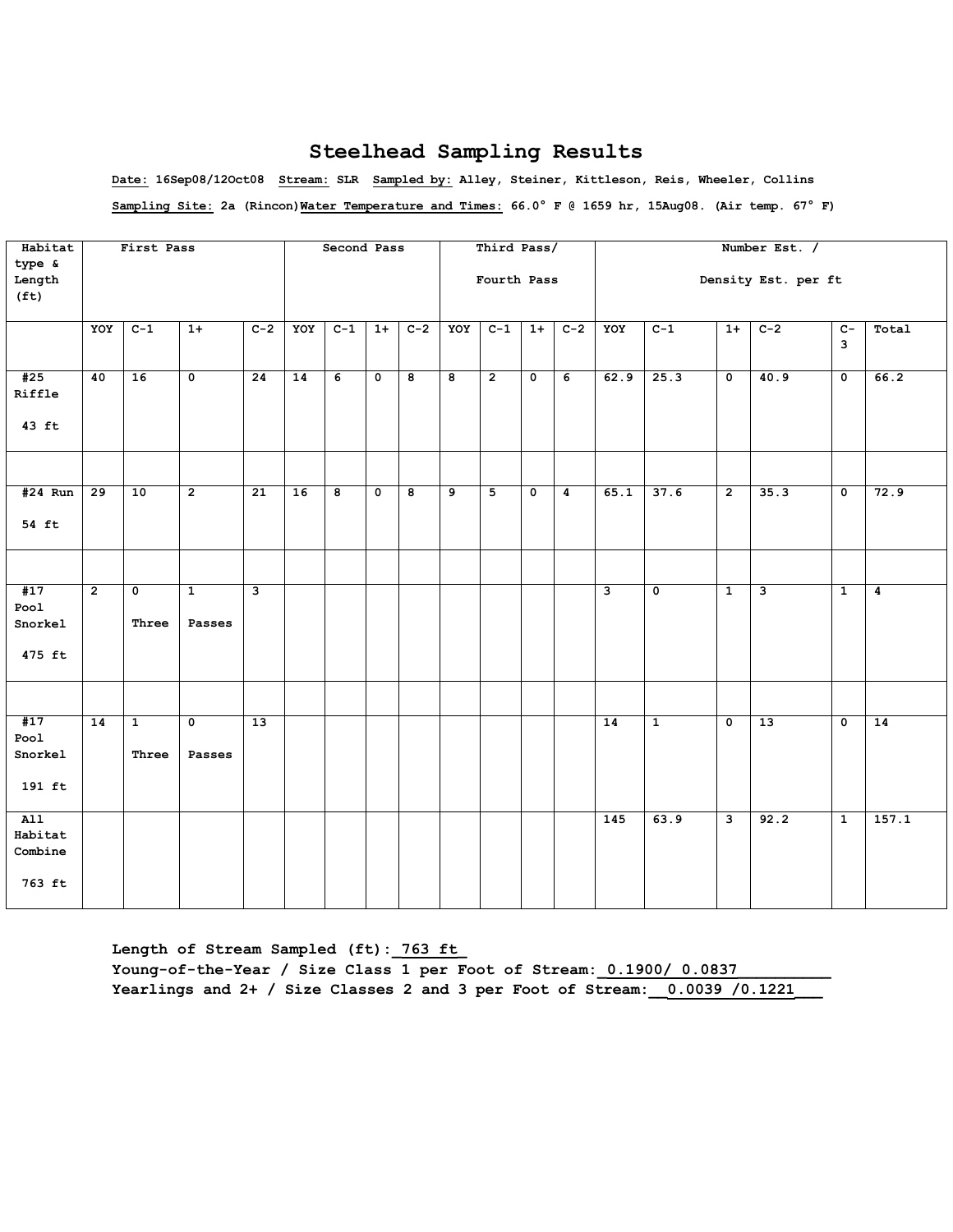**Date: 14Sep08/15Sep08 Stream: SLR Sampled by: Alley, Steiner, Kittleson, Reis, Wheeler Sampling Site: 4 (Henry Cowell Park) Water Temperature and Times: 67.0° F @ 1347 hr, 08Aug08. (Air temp. 74° F)** 

| Habitat type &           |                 | First Pass              |                |                         |     | Second Pass    |              |                         |                         | Third Pass/Fourth       |             |                      |       | Number Est. / Density Est. per ft |                |                |                         |       |
|--------------------------|-----------------|-------------------------|----------------|-------------------------|-----|----------------|--------------|-------------------------|-------------------------|-------------------------|-------------|----------------------|-------|-----------------------------------|----------------|----------------|-------------------------|-------|
| Length (ft)              |                 |                         |                |                         |     |                |              |                         |                         | Pass                    |             |                      |       |                                   |                |                |                         |       |
|                          |                 |                         |                |                         |     |                |              |                         |                         |                         |             |                      |       |                                   |                |                |                         |       |
|                          | YOY             | $C-1$                   | $1+$           | $\overline{c}$          | YOY | $c-$           | $1+$         | $\overline{C}$          | YOY                     | $\overline{C-1}$        | $1+$        | $C-2$                | YOY   | $C-1$                             | $1+$           | $C-2$          | $C -$                   | Total |
|                          |                 |                         |                | $\overline{2}$          |     | $\mathbf{1}$   |              | $\overline{2}$          |                         |                         |             |                      |       |                                   |                |                | 3                       |       |
| #17 Riffle               | $\overline{25}$ | 19                      | $\mathbf 0$    | 6                       | 8   | $\overline{7}$ | $\mathbf{0}$ | $\overline{1}$          | $\overline{\mathbf{3}}$ | $\overline{\mathbf{a}}$ | $\mathbf 0$ | $\overline{\bullet}$ | 37.3  | 30.6                              | $\mathbf{o}$   | 7.1            | $\mathbf{0}$            | 37.7  |
| 43 ft                    |                 |                         |                |                         |     |                |              |                         |                         |                         |             |                      |       |                                   |                |                |                         |       |
| #19 Riffle               | 64              | $\overline{42}$         | $\mathbf 0$    | 22                      | 37  | 25             | $\mathbf{0}$ | $\overline{12}$         | 14                      | 10                      | $\mathbf 0$ | 14                   | 134.6 | 91.5                              | $\mathbf{o}$   | $43.3$ 0       |                         | 134.8 |
| 28 ft                    |                 |                         |                |                         |     |                |              |                         |                         |                         |             |                      |       |                                   |                |                |                         |       |
|                          |                 |                         |                |                         |     |                |              |                         |                         |                         |             |                      |       |                                   |                |                |                         |       |
| #20 Run                  | 76              | 65                      | 0              | 11                      | 49  | 46             | $\mathbf{0}$ | $\overline{\mathbf{3}}$ | $\overline{22}$         | 21                      | $\mathbf 0$ | $\mathbf{1}$         | 183.5 | $\overline{174}$                  | 0              | 15.3           | $\overline{\mathbf{0}}$ | 189.3 |
| 48 ft                    |                 |                         |                |                         |     |                |              |                         |                         |                         |             |                      |       |                                   |                |                |                         |       |
|                          |                 |                         |                |                         |     |                |              |                         |                         |                         |             |                      |       |                                   |                |                |                         |       |
| #22 Pool Snorkel         | 10              | $\overline{\mathbf{8}}$ | $\overline{2}$ | $\overline{4}$          |     |                |              |                         |                         |                         |             |                      | 10    | $\overline{8}$                    | $\overline{2}$ | $\overline{4}$ | $\overline{\mathbf{0}}$ | 12    |
| 375 ft                   | Three           | Passes                  |                |                         |     |                |              |                         |                         |                         |             |                      |       |                                   |                |                |                         |       |
| #23 Run Snorkel          | 47              | 39                      | $\overline{0}$ | $\overline{\mathbf{8}}$ |     |                |              |                         |                         |                         |             |                      | 47    | $\overline{39}$                   | $\overline{0}$ | 8              | $\overline{0}$          | 47    |
| 97 ft (part of           |                 |                         |                |                         |     |                |              |                         |                         |                         |             |                      |       |                                   |                |                |                         |       |
| Pool in 2007)            |                 |                         |                |                         |     |                |              |                         |                         |                         |             |                      |       |                                   |                |                |                         |       |
|                          |                 |                         |                |                         |     |                |              |                         |                         |                         |             |                      |       |                                   |                |                |                         |       |
| All Habitats<br>Combined |                 |                         |                |                         |     |                |              |                         |                         |                         |             |                      | 412.4 | 343.1                             | $\overline{2}$ | 77.7           | $\mathbf 0$             | 420.8 |
| 591 ft                   |                 |                         |                |                         |     |                |              |                         |                         |                         |             |                      |       |                                   |                |                |                         |       |

**Length of Stream Sampled (ft):\_ 591 ft\_ Young-of-the-Year / Size Class 1 per Foot of Stream: 0.6978/0.5805\_\_\_\_\_\_\_\_\_\_\_** Yearlings and 2+ / Size Classes 2 and 3 per Foot of Stream: 0.0034/0.1315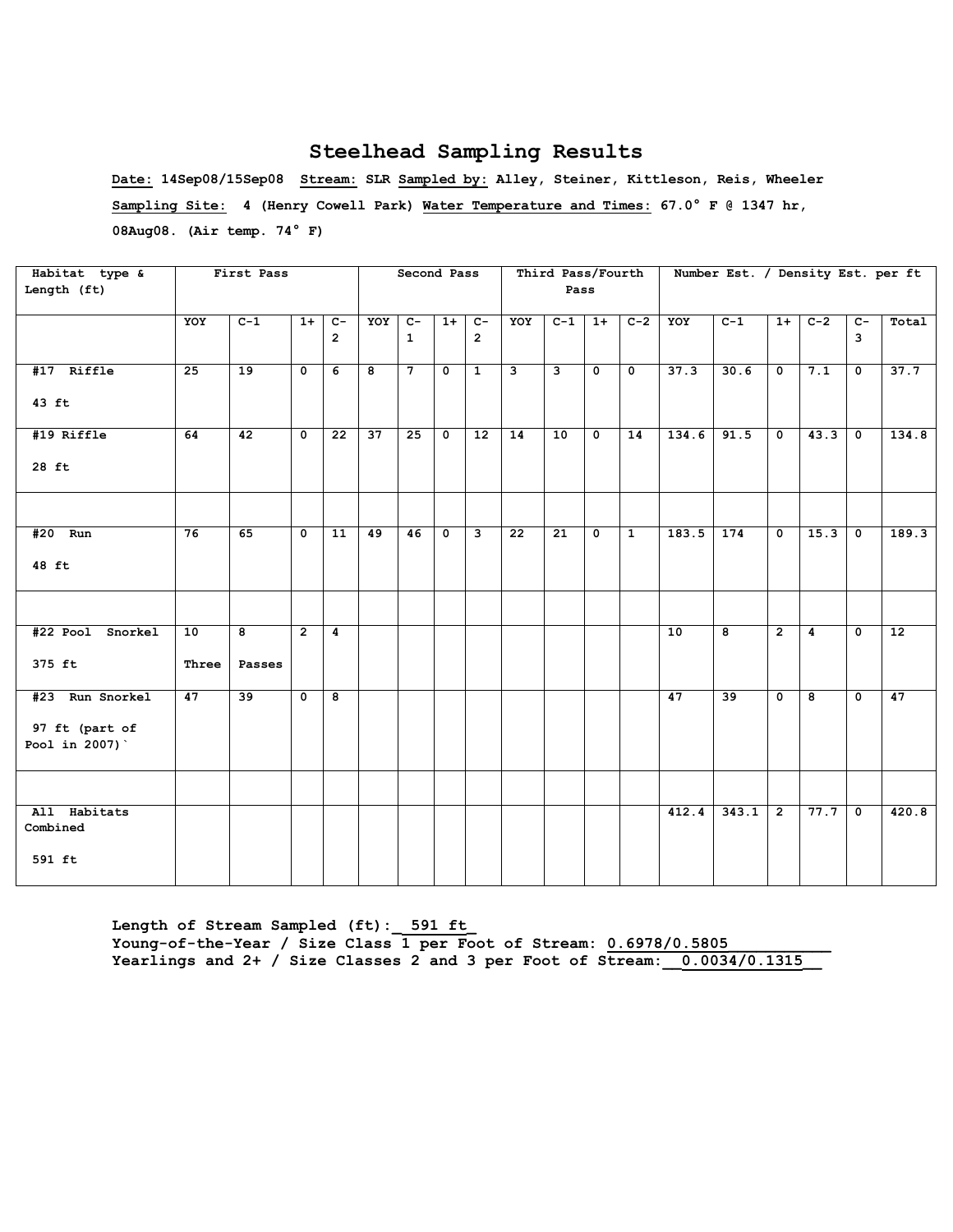**Date: 09Sep08/14Oct08 Stream: SLR Sampled by: Alley, Steiner, Wheeler, Kittleson Sampling Site: 6 (below Fall Creek) Water Temperature and Times: 69° F @ 1400 hr above Fall Creek confluence, 11Aug08. Air temp 69° F @ 1400 hr.)**

| Habitat type      |                 | First Pass     |              |                         |     | Second Pass    |                |                         |                |                |                           | Third Pass/Fourth       |                    | Number Est. / Density Est. per ft |                |                |                         |                |
|-------------------|-----------------|----------------|--------------|-------------------------|-----|----------------|----------------|-------------------------|----------------|----------------|---------------------------|-------------------------|--------------------|-----------------------------------|----------------|----------------|-------------------------|----------------|
| & Length          |                 |                |              |                         |     |                |                |                         |                | Pass           |                           |                         |                    |                                   |                |                |                         |                |
| (f <sub>t</sub> ) |                 |                |              |                         |     |                |                |                         |                |                |                           |                         |                    |                                   |                |                |                         |                |
|                   | YOY             | $C-1$          | $1+$         | $\overline{c}$          | YOY | $\overline{c}$ | $1+$           | $c-$                    | YOY            | $\overline{c}$ | $1+$                      | $c-$                    | YOY                | $C-1$                             | $1+$           | $C-2$          | $c-$                    | Total          |
|                   |                 |                |              | $2^{\circ}$             |     | $\mathbf{1}$   |                | $\overline{2}$          |                | $\mathbf{1}$   |                           | $\overline{2}$          |                    |                                   |                |                | 3                       |                |
|                   |                 |                |              |                         |     |                |                |                         |                |                |                           |                         |                    |                                   |                |                |                         |                |
| #8 Riffle         | $\overline{22}$ | 21             | 0            | $\overline{1}$          | 15  | 15             | $\mathbf 0$    | $\overline{\mathbf{0}}$ | $\overline{5}$ | 5              | $\overline{\bullet}$      | $\overline{\mathbf{0}}$ | 52.1               | 51.9                              | $\mathbf 0$    | $\overline{1}$ | $\overline{\mathbf{0}}$ | 52.9           |
| 38 ft             |                 |                |              |                         |     |                |                |                         |                |                |                           |                         |                    |                                   |                |                |                         |                |
|                   |                 |                |              |                         |     |                |                |                         |                |                |                           |                         |                    |                                   |                |                |                         |                |
|                   |                 |                |              |                         |     |                |                |                         |                |                |                           |                         |                    |                                   |                |                |                         |                |
| $#9$ Run          | 38              | 35             | 0            | $\overline{\mathbf{3}}$ | 16  | 15             | $\overline{1}$ | $\overline{2}$          | $\overline{5}$ | $\overline{4}$ | $\overline{\mathfrak{o}}$ | $\overline{1}$          | 63.2               | 57.9                              | $\overline{1}$ | 7.8            | 0                       | 65.7           |
| 84 ft             |                 |                |              |                         |     |                |                |                         |                |                |                           |                         |                    |                                   |                |                |                         |                |
|                   |                 |                |              |                         |     |                |                |                         |                |                |                           |                         |                    |                                   |                |                |                         |                |
| #17 Short         | $\mathbf{1}$    | $\mathbf{0}$   | $\mathbf{1}$ | $\overline{2}$          |     |                |                |                         |                |                |                           |                         | $\mathbf{1}$       | $\mathbf 0$                       | $\mathbf{1}$   | $\overline{2}$ | $\mathbf 0$             | $\overline{2}$ |
| Pool Snorkel      | Three           | Passes         |              |                         |     |                |                |                         |                |                |                           |                         |                    |                                   |                |                |                         |                |
| $109$ ft          |                 |                |              |                         |     |                |                |                         |                |                |                           |                         |                    |                                   |                |                |                         |                |
|                   |                 |                |              |                         |     |                |                |                         |                |                |                           |                         |                    |                                   |                |                |                         |                |
| $#15$ Long        | 5               | $\overline{3}$ | 0            | $\overline{2}$          |     |                |                |                         |                |                |                           |                         | 5                  | 3                                 | 0              | $\overline{2}$ | 0                       | 5              |
| Pool Snorkel      |                 |                |              |                         |     |                |                |                         |                |                |                           |                         |                    |                                   |                |                |                         |                |
| 357 ft            |                 |                |              |                         |     |                |                |                         |                |                |                           |                         |                    |                                   |                |                |                         |                |
|                   |                 |                |              |                         |     |                |                |                         |                |                |                           |                         |                    |                                   |                |                |                         |                |
| All Habitats      |                 |                |              |                         |     |                |                |                         |                |                |                           |                         | $\overline{1}21.3$ | 112.8                             | $\overline{2}$ | 12.8           | $\mathbf 0$             | 125.6          |
| Combined          |                 |                |              |                         |     |                |                |                         |                |                |                           |                         |                    |                                   |                |                |                         |                |
| 588 ft            |                 |                |              |                         |     |                |                |                         |                |                |                           |                         |                    |                                   |                |                |                         |                |

**Length of Stream Sampled (ft):\_588 ft\_\_ Young-of-the-Year / Size Class 1 per Foot of Stream:\_0.2062/.1918\_ Yearlings and 2+ / Size Classes 2 and 3 per Foot of Stream:\_\_0.0034/0.0218\_\_\_**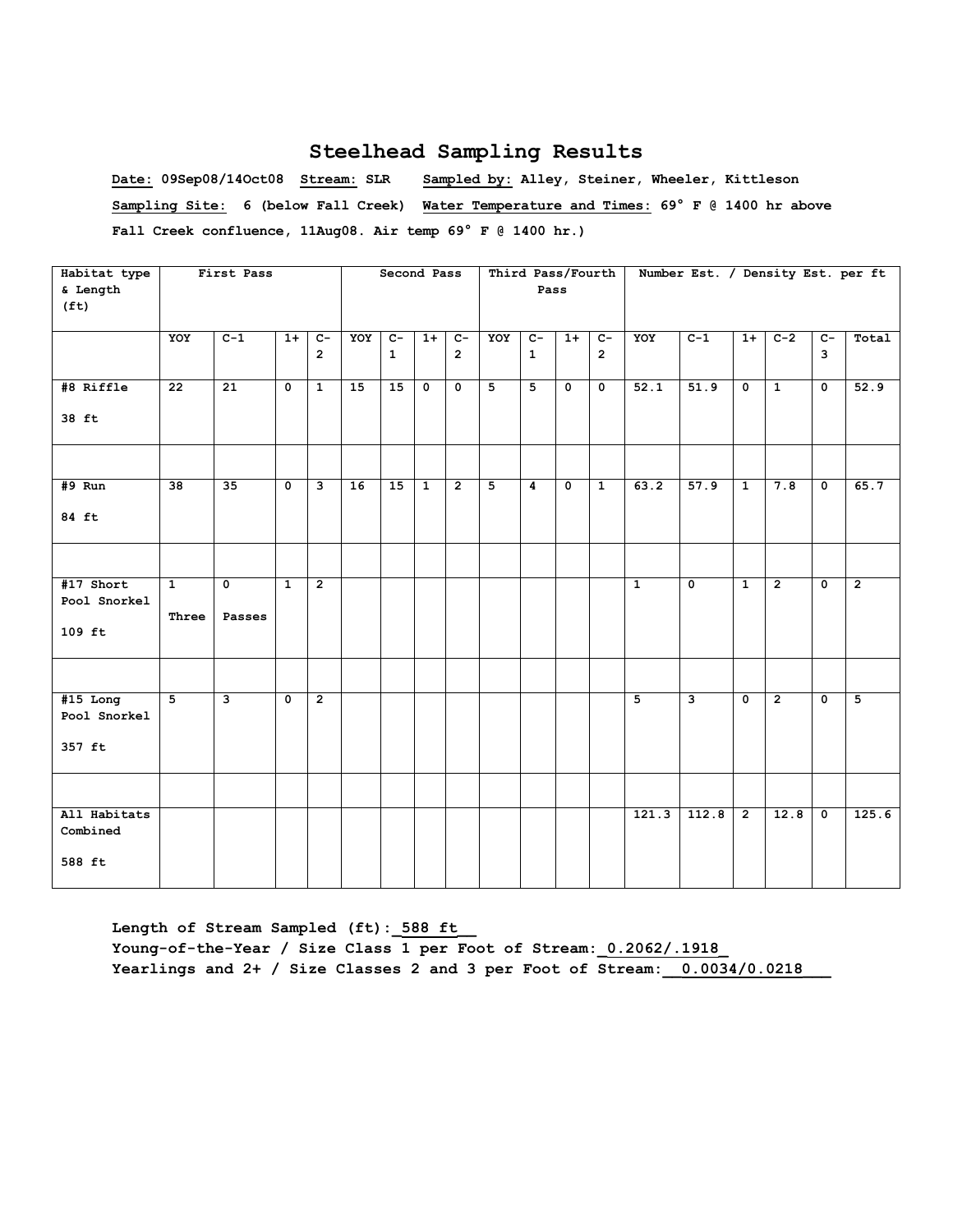**Date: 11Sep08/14Oct08 Stream: SLR Sampled by: Alley, Steiner, Kittleson, Wheeler**

**Sampling Site: 8 (below Clear Creek) Water Temperature and Times: 65° F @ 1830hr, 11Aug08. (Air temp. 68° F)**

| Habitat type &<br>Length (ft)      |                      | First Pass           |                |                        |                 | Second Pass          |                |                         |                | Third Pass/          |                |                        |                         | Number Est. / Density Est. per ft |                |                         |                      |                           |
|------------------------------------|----------------------|----------------------|----------------|------------------------|-----------------|----------------------|----------------|-------------------------|----------------|----------------------|----------------|------------------------|-------------------------|-----------------------------------|----------------|-------------------------|----------------------|---------------------------|
|                                    |                      |                      |                |                        |                 |                      |                |                         |                | Fourth Pass          |                |                        |                         |                                   |                |                         |                      |                           |
|                                    | YOY                  | $c-$<br>$\mathbf{1}$ | $1+$           | $c-$<br>$\overline{2}$ | YOY             | $c-$<br>$\mathbf{1}$ | $1+$           | $c-$<br>$\overline{2}$  | YOY            | $c-$<br>$\mathbf{1}$ | $1+$           | $C-$<br>$\overline{2}$ | YOY                     | $C-1$                             | $1+$           | $C-2$                   | $C-$<br>$\mathbf{3}$ | Total                     |
| #9 Riffle                          | 25                   | $\overline{23}$      | $\mathbf{0}$   | $\overline{2}$         | 8               | $\overline{7}$       | $\mathbf 0$    | $\mathbf{1}$            | $\overline{2}$ | $\overline{2}$       | $\mathbf{0}$   | $\mathbf{0}$           | 36.2                    | 32.9                              | $\overline{0}$ | 3.3                     | $\mathbf 0$          | 36.2                      |
| $18$ ft                            |                      |                      |                |                        |                 |                      |                |                         |                |                      |                |                        |                         |                                   |                |                         |                      |                           |
| #11 Riffle                         | 37                   | $\overline{37}$      | $\overline{2}$ | $\overline{2}$         | $\overline{13}$ | $\overline{11}$      | $\overline{1}$ | $\overline{\mathbf{3}}$ | $\overline{4}$ | $\overline{4}$       | $\overline{1}$ | $\overline{1}$         | 56.4                    | 53.4                              | 5.7            | 7.8                     | $\overline{0}$       | 61.2                      |
| 32 ft                              |                      |                      |                |                        |                 |                      |                |                         |                |                      |                |                        |                         |                                   |                |                         |                      |                           |
| #10 Run 47 ft                      | 68                   | 65                   | 6              | 9                      | 12              | 11                   | $\mathbf 0$    | $\mathbf{1}$            | 10             | 10                   | $\mathbf{0}$   | $\mathbf{0}$           | 90.4                    | 86.5                              | 6              | 10.1                    | $\mathbf 0$          | 96.6                      |
| #17 Short Pool<br>snorkel 164 ft   | $\overline{0}$       | $\overline{0}$       | $\mathbf{0}$   | $\overline{0}$         | $\mathbf{0}$    | $\overline{0}$       | $\overline{0}$ | $\overline{0}$          | $\overline{0}$ | $\mathbf{0}$         | $\overline{0}$ | $\overline{0}$         | $\overline{0}$          | $\overline{0}$                    | $\overline{0}$ | $\overline{\mathbf{0}}$ | $\overline{0}$       | $\overline{\mathfrak{o}}$ |
|                                    |                      |                      |                |                        |                 |                      |                |                         |                |                      |                |                        |                         |                                   |                |                         |                      |                           |
| #29 Long Pool<br>snorkel 326 ft    | $\overline{\bullet}$ | $\overline{0}$       | $\Omega$       | $\overline{0}$         | $\overline{0}$  | $\mathbf{0}$         | $\overline{0}$ | $\mathbf 0$             | $\overline{0}$ | $\mathbf{0}$         | $\overline{0}$ | $\overline{0}$         | $\overline{\mathbf{0}}$ | $\overline{0}$                    | $\overline{0}$ | $\overline{\mathbf{0}}$ | $\overline{0}$       | $\overline{\mathbf{0}}$   |
|                                    |                      |                      |                |                        |                 |                      |                |                         |                |                      |                |                        |                         |                                   |                |                         |                      |                           |
| All Habitats<br>Combined<br>587 ft |                      |                      |                |                        |                 |                      |                |                         |                |                      |                |                        | 183                     | 172.8                             | 11.7           | 21.2                    | $\mathbf 0$          | 194                       |
|                                    |                      |                      |                |                        |                 |                      |                |                         |                |                      |                |                        |                         |                                   |                |                         |                      |                           |

Length of Stream Sampled (ft): 587 ft Young-of-the-Year / Size Class 1 per Foot of Stream: 0.3118/ 0.2944 **Yearlings and 2+ / Size Classes 2 and 3 per Foot of Stream:\_\_0.0199/ 0.0361\_\_**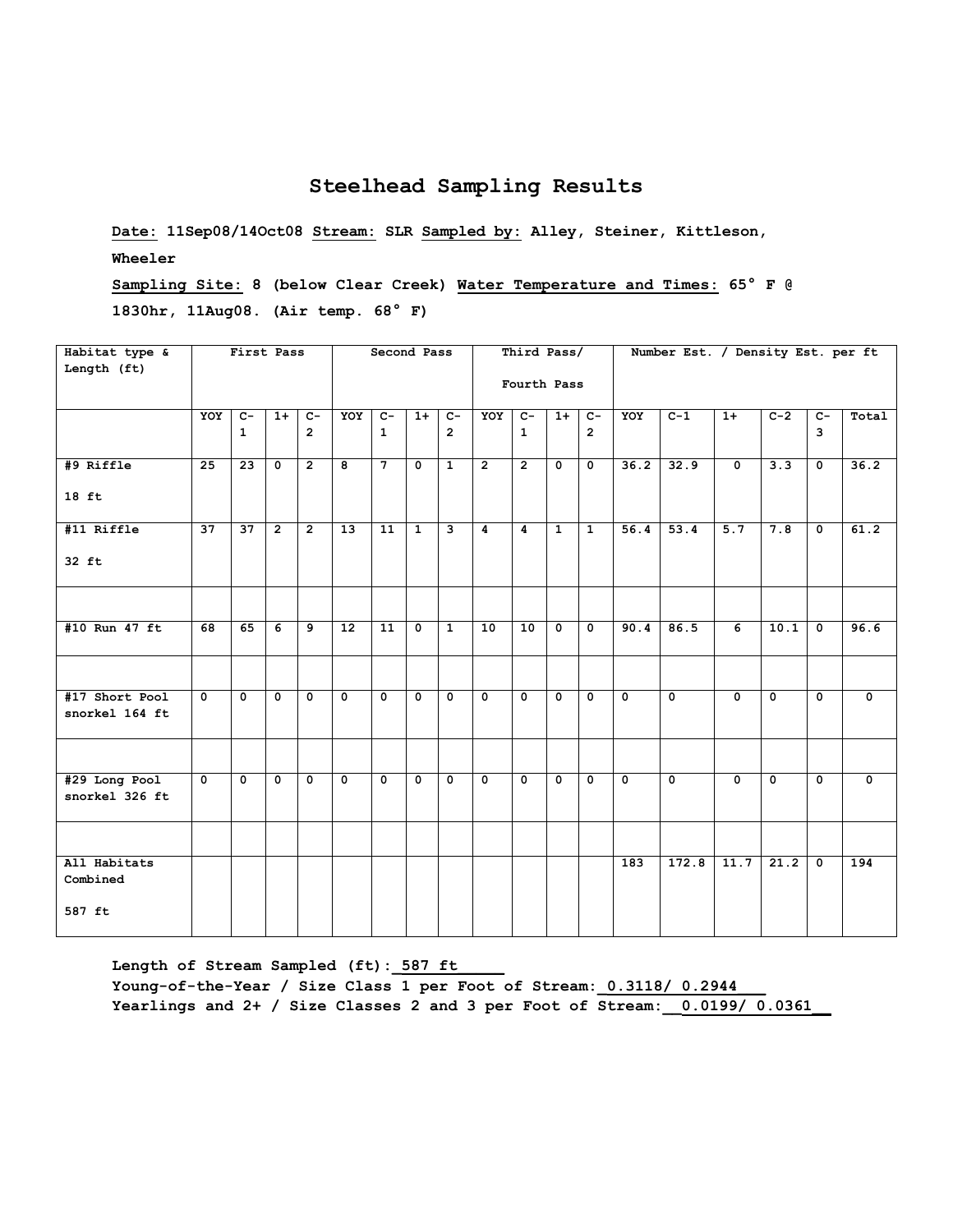**Date: 11Sep08 Stream: SLR Sampled by: Alley, Steiner, Reis Sampling Site: 11 (above Teihl Rd) Water Temp. and Times: 63° F @ 1701 hr, 12Aug08.(Air temp. 76 F).**

| Habitat type &           |     | First Pass   |              |                |              | Second Pass             |              |                |              | Third Pass/Fourth |             |              |      | Number Est. / Density Est. per |                |              |              |       |
|--------------------------|-----|--------------|--------------|----------------|--------------|-------------------------|--------------|----------------|--------------|-------------------|-------------|--------------|------|--------------------------------|----------------|--------------|--------------|-------|
| Length (ft)              |     |              |              |                |              |                         |              |                |              | Pass              |             |              |      |                                |                | ft.          |              |       |
|                          | YOY | $C-$         | $1+$         | $C -$          | YOY          | $c-$                    | $1+$         | $C-$           | <b>YOY</b>   | $C-1$             | $1+$        | $C-2$        | YOY  | $C-1$                          | $1+$           | $C-2$        | $C-$         | Total |
|                          |     | $\mathbf{1}$ |              | $\overline{2}$ |              | $\mathbf{1}$            |              | $\overline{2}$ |              |                   |             |              |      |                                |                |              | 3            |       |
| #28 Run- 38 ft           | 14  | 14           | $\mathbf 0$  | $\mathbf{0}$   | 3            | $\overline{\mathbf{3}}$ | $\mathbf{0}$ | $\mathbf 0$    | $\mathbf{0}$ | 0                 | $\Omega$    | $\mathbf{0}$ | 17.4 | 17.4                           | $\mathbf{o}$   | $\mathbf{0}$ | $\mathbf 0$  | 17.4  |
|                          |     |              |              |                |              |                         |              |                |              |                   |             |              |      |                                |                |              |              |       |
| #31 Riffle- 14 ft        | 5   | 5            | 0            | $\mathbf{0}$   | $\mathbf{1}$ | $\mathbf{1}$            | $\mathbf{0}$ | $\mathbf{0}$   | $\mathbf{1}$ | $\mathbf{1}$      | $\mathbf 0$ | $\mathbf{0}$ | 7.2  | 7.2                            | 0              | $\mathbf{0}$ | $\mathbf{0}$ | 7.2   |
|                          |     |              |              |                |              |                         |              |                |              |                   |             |              |      |                                |                |              |              |       |
| #32 Pool-133 ft          | 37  | 34           | $\mathbf{1}$ | 4              | 11           | 11                      | $\mathbf{1}$ | $\mathbf{1}$   | 9            | 9                 | $\mathbf 0$ | $\mathbf{0}$ | 60.6 | 58.4                           | $\overline{2}$ | 4.1          | $\mathbf{1}$ | 63.5  |
|                          |     |              |              |                |              |                         |              |                |              |                   |             |              |      |                                |                |              |              |       |
| All Habitats<br>Combined |     |              |              |                |              |                         |              |                |              |                   |             |              | 85.2 | 83                             | $\overline{2}$ | 4.1          | $\mathbf{1}$ | 88.1  |
| 185 ft                   |     |              |              |                |              |                         |              |                |              |                   |             |              |      |                                |                |              |              |       |

Length of Stream Sampled (ft): 185 ft Young-of-the-Year / Size Class 1 per Foot of Stream: 0.4605/ 0.4486 **Yearlings and 2+ / Size Classes 2 and 3 per Foot of Stream:\_\_0.0108/ 0.0276\_\_**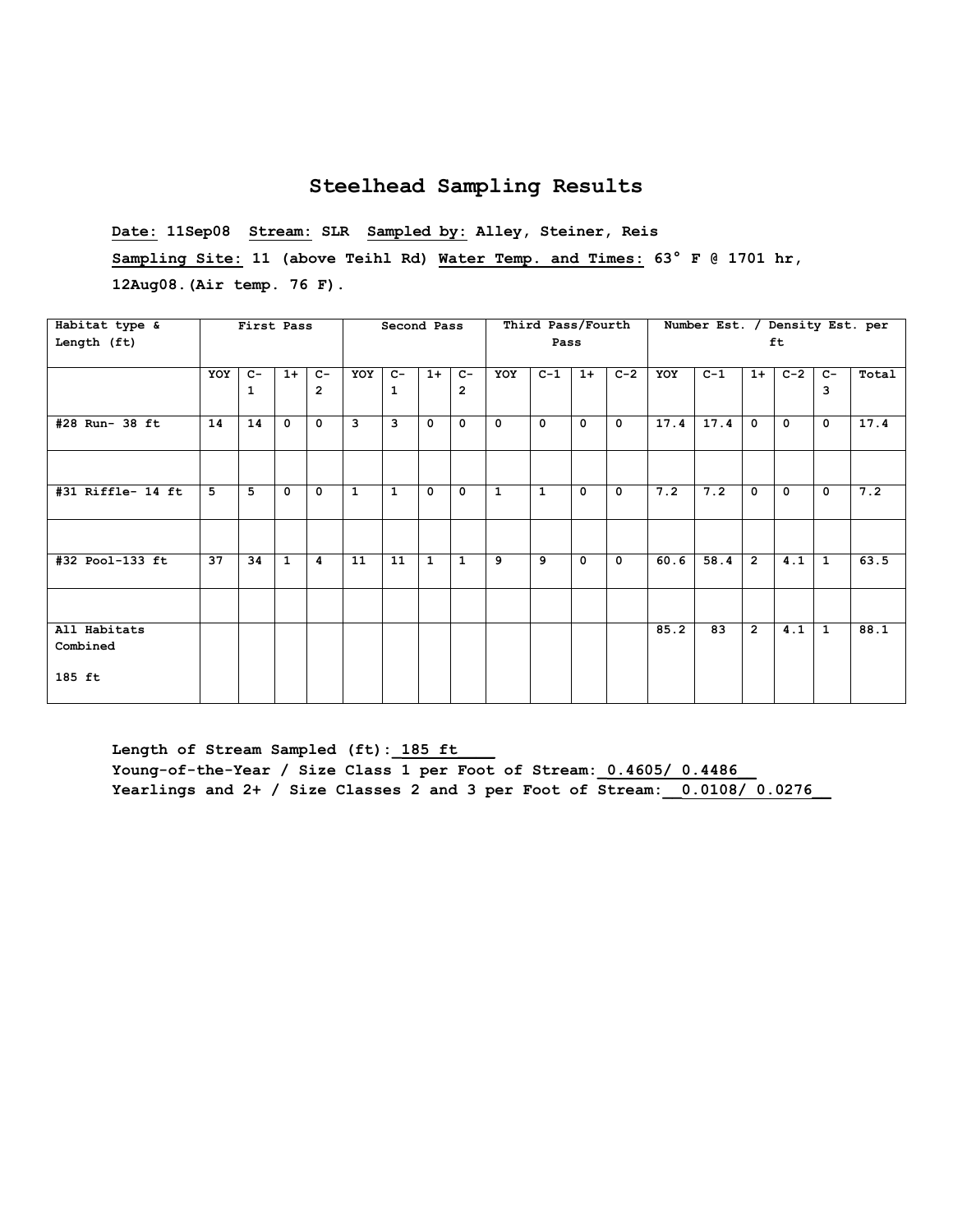**Date: 08Sep08 Stream: Zayante Sampled by: Alley, Steiner, Wheeler Sampling Site: 13a (below Bean Creek) Water Temperature and Times: 63° F @ 1451hr, 14Aug08. (Air temp. 68 F).**

| Habitat type &                     |                 | First Pass            |                |                                  |                         | Second Pass                    |                |                                  |                         |                      | Third Pass/Fourth |                         |       | Number Est. / Density Est. per ft |                |                      |                                           |       |
|------------------------------------|-----------------|-----------------------|----------------|----------------------------------|-------------------------|--------------------------------|----------------|----------------------------------|-------------------------|----------------------|-------------------|-------------------------|-------|-----------------------------------|----------------|----------------------|-------------------------------------------|-------|
| Length (ft)                        |                 |                       |                |                                  |                         |                                |                |                                  |                         |                      | Pass              |                         |       |                                   |                |                      |                                           |       |
|                                    | YOY             | $C -$<br>$\mathbf{1}$ | $1+$           | $\overline{c}$<br>$\overline{2}$ | YOY                     | $\overline{c}$<br>$\mathbf{1}$ | $1+$           | $\overline{c}$<br>$\overline{2}$ | YOY                     | $C-1$                | $1+$              | $C-2$                   | YOY   | $C-1$                             | $1+$           | $C-2$                | $\overline{c}$<br>$\overline{\mathbf{3}}$ | Total |
| #17 Riffle<br>$15$ ft              | $\overline{6}$  | $\overline{6}$        | $\Omega$       | $\overline{\bullet}$             | 3                       | э                              | $\mathbf 0$    | $\overline{\mathbf{0}}$          | $\overline{\mathbf{0}}$ | $\overline{\bullet}$ | $\mathbf 0$       | $\overline{\mathbf{0}}$ | 10    | 10                                | 0              | $\overline{\bullet}$ | $\overline{\mathbf{0}}$                   | 10    |
| $#19$ Pool                         | 29              | 28                    | $\overline{2}$ | $\mathbf{3}$                     | 10                      | 9                              | $\overline{2}$ | $\mathbf{3}$                     | $\overline{4}$          | $\overline{4}$       | $\mathbf 0$       | $\mathbf 0$             | 44.9  | 42.7                              | 4              | 6                    | $\mathbf 0$                               | 48.7  |
| 134 ft                             |                 |                       |                |                                  |                         |                                |                |                                  |                         |                      |                   |                         |       |                                   |                |                      |                                           |       |
|                                    |                 |                       |                |                                  |                         |                                |                |                                  |                         |                      |                   |                         |       |                                   |                |                      |                                           |       |
| $#20$ Pool<br>58 ft                | $\overline{29}$ | $\overline{26}$       | $\mathbf{1}$   | $\overline{4}$                   | $\overline{\mathbf{8}}$ | $\overline{7}$                 | $\mathbf{1}$   | $\overline{2}$                   | 7/1                     | $\overline{7/1}$     | $\overline{0/0}$  | $\overline{0/0}$        | 45    | $\overline{41}$                   | $\overline{2}$ | $\overline{6}$       | $\overline{\mathbf{0}}$                   | 47    |
|                                    |                 |                       |                |                                  |                         |                                |                |                                  |                         |                      |                   |                         |       |                                   |                |                      |                                           |       |
| $#18$ Run<br>75 ft                 | $\overline{83}$ | $\overline{81}$       | $\mathbf 0$    | $\overline{2}$                   | 32                      | $\overline{31}$                | $\mathbf 0$    | $\mathbf{1}$                     | 10                      | و                    | $\mathbf 0$       | $\mathbf{1}$            | 132.1 | 127.7                             | $\mathbf 0$    | 5.7                  | $\mathbf 0$                               | 133.4 |
|                                    |                 |                       |                |                                  |                         |                                |                |                                  |                         |                      |                   |                         |       |                                   |                |                      |                                           |       |
| All Habitats<br>Combined<br>282 ft |                 |                       |                |                                  |                         |                                |                |                                  |                         |                      |                   |                         | 232   | 221.4                             | 6              | 17.7                 | $\mathbf 0$                               | 239.1 |

Length of Stream Sampled (ft): 282 ft Young-of-the-Year / Size Class 1 per Foot of Stream: 0.8227/ 0.7851

**Yearlings and 2+ / Size Classes 2 and 3 per Foot of Stream:\_\_0.0212/ 0.0628\_**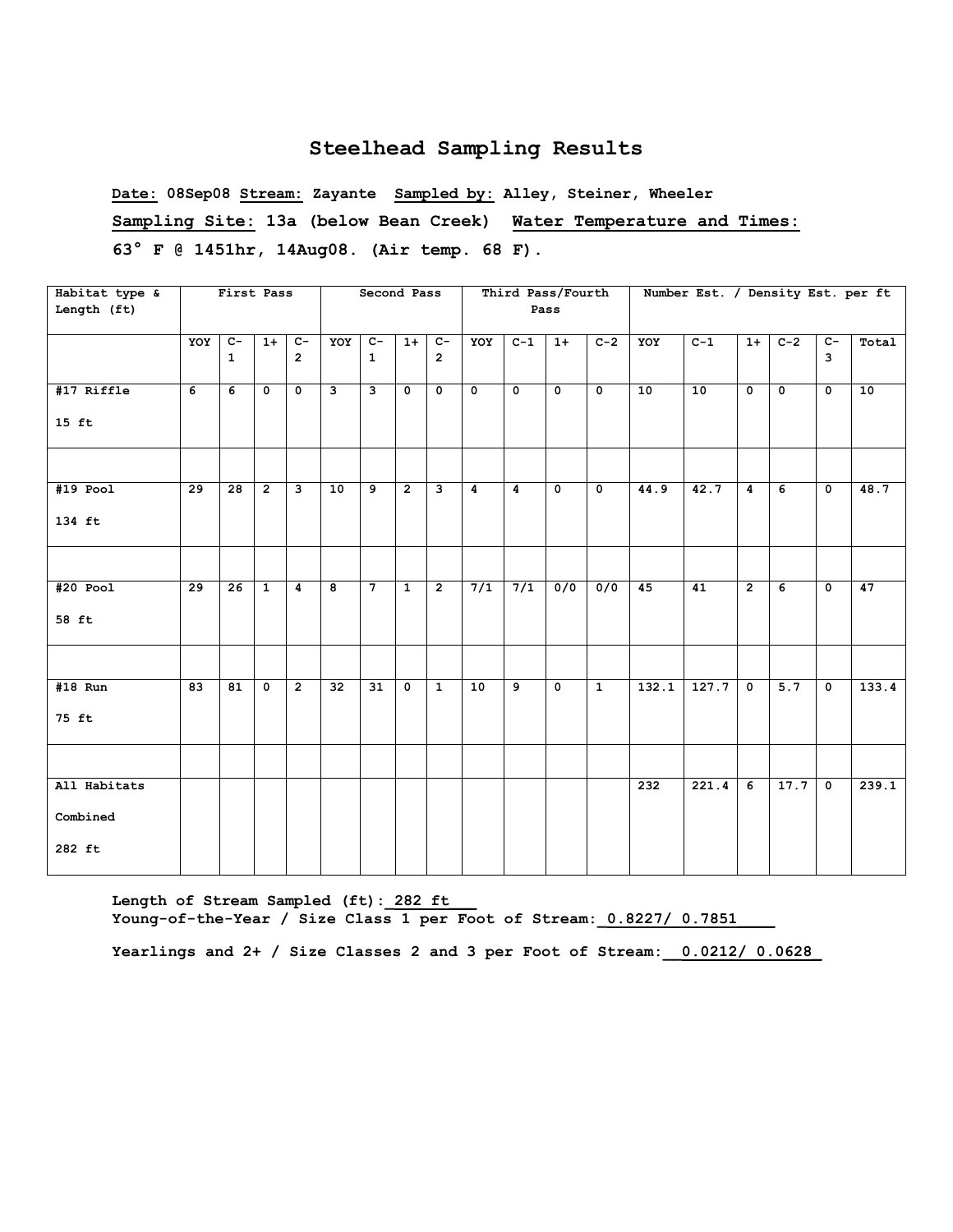**Date: 08Sep08 Stream: Zayante Sampled by: Alley, Steiner, Wheeler Sampling Site: 13c (below Lompico Ck) Water Temp. and Times: 63° F @ 1340hr, 19Aug08. (Air temp. 70° F).**

| Habitat type & |     | First Pass   |                |                |                | Second Pass    |                |                |                | Third Pass/Fourth |                         |                |       | Number Est. / Density Est. per ft |              |                         |                      |       |
|----------------|-----|--------------|----------------|----------------|----------------|----------------|----------------|----------------|----------------|-------------------|-------------------------|----------------|-------|-----------------------------------|--------------|-------------------------|----------------------|-------|
| Length (ft)    |     |              |                |                |                |                |                |                |                | Pass              |                         |                |       |                                   |              |                         |                      |       |
|                |     |              |                |                |                |                |                |                |                |                   |                         |                |       |                                   |              |                         |                      |       |
|                | YOY | $C -$        | $1+$           | $c-$           | YOY            | $C -$          | $1+$           | $\overline{c}$ | YOY            | $C-1$             | $1+$                    | $C-2$          | YOY   | $C-1$                             | $1+$         | $\overline{c}$          | $\overline{c}$       | Total |
|                |     | $\mathbf{1}$ |                | $\overline{2}$ |                | $\mathbf{1}$   |                | $\overline{2}$ |                |                   |                         |                |       |                                   |              | $\overline{2}$          | 3                    |       |
|                |     |              |                |                |                |                |                |                |                |                   |                         |                |       |                                   |              |                         |                      |       |
| #24 Riffle/    | 5   | 5            | $\mathbf 0$    | $\mathbf 0$    | $\overline{2}$ | $\overline{2}$ | $\mathbf{0}$   | $\mathbf{0}$   | $\mathbf{0}$   | $\mathbf 0$       | $\mathbf 0$             | $\mathbf 0$    | 7.5   | 7.5                               | $\mathbf 0$  | $\mathbf 0$             | $\mathbf{o}$         | 7.5   |
|                |     |              |                |                |                |                |                |                |                |                   |                         |                |       |                                   |              |                         |                      |       |
| $23$ ft        |     |              |                |                |                |                |                |                |                |                   |                         |                |       |                                   |              |                         |                      |       |
|                |     |              |                |                |                |                |                |                |                |                   |                         |                |       |                                   |              |                         |                      |       |
|                |     |              |                |                |                |                |                |                |                |                   |                         |                |       |                                   |              |                         |                      |       |
|                |     |              |                |                |                |                |                |                |                |                   |                         |                |       |                                   |              |                         |                      |       |
| $#28$ Pool     | 26  | 26           | $\overline{1}$ | $\overline{1}$ | 10             | 10             | $\overline{2}$ | $\overline{2}$ | $\overline{1}$ | $\overline{1}$    | $\overline{\mathbf{0}}$ | 0              | 39.2  | 39.2                              | ِ            | ى                       | $\overline{\bullet}$ | 42.2  |
|                |     |              |                |                |                |                |                |                |                |                   |                         |                |       |                                   |              |                         |                      |       |
| 28 ft          |     |              |                |                |                |                |                |                |                |                   |                         |                |       |                                   |              |                         |                      |       |
|                |     |              |                |                |                |                |                |                |                |                   |                         |                |       |                                   |              |                         |                      |       |
| #29 Pool       | 44  | 44           | $\mathbf{1}$   | $\mathbf{1}$   | 37             | 37             | $\mathbf{o}$   | $\mathbf 0$    | 16             | 16                | $\overline{2}$          | $\overline{2}$ | 105   | 105                               | $\mathbf{3}$ | $\overline{\mathbf{3}}$ | $\mathbf{o}$         | 108   |
|                |     |              |                |                |                |                |                |                |                |                   |                         |                |       |                                   |              |                         |                      |       |
| $101$ ft       |     |              |                |                |                |                |                |                |                |                   |                         |                |       |                                   |              |                         |                      |       |
|                |     |              |                |                |                |                |                |                |                |                   |                         |                |       |                                   |              |                         |                      |       |
|                |     |              |                |                |                |                |                |                |                |                   |                         |                |       |                                   |              |                         |                      |       |
|                |     |              |                |                |                |                |                |                |                |                   |                         |                |       |                                   |              |                         |                      |       |
| #32 Step-Run   | 44  | 44           | $\mathbf{o}$   | $\mathbf 0$    | 18             | 16             | $\mathbf{o}$   | $\overline{2}$ | 6              | 6                 | $\mathbf{1}$            | $\mathbf{1}$   | 72.6  | 69.4                              | $\mathbf{o}$ | $\mathbf{3}$            | $\mathbf 0$          | 72.4  |
|                |     |              |                |                |                |                |                |                |                |                   |                         |                |       |                                   |              |                         |                      |       |
| 53 ft          |     |              |                |                |                |                |                |                |                |                   |                         |                |       |                                   |              |                         |                      |       |
|                |     |              |                |                |                |                |                |                |                |                   |                         |                |       |                                   |              |                         |                      |       |
|                |     |              |                |                |                |                |                |                |                |                   |                         |                |       |                                   |              |                         |                      |       |
|                |     |              |                |                |                |                |                |                |                |                   |                         |                |       |                                   |              |                         |                      |       |
| All Habitats   |     |              |                |                |                |                |                |                |                |                   |                         |                | 224.3 | 221.1                             | 6            | 9                       | $\mathbf{0}$         | 230.1 |
|                |     |              |                |                |                |                |                |                |                |                   |                         |                |       |                                   |              |                         |                      |       |
| Combined       |     |              |                |                |                |                |                |                |                |                   |                         |                |       |                                   |              |                         |                      |       |
|                |     |              |                |                |                |                |                |                |                |                   |                         |                |       |                                   |              |                         |                      |       |
| 205 ft         |     |              |                |                |                |                |                |                |                |                   |                         |                |       |                                   |              |                         |                      |       |
|                |     |              |                |                |                |                |                |                |                |                   |                         |                |       |                                   |              |                         |                      |       |

Length of Stream Sampled (ft): 205 ft **Young-of-the-Year / Size Class 1 per Foot of Stream:\_1.0941/ 1.0795\_\_ Yearlings and 2+ / Size Classes 2 and 3 per Foot of Stream:\_\_0.0293/ 0.0439\_**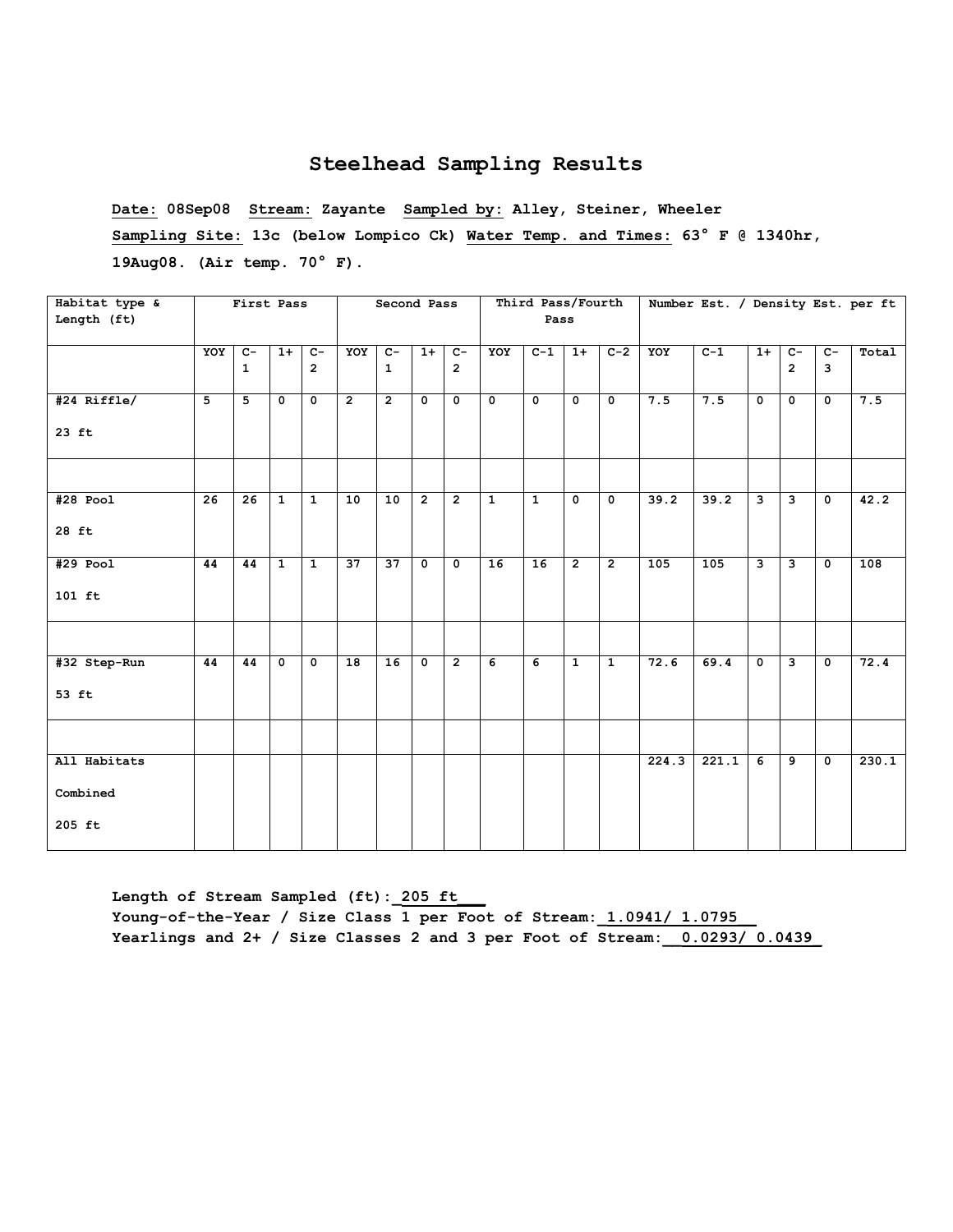**Date: 10Sep08 Stream: Zayante Sampled by: Alley, Steiner, Wheeler Sampling Site: 13d (below Mountain Charlie Gulch) Water Temp. and Times: 62° F @ 1900hr, 19Aug08. (Air temp. 67° F).**

| Habitat type &           |                 | First Pass      |                |                |                | Second Pass     |                |                         |                | Third Pass/             |                         |                         |                  | Number Est. / Density Est. per |                 |                 |                |       |
|--------------------------|-----------------|-----------------|----------------|----------------|----------------|-----------------|----------------|-------------------------|----------------|-------------------------|-------------------------|-------------------------|------------------|--------------------------------|-----------------|-----------------|----------------|-------|
| Length (ft)              |                 |                 |                |                |                |                 |                |                         |                |                         |                         |                         |                  |                                | ft              |                 |                |       |
|                          |                 |                 |                |                |                |                 |                |                         |                | Fourth Pass             |                         |                         |                  |                                |                 |                 |                |       |
|                          | YOY             | $C-$            | $1+$           | $C -$          | YOY            | $C-$            | $1+$           | $C-$                    | YOY            | $C-1$                   | $1+$                    | $C-2$                   | YOY              | $C-1$                          | $1+$            | $C -$           | $C -$          | Total |
|                          |                 | $\mathbf{1}$    |                | $\overline{2}$ |                | $\mathbf{1}$    |                | $\overline{2}$          |                |                         |                         |                         |                  |                                |                 | $\overline{2}$  | 3              |       |
| #21 Riffle               | 8               | 8               | $\mathbf{0}$   | $\mathbf{0}$   | $\overline{2}$ | $\overline{2}$  | $\mathbf{0}$   | $\mathbf{0}$            | $\mathbf{o}$   | $\overline{\mathbf{0}}$ | $\overline{0}$          | $\overline{\bullet}$    | 10.3             | 10.3                           | $\mathbf{0}$    | $\mathbf 0$     | $\mathbf{0}$   | 10.3  |
| $17$ ft                  |                 |                 |                |                |                |                 |                |                         |                |                         |                         |                         |                  |                                |                 |                 |                |       |
|                          |                 |                 |                |                |                |                 |                |                         |                |                         |                         |                         |                  |                                |                 |                 |                |       |
| $#24$ Run                | 26              | 27              | 4              | 3              | $\overline{7}$ | $7\phantom{.0}$ | $\mathbf 0$    | $\mathbf 0$             | $\overline{2}$ | $\overline{2}$          | $\mathbf 0$             | $\mathbf 0$             | 35.7             | 36.6                           | $\overline{4}$  | $\mathbf{3}$    | $\mathbf 0$    | 39.6  |
| 29 ft                    |                 |                 |                |                |                |                 |                |                         |                |                         |                         |                         |                  |                                |                 |                 |                |       |
|                          |                 |                 |                |                |                |                 |                |                         |                |                         |                         |                         |                  |                                |                 |                 |                |       |
| $#17$ Pool               | 29              | 29              | 14             | 14             | 16             | 16              | $\overline{2}$ | $\overline{2}$          | 10/3           | 11/3                    | 3/1                     | $\overline{2/1}$        | 58               | 59                             | 20              | 19              | $\mathbf 0$    | 78    |
| 65 ft                    |                 |                 |                |                |                |                 |                |                         |                |                         |                         |                         |                  |                                |                 |                 |                |       |
| $#20$ Pool               | $\overline{17}$ | $\overline{17}$ | $\overline{7}$ | $\overline{7}$ | 13             | $\overline{14}$ | $\mathbf{0}$   | $\overline{\mathbf{0}}$ | $\overline{4}$ | 4                       | $\overline{\mathbf{0}}$ | $\overline{\mathbf{0}}$ | 34               | 35                             | $\overline{7}$  | $\overline{7}$  | $\overline{0}$ | 42    |
| $18$ ft                  |                 |                 |                |                |                |                 |                |                         |                |                         |                         |                         |                  |                                |                 |                 |                |       |
|                          |                 |                 |                |                |                |                 |                |                         |                |                         |                         |                         |                  |                                |                 |                 |                |       |
| All Habitats<br>Combined |                 |                 |                |                |                |                 |                |                         |                |                         |                         |                         | $\overline{138}$ | 140.9                          | $\overline{31}$ | $\overline{29}$ | $\mathbf 0$    | 169.9 |
| $129$ ft                 |                 |                 |                |                |                |                 |                |                         |                |                         |                         |                         |                  |                                |                 |                 |                |       |

Length of Stream Sampled (ft): 129 ft

**Young-of-the-Year / Size Class 1 per Foot of Stream:\_1.0698/ 1.0922\_ Yearlings and 2+ / Size Classes 2 and 3 per Foot of Stream:\_\_0.2403/ 0.2248**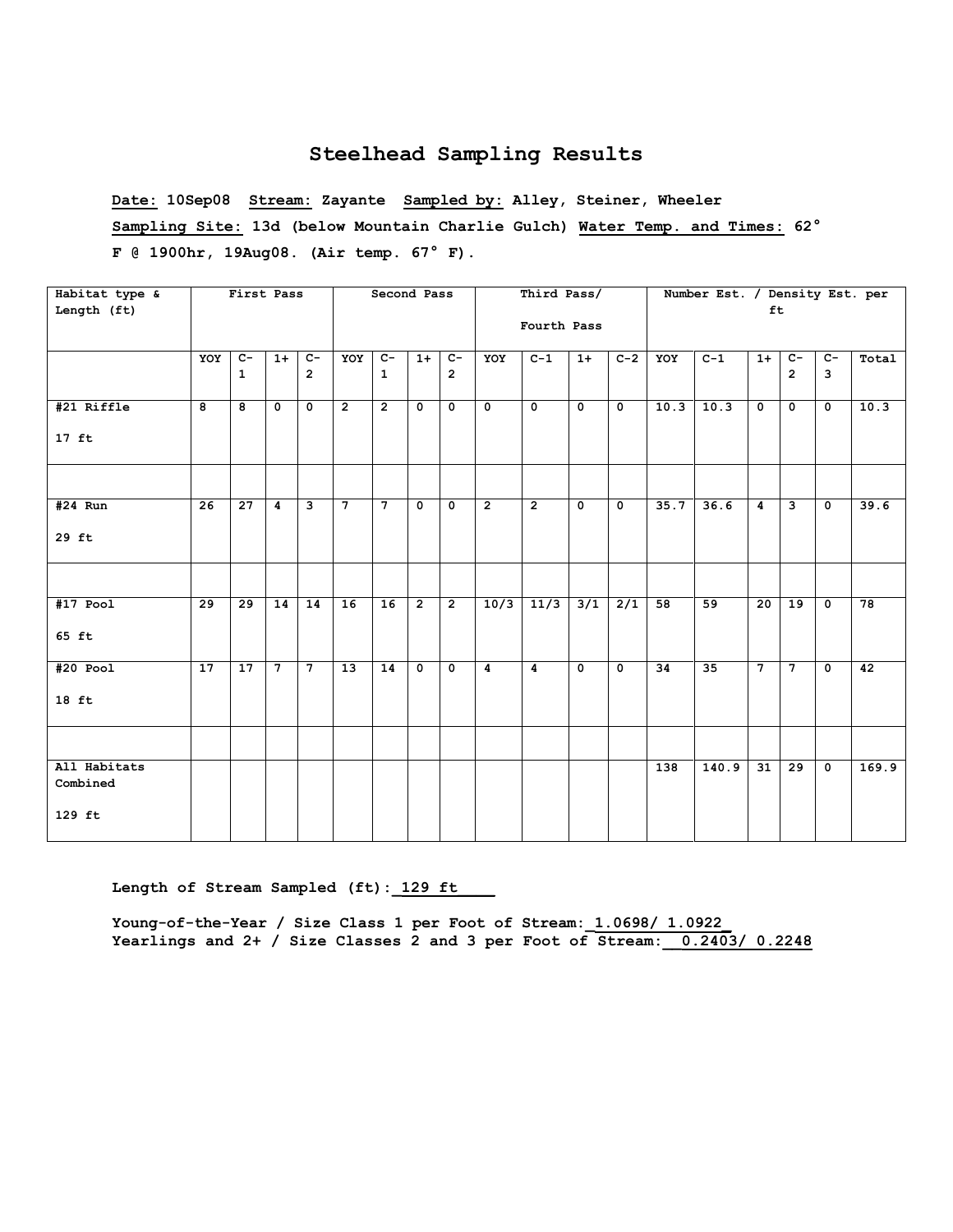**Date: 14Sep07 Stream: Lompico Sampled by: Alley, Steiner, Wheeler, Collins Sampling Site: 13e (below turnout) Water Temp. and Times: 64° F @ 1641hr, 20Aug08. (Air temp. 75° F).**

| Habitat type & |                 | First Pass     |                |                |                | Second Pass  |              |                |                         | Third Pass/Fourth       |              |                         |                |                |                | Number Est. / Density Est. per ft |                         |             |
|----------------|-----------------|----------------|----------------|----------------|----------------|--------------|--------------|----------------|-------------------------|-------------------------|--------------|-------------------------|----------------|----------------|----------------|-----------------------------------|-------------------------|-------------|
| Length (ft)    |                 |                |                |                |                |              |              |                |                         | Pass                    |              |                         |                |                |                |                                   |                         |             |
|                | YOY             | $C -$          | $1+$           | $\overline{c}$ | YOY            | $C -$        | $1+$         | $\overline{c}$ | YOY                     | $\overline{C-1}$        | $1+$         | $C-2$                   | YOY            | $C-1$          | $1+$           | $C-2$                             | $C -$                   | Total       |
|                |                 | $\mathbf{1}$   |                | $\overline{2}$ |                | $\mathbf{1}$ |              | $\overline{2}$ |                         |                         |              |                         |                |                |                |                                   | $\mathbf{3}$            |             |
| $#44$ Pool     | 8               | $\overline{8}$ | $\overline{2}$ | $\overline{2}$ | $\overline{4}$ | 4            | $\mathbf 0$  | $\mathbf 0$    | د                       | $\overline{\mathbf{3}}$ | $\mathbf 0$  | $\mathbf 0$             | 18.5           | 18.5           | $\overline{2}$ | $\overline{2}$                    | $\overline{\mathbf{0}}$ | 20.5        |
| 45 ft          |                 |                |                |                |                |              |              |                |                         |                         |              |                         |                |                |                |                                   |                         |             |
| $#42$ Pool     | $\overline{2}$  | $\overline{2}$ | $7^{\circ}$    | $\overline{7}$ | $\overline{0}$ | $\mathbf{o}$ | $\mathbf{1}$ | $\mathbf{1}$   | $\overline{\bullet}$    | $\overline{\mathbf{0}}$ | $\mathbf{0}$ | $\overline{0}$          | $\overline{2}$ | $\overline{2}$ | 8.1            | 8.1                               | $\overline{\bullet}$    | 10.1        |
| 65 ft          |                 |                |                |                |                |              |              |                |                         |                         |              |                         |                |                |                |                                   |                         |             |
|                |                 |                |                |                |                |              |              |                |                         |                         |              |                         |                |                |                |                                   |                         |             |
| #43 Riffle     | $\mathbf 0$     | $\mathbf 0$    | $\mathbf 0$    | $\mathbf 0$    | $\mathbf{0}$   | $\mathbf 0$  | $\mathbf 0$  | $\mathbf 0$    |                         |                         |              |                         | $\mathbf{o}$   | $\mathbf 0$    | $\mathbf 0$    | $\mathbf 0$                       | $\mathbf 0$             | $\mathbf 0$ |
| $10$ ft        |                 |                |                |                |                |              |              |                |                         |                         |              |                         |                |                |                |                                   |                         |             |
|                |                 |                |                |                |                |              |              |                |                         |                         |              |                         |                |                |                |                                   |                         |             |
| #46 Step-run   | $\overline{12}$ | 12             | $\mathbf{1}$   | $\mathbf{1}$   | $\overline{4}$ | 4            | $\mathbf 0$  | $\mathbf 0$    | $\overline{\mathbf{0}}$ | $\overline{\mathbf{0}}$ | $\mathbf 0$  | $\overline{\mathbf{0}}$ | 16.8           | 16.8           | $\overline{1}$ | $\overline{1}$                    | $\overline{\mathbf{0}}$ | 17.8        |
| 54 ft          |                 |                |                |                |                |              |              |                |                         |                         |              |                         |                |                |                |                                   |                         |             |
|                |                 |                |                |                |                |              |              |                |                         |                         |              |                         |                |                |                |                                   |                         |             |
| All Habitats   |                 |                |                |                |                |              |              |                |                         |                         |              |                         | 37.3           | 37.3           | 11.1           | 11.1                              | $\mathbf 0$             | 48.4        |
| Combined       |                 |                |                |                |                |              |              |                |                         |                         |              |                         |                |                |                |                                   |                         |             |
| 174 ft         |                 |                |                |                |                |              |              |                |                         |                         |              |                         |                |                |                |                                   |                         |             |

Length of Stream Sampled (ft): 174 ft Young-of-the-Year / Size Class 1 per Foot of Stream: 0.2144/ 0.2144 **Yearlings and 2+ / Size Classes 2 and 3 per Foot of Stream:\_\_0.0638/ 0.0638**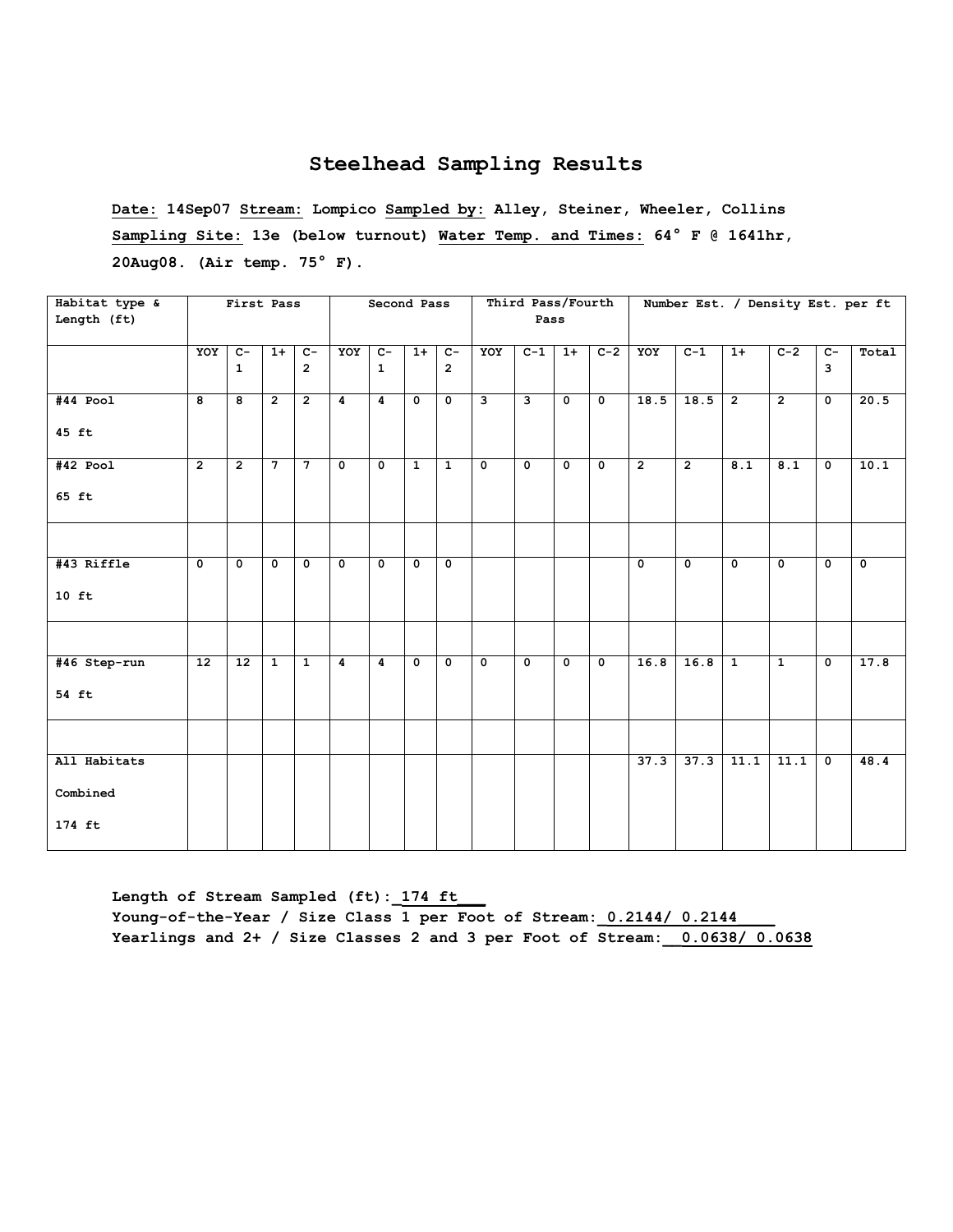**Date: 9Sep08 Stream: Bean Ck Sampled by: Alley, Steiner, Wheeler Sampling Site: 14b (below Lockhart Gulch.) Water Temp. and Times: 61° F @ 1640hr, 18Aug08. (Air temp. 66° F).**

| Habitat type & |                 | First Pass      |                         |                |     | Second Pass    |                         |                         |                         | Third Pass/Fourth       |                         |                         |       | Number Est. / Density Est. per ft |                         |                         |                         |       |
|----------------|-----------------|-----------------|-------------------------|----------------|-----|----------------|-------------------------|-------------------------|-------------------------|-------------------------|-------------------------|-------------------------|-------|-----------------------------------|-------------------------|-------------------------|-------------------------|-------|
| Length (ft)    |                 |                 |                         |                |     |                |                         |                         |                         | Pass                    |                         |                         |       |                                   |                         |                         |                         |       |
|                | YOY             | $\overline{c}$  | $1+$                    | $C-$           | YOY | $\overline{C}$ | $1+$                    | $C-$                    | YOY                     | $C-1$                   | $1+$                    | $C-2$                   | YOY   | $C-1$                             | $1+$                    | $C-2$                   | $c-$                    | Total |
|                |                 | $\mathbf 1$     |                         | $\overline{2}$ |     | $\mathbf{1}$   |                         | $\overline{2}$          |                         |                         |                         |                         |       |                                   |                         |                         | 3                       |       |
| #53 Riffle     | 16              | 16              | $\mathbf 0$             | 0              | ى   | و              | $\mathbf 0$             | $\overline{\mathbf{0}}$ | $\overline{\mathbf{0}}$ | $\overline{\mathbf{0}}$ | $\mathbf 0$             | $\overline{\mathbf{0}}$ | 19.3  | 19.3                              | $\overline{\mathbf{0}}$ | $\overline{\mathbf{0}}$ | $\overline{\mathbf{0}}$ | 19.3  |
| $21$ ft        |                 |                 |                         |                |     |                |                         |                         |                         |                         |                         |                         |       |                                   |                         |                         |                         |       |
|                |                 |                 |                         |                |     |                |                         |                         |                         |                         |                         |                         |       |                                   |                         |                         |                         |       |
|                |                 |                 |                         |                |     |                |                         |                         |                         |                         |                         |                         |       |                                   |                         |                         |                         |       |
| #55 Pool       | 21              | 21              | $\overline{1}$          | $\overline{1}$ | 17  | 17             | $\mathbf{o}$            | $\overline{\mathbf{0}}$ | $\overline{2}$          | $\overline{2}$          | $\mathbf 0$             | $\mathbf 0$             | 41    | 41                                | $\overline{1}$          | $\mathbf{1}$            | 0                       | 42    |
| 82 ft          |                 |                 |                         |                |     |                |                         |                         |                         |                         |                         |                         |       |                                   |                         |                         |                         |       |
| $#56$ Pool     | $\overline{21}$ | $\overline{20}$ | $\overline{4}$          | 5              | 8   | 8              | $\mathbf{1}$            | $\mathbf{1}$            | ن                       | 3                       | $\mathbf{1}$            | $\mathbf{1}$            | 33.9  | 33.1                              | 6.3                     | 7.2                     | $\mathbf 0$             | 40.3  |
| 59 ft          |                 |                 |                         |                |     |                |                         |                         |                         |                         |                         |                         |       |                                   |                         |                         |                         |       |
|                |                 |                 |                         |                |     |                |                         |                         |                         |                         |                         |                         |       |                                   |                         |                         |                         |       |
|                |                 |                 |                         |                |     |                |                         |                         |                         |                         |                         |                         |       |                                   |                         |                         |                         |       |
| $#54$ Run      | $\overline{14}$ | 13              | $\overline{\mathbf{0}}$ | $\overline{1}$ | 9   | $\overline{9}$ | $\overline{\mathbf{0}}$ | 0                       | ن                       | з                       | $\overline{\mathbf{0}}$ | $\overline{\mathbf{0}}$ | 31.4  | 31.2                              | $\overline{\mathbf{0}}$ | $\overline{1}$          | $\overline{\mathbf{0}}$ | 32.2  |
| 36 ft          |                 |                 |                         |                |     |                |                         |                         |                         |                         |                         |                         |       |                                   |                         |                         |                         |       |
|                |                 |                 |                         |                |     |                |                         |                         |                         |                         |                         |                         |       |                                   |                         |                         |                         |       |
| All Habitats   |                 |                 |                         |                |     |                |                         |                         |                         |                         |                         |                         | 124.8 | 124.6                             | 7.3                     | 9.2                     | $\overline{\bullet}$    | 133.8 |
| 198 ft         |                 |                 |                         |                |     |                |                         |                         |                         |                         |                         |                         |       |                                   |                         |                         |                         |       |

Length of Stream Sampled (ft): 198 ft **Young-of-the-Year/ Size Class 1 per Ft of Stream:\_0.6303/ 0.6293\_ Yearlings and 2+/ Size Classes 2 and 3 per Ft of Stream: 0.0369/ 0.0465**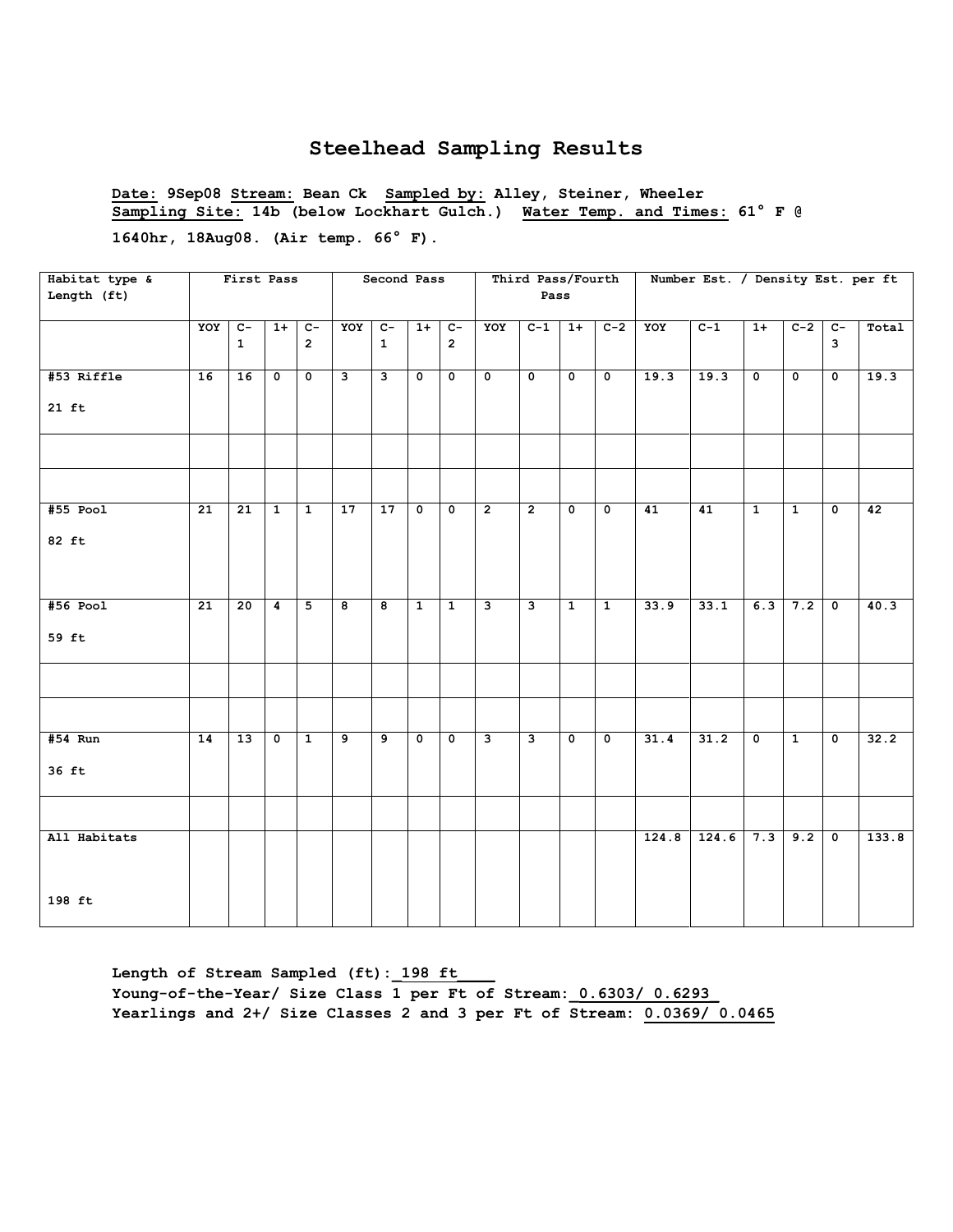**Date: 09Sep08 Stream: Bean Ck Sampled by: Alley, Steiner, Wheeler Sampling Site: 14c (above Mackenzie Gulch.) Water Temp. and Times: 64° F @ 1640hr, 18Aug08. (Air temp. 68° F).**

| Habitat type &<br>Length (ft) |     | First Pass           |      |                      |     | Second Pass          |         |             |     | Third Pass/Fourth<br>Pass |      |       |     |                      |      | ft                               |                      | Number Est. / Density Est. per |
|-------------------------------|-----|----------------------|------|----------------------|-----|----------------------|---------|-------------|-----|---------------------------|------|-------|-----|----------------------|------|----------------------------------|----------------------|--------------------------------|
|                               | YOY | $C-$<br>$\mathbf{1}$ | $1+$ | $C-$<br>$\mathbf{2}$ | YOY | $C-$<br>$\mathbf{1}$ | $1+$ C- | $2^{\circ}$ | YOY | $C-1$                     | $1+$ | $C-2$ | YOY | $C-$<br>$\mathbf{1}$ | $1+$ | $\overline{c}$<br>$\overline{2}$ | $C-$<br>$\mathbf{3}$ | Total                          |
| #13 Riffle                    |     |                      |      |                      |     |                      |         |             |     |                           |      |       |     |                      |      |                                  |                      |                                |
| $0$ ft                        |     |                      |      |                      |     |                      |         |             |     |                           |      |       |     |                      |      |                                  |                      |                                |
| #15 Riffle                    |     |                      |      |                      |     |                      |         |             |     |                           |      |       |     |                      |      |                                  |                      |                                |
| $0$ ft                        |     |                      |      |                      |     |                      |         |             |     |                           |      |       |     |                      |      |                                  |                      |                                |
|                               |     |                      |      |                      |     |                      |         |             |     |                           |      |       |     |                      |      |                                  |                      |                                |
| $#12$ Pool                    |     |                      |      |                      |     |                      |         |             |     |                           |      |       |     |                      |      |                                  |                      |                                |
| $0$ ft                        |     |                      |      |                      |     |                      |         |             |     |                           |      |       |     |                      |      |                                  |                      |                                |
| $#14$ Pool                    |     |                      |      |                      |     |                      |         |             |     |                           |      |       |     |                      |      |                                  |                      |                                |
| $0$ ft                        |     |                      |      |                      |     |                      |         |             |     |                           |      |       |     |                      |      |                                  |                      |                                |
| $#26$ Pool                    |     |                      |      |                      |     |                      |         |             |     |                           |      |       |     |                      |      |                                  |                      |                                |
| $0$ ft                        |     |                      |      |                      |     |                      |         |             |     |                           |      |       |     |                      |      |                                  |                      |                                |
| Pools Combined                |     |                      |      |                      |     |                      |         |             |     |                           |      |       |     |                      |      |                                  |                      |                                |
| $0$ ft                        |     |                      |      |                      |     |                      |         |             |     |                           |      |       |     |                      |      |                                  |                      |                                |
|                               |     |                      |      |                      |     |                      |         |             |     |                           |      |       |     |                      |      |                                  |                      |                                |
| $#27$ Run                     |     |                      |      |                      |     |                      |         |             |     |                           |      |       |     |                      |      |                                  |                      |                                |
| $0$ ft                        |     |                      |      |                      |     |                      |         |             |     |                           |      |       |     |                      |      |                                  |                      |                                |
|                               |     |                      |      |                      |     |                      |         |             |     |                           |      |       |     |                      |      |                                  |                      |                                |
| All Habitats                  |     |                      |      |                      |     |                      |         |             |     |                           |      |       |     |                      |      |                                  |                      |                                |
| ${\tt Combined}$              |     |                      |      |                      |     |                      |         |             |     |                           |      |       |     |                      |      |                                  |                      |                                |
| $0$ ft                        |     |                      |      |                      |     |                      |         |             |     |                           |      |       |     |                      |      |                                  |                      |                                |

Length of Stream Sampled (ft): Isolated puddles and dry streambed **Young-of-the-Year / Size Class 1 per Foot of Stream:\_ \_ Yearlings and 2+ / Size Classes 2 and 3 per Foot of Stream:\_\_**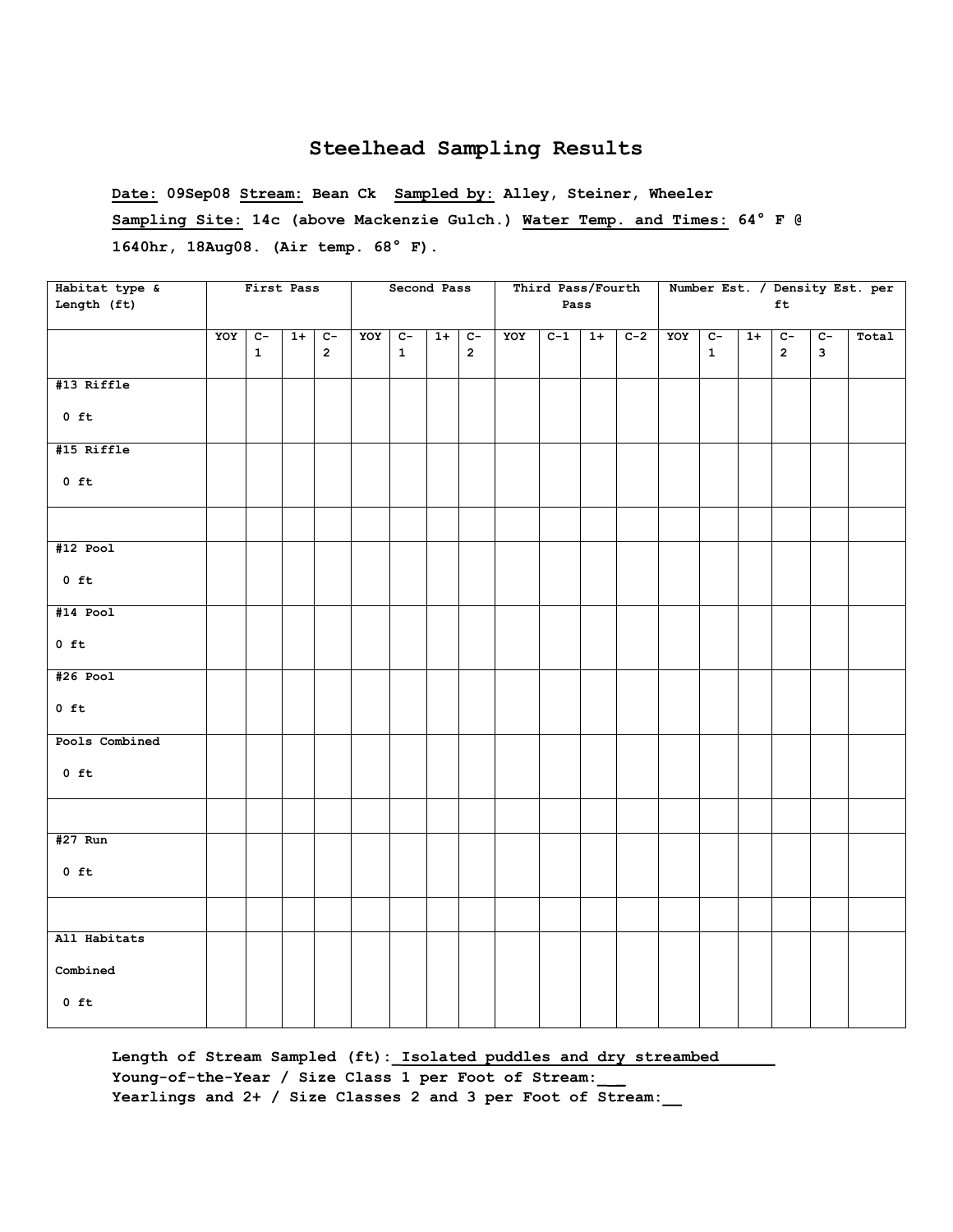**Date: 19Sep08 Stream: Fall Ck Sampled by: Alley, Steiner, Reis Sampling Site: 15 (above Highway 9) Water Temp. and Times: 55° F @ 1612hr. 17Sep08. (Air temp. 61° F).**

| Habitat type &<br>Length (ft) |                 | First Pass           |                           |                           |                         | Second Pass                    |                         |                         |                         | Third Pass/Fourth<br>Pass |                         |                           |      |       |                | Number Est. / Density Est. per ft |                         |       |
|-------------------------------|-----------------|----------------------|---------------------------|---------------------------|-------------------------|--------------------------------|-------------------------|-------------------------|-------------------------|---------------------------|-------------------------|---------------------------|------|-------|----------------|-----------------------------------|-------------------------|-------|
|                               |                 |                      |                           |                           |                         |                                |                         |                         |                         |                           |                         |                           |      |       |                |                                   |                         |       |
|                               | YOY             | $c-$<br>$\mathbf{1}$ | $1+$                      | $c-$<br>$\overline{2}$    | YOY                     | $\overline{c}$<br>$\mathbf{1}$ | $1+$                    | $c-$<br>$\overline{2}$  | YOY                     | $c-$<br>$\mathbf{1}$      | $1+$                    | $c-$<br>$\mathbf{2}$      | YOY  | $C-1$ | $1+$           | $C-2$                             | $C-3$                   | Total |
| #30 Riffle                    | 10              | 10                   | $\overline{4}$            | $\overline{4}$            | 5 <sub>1</sub>          | 5                              | $\mathbf 0$             | $\mathbf{0}$            | $\overline{2}$          | $\overline{2}$            | $\mathbf{0}$            | $\overline{\mathbf{0}}$   | 19.1 | 19.1  | $\overline{4}$ | $\overline{4}$                    | $\overline{\mathbf{0}}$ | 23.1  |
| 45 ft                         |                 |                      |                           |                           |                         |                                |                         |                         |                         |                           |                         |                           |      |       |                |                                   |                         |       |
|                               |                 |                      |                           |                           |                         |                                |                         |                         |                         |                           |                         |                           |      |       |                |                                   |                         |       |
|                               |                 |                      |                           |                           |                         |                                |                         |                         |                         |                           |                         |                           |      |       |                |                                   |                         |       |
| $#26$ Pool                    | $\overline{20}$ | $\overline{20}$      | $\overline{4}$            | $\overline{4}$            | $\overline{4}$          | 4                              | $\overline{\mathbf{0}}$ | $\overline{0}$          | $\overline{1}$          | $\overline{1}$            | $\overline{0}$          | $\overline{\mathbf{0}}$   | 25.2 | 25.2  | $\overline{4}$ | $\overline{\mathbf{3}}$           | $\overline{1}$          | 29.2  |
| 36 ft                         |                 |                      |                           |                           |                         |                                |                         |                         |                         |                           |                         |                           |      |       |                |                                   |                         |       |
| $#29$ Pool                    | 14              | 14                   | $\overline{5}$            | 5                         | $\overline{\mathbf{4}}$ | 4                              | $\overline{4}$          | $\overline{4}$          | $\overline{2}$          | $\overline{2}$            | $\mathbf{1}$            | $\mathbf{1}$              | 20.6 | 20.6  | 13.1           | 10.5                              | 2.6                     | 33.7  |
| 30 ft                         |                 |                      |                           |                           |                         |                                |                         |                         |                         |                           |                         |                           |      |       |                |                                   |                         |       |
|                               |                 |                      |                           |                           |                         |                                |                         |                         |                         |                           |                         |                           |      |       |                |                                   |                         |       |
|                               |                 |                      |                           |                           |                         |                                |                         |                         |                         |                           |                         |                           |      |       |                |                                   |                         |       |
| $#25$ Run                     | $\overline{13}$ | $\overline{13}$      | $\overline{\mathfrak{o}}$ | $\overline{\mathfrak{o}}$ | $\overline{7}$          | $\overline{7}$                 | $\overline{\mathbf{0}}$ | $\overline{\mathbf{0}}$ | $\overline{\mathbf{3}}$ | $\overline{\mathbf{3}}$   | $\overline{\mathbf{0}}$ | $\overline{\mathfrak{o}}$ | 26.5 | 26.5  | Γο             | $\overline{0}$                    | $\overline{\mathbf{0}}$ | 26.5  |
| $23$ ft                       |                 |                      |                           |                           |                         |                                |                         |                         |                         |                           |                         |                           |      |       |                |                                   |                         |       |
|                               |                 |                      |                           |                           |                         |                                |                         |                         |                         |                           |                         |                           |      |       |                |                                   |                         |       |
| All Habitats                  |                 |                      |                           |                           |                         |                                |                         |                         |                         |                           |                         |                           | 91.4 | 91.4  | 21.1           | 17.5                              | 3.6                     | 112.5 |
| Combined                      |                 |                      |                           |                           |                         |                                |                         |                         |                         |                           |                         |                           |      |       |                |                                   |                         |       |
| 134 ft                        |                 |                      |                           |                           |                         |                                |                         |                         |                         |                           |                         |                           |      |       |                |                                   |                         |       |

Length of Stream Sampled (ft): 134 ft Young-of-the-Year / Size Class 1 per Foot of Stream: 0.6821/0.6821 **Yearlings and 2+ / Size Classes 2 and 3 per Foot of Stream:\_\_0.1575/ 0.1575\_**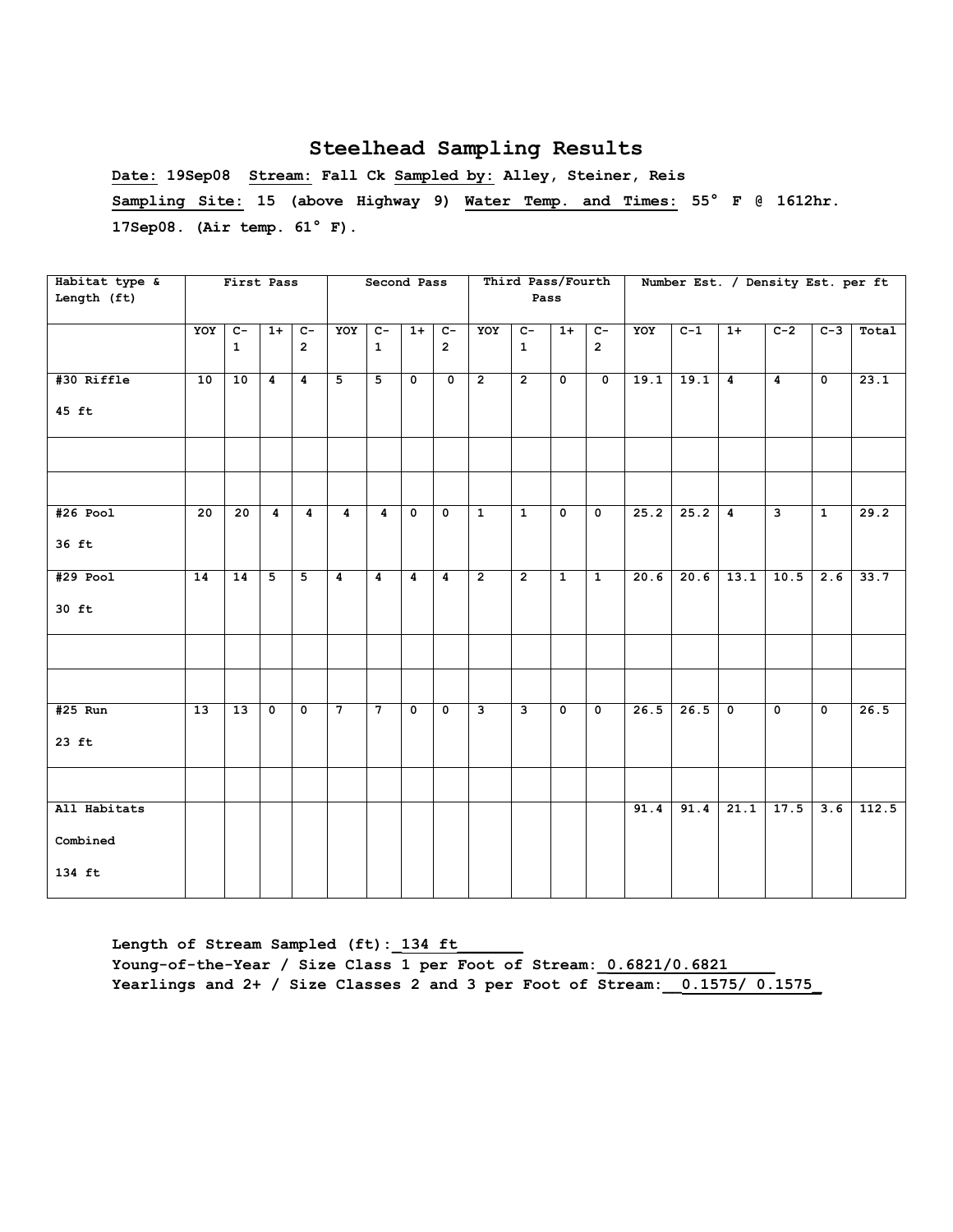**Date: 18Sep07 Stream: Boulder Ck Sampled by: Alley, Steiner, Reis Sampling Site: 17a (above Highway 9) Water Temp. and Times: 64° F @ 1728hr. 13Aug08. (Air temp. 69° F).**

| Habitat type & |                 | First Pass      |                |                |                | Second Pass             |                |                         |                | Third Pass/Fourth       |                         |                         |                 | Number Est. / Density Est. per |                         |                |                         |       |
|----------------|-----------------|-----------------|----------------|----------------|----------------|-------------------------|----------------|-------------------------|----------------|-------------------------|-------------------------|-------------------------|-----------------|--------------------------------|-------------------------|----------------|-------------------------|-------|
| Length (ft)    |                 |                 |                |                |                |                         |                |                         |                | Pass                    |                         |                         |                 |                                |                         | ft             |                         |       |
|                |                 |                 |                |                |                |                         |                |                         |                |                         |                         |                         |                 |                                |                         |                |                         |       |
|                | YOY             | $C -$           | $1+$           | $c-$           | YOY            | $c-$                    | $1+$           | $c-$                    | YOY            | $\overline{c-1}$        | $1+$                    | $C-2$                   | YOY             | $C-1$                          | $1+$                    | $C-2$          | $C-$                    | Total |
|                |                 | $\mathbf{1}$    |                | $\overline{2}$ |                | $\mathbf{1}$            |                | $\overline{2}$          |                |                         |                         |                         |                 |                                |                         |                | $\overline{\mathbf{3}}$ |       |
|                |                 |                 |                |                |                |                         |                |                         |                |                         |                         |                         |                 |                                |                         |                |                         |       |
| #8 Riffle      | $\overline{6}$  | 5 <sup>5</sup>  | $\mathbf{1}$   | $\overline{2}$ | $\overline{2}$ | $\overline{2}$          | $\mathbf{0}$   | $\mathbf 0$             | $\overline{2}$ | $\overline{2}$          | $\overline{\mathbf{0}}$ | $\overline{\mathbf{0}}$ | 11.3            | 11                             | $\mathbf{1}$            | $\overline{2}$ | $\overline{\mathbf{0}}$ | 13    |
|                |                 |                 |                |                |                |                         |                |                         |                |                         |                         |                         |                 |                                |                         |                |                         |       |
| $16$ ft        |                 |                 |                |                |                |                         |                |                         |                |                         |                         |                         |                 |                                |                         |                |                         |       |
|                |                 |                 |                |                |                |                         |                |                         |                |                         |                         |                         |                 |                                |                         |                |                         |       |
|                |                 |                 |                |                |                |                         |                |                         |                |                         |                         |                         |                 |                                |                         |                |                         |       |
|                |                 |                 |                |                |                |                         |                |                         |                |                         |                         |                         |                 |                                |                         |                |                         |       |
|                |                 |                 |                |                |                |                         |                |                         |                |                         |                         |                         |                 |                                |                         |                |                         |       |
|                |                 |                 |                |                |                |                         |                |                         |                | $\overline{5}$          |                         |                         |                 |                                |                         |                |                         |       |
| $#10$ Pool     | $\overline{17}$ | $\overline{17}$ | $\overline{1}$ | $\overline{1}$ | 11             | $\overline{11}$         | $\mathbf 0$    | $\overline{\mathbf{0}}$ | $\overline{6}$ |                         | $\overline{\mathbf{0}}$ | $\overline{1}$          | 44.2            | 41.4                           | $\mathbf{1}$            | $\overline{2}$ | $\overline{\mathbf{0}}$ | 43.4  |
| $67$ ft        |                 |                 |                |                |                |                         |                |                         |                |                         |                         |                         |                 |                                |                         |                |                         |       |
|                |                 |                 |                |                |                |                         |                |                         |                |                         |                         |                         |                 |                                |                         |                |                         |       |
| $#18$ Pool     | $\overline{9}$  | و               | $\overline{2}$ | $\overline{2}$ | سا             | $\overline{\mathbf{3}}$ | $\mathbf{1}$   | $\mathbf{1}$            | $\mathbf{3}$   | $\overline{\mathbf{3}}$ | $\overline{0}$          | $\Omega$                | $\overline{17}$ | $\overline{17}$                | 3.3                     | 3.3            | $\overline{\mathbf{0}}$ | 20.3  |
|                |                 |                 |                |                |                |                         |                |                         |                |                         |                         |                         |                 |                                |                         |                |                         |       |
| 32 ft          |                 |                 |                |                |                |                         |                |                         |                |                         |                         |                         |                 |                                |                         |                |                         |       |
|                |                 |                 |                |                |                |                         |                |                         |                |                         |                         |                         |                 |                                |                         |                |                         |       |
|                |                 |                 |                |                |                |                         |                |                         |                |                         |                         |                         |                 |                                |                         |                |                         |       |
|                |                 |                 |                |                |                |                         |                |                         |                |                         |                         |                         |                 |                                |                         |                |                         |       |
|                |                 |                 |                |                |                |                         |                |                         |                |                         |                         |                         |                 |                                |                         |                |                         |       |
|                |                 |                 |                |                |                |                         |                |                         |                |                         |                         |                         |                 |                                |                         |                |                         |       |
| #9 Run         | 17              | 17              | $\overline{1}$ | $\overline{1}$ | $\overline{2}$ | $\overline{2}$          | $\overline{2}$ | $\overline{2}$          | $\overline{2}$ | $\overline{2}$          | $\overline{0}$          | $\overline{0}$          | 20.9            | 20.9                           | $\overline{\mathbf{3}}$ | $\overline{2}$ | $\overline{1}$          | 23.9  |
| 29 ft          |                 |                 |                |                |                |                         |                |                         |                |                         |                         |                         |                 |                                |                         |                |                         |       |
|                |                 |                 |                |                |                |                         |                |                         |                |                         |                         |                         |                 |                                |                         |                |                         |       |
|                |                 |                 |                |                |                |                         |                |                         |                |                         |                         |                         |                 |                                |                         |                |                         |       |
|                |                 |                 |                |                |                |                         |                |                         |                |                         |                         |                         |                 |                                |                         |                |                         |       |
| All Habitats   |                 |                 |                |                |                |                         |                |                         |                |                         |                         |                         | 93.4            | 90.3                           | 8.3                     | 9.3            | $\mathbf{1}$            | 100.6 |
|                |                 |                 |                |                |                |                         |                |                         |                |                         |                         |                         |                 |                                |                         |                |                         |       |
| Combined       |                 |                 |                |                |                |                         |                |                         |                |                         |                         |                         |                 |                                |                         |                |                         |       |
|                |                 |                 |                |                |                |                         |                |                         |                |                         |                         |                         |                 |                                |                         |                |                         |       |
| 144 ft         |                 |                 |                |                |                |                         |                |                         |                |                         |                         |                         |                 |                                |                         |                |                         |       |
|                |                 |                 |                |                |                |                         |                |                         |                |                         |                         |                         |                 |                                |                         |                |                         |       |

Length of Stream Sampled (ft): 144 ft Young-of-the-Year / Size Class 1 per Foot of Stream:  $0.6486/0.6271$ **Yearlings and 2+ / Size Classes 2 and 3 per Foot of Stream:\_\_0.0576/ 0.0715\_**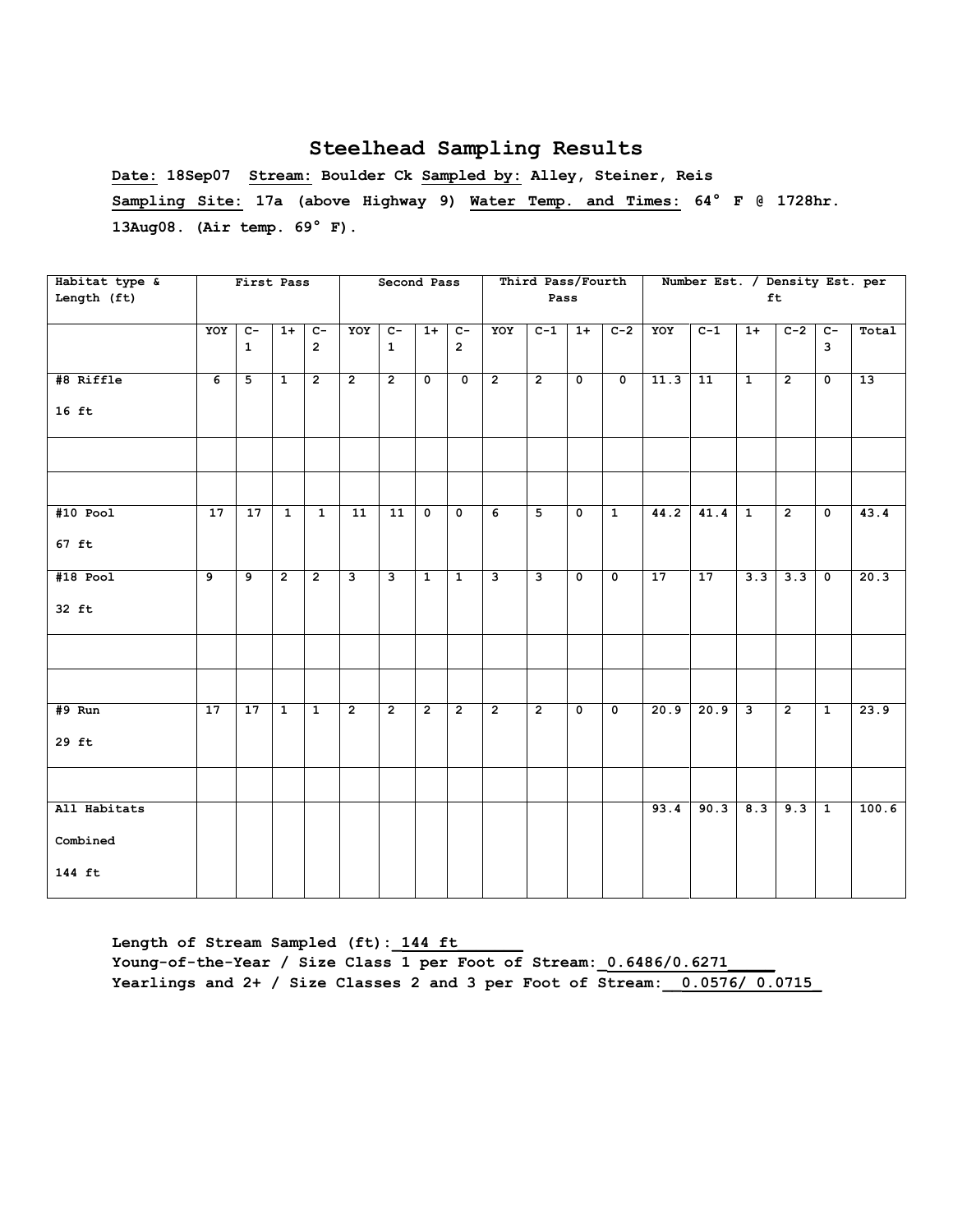**Date: 18Sep08 Stream: Boulder Ck Sampled by: Alley, Steiner, Reis Sampling Site: 17b (Bracken Brae) Water Temp. and Times: 58° F @ 1437 hr, 14Aug08. (Air temp. 66° F).**

| Habitat type &                     |                | First Pass                     |                           |                                  |                | Second Pass                    |                           |                                  |                         | Third Pass/Fourth              |                         |                                  |       |       |                         |                                  |                           | Number Est. / Density Est. per ft |
|------------------------------------|----------------|--------------------------------|---------------------------|----------------------------------|----------------|--------------------------------|---------------------------|----------------------------------|-------------------------|--------------------------------|-------------------------|----------------------------------|-------|-------|-------------------------|----------------------------------|---------------------------|-----------------------------------|
| Length (ft)                        |                |                                |                           |                                  |                |                                |                           |                                  |                         | Pass                           |                         |                                  |       |       |                         |                                  |                           |                                   |
|                                    | YOY            | $\overline{c}$<br>$\mathbf{1}$ | $1+$                      | $\overline{c}$<br>$\overline{2}$ | YOY            | $\overline{c}$<br>$\mathbf{1}$ | $1+$                      | $\overline{C}$<br>$\overline{2}$ | YOY                     | $\overline{c}$<br>$\mathbf{1}$ | $1+$                    | $\overline{C}$<br>$\overline{2}$ | YOY   | $C-1$ | $1+$                    | $\overline{C}$<br>$\overline{2}$ | $\overline{c}$<br>3       | Total                             |
| #22 Step-run<br>$26$ ft            | $\overline{4}$ | $\overline{4}$                 | $\overline{\mathbf{0}}$   | $\overline{\mathbf{0}}$          | $\overline{1}$ | $\overline{1}$                 | $\overline{\mathbf{0}}$   | $\overline{0}$                   | $\overline{\mathbf{0}}$ | $\overline{\mathfrak{o}}$      | $\overline{\mathbf{0}}$ | $\overline{\mathbf{0}}$          | 5.1   | 5.1   | $\overline{\mathbf{0}}$ | $\overline{\mathbf{0}}$          | $\overline{\mathfrak{o}}$ | 5.1                               |
|                                    |                |                                |                           |                                  |                |                                |                           |                                  |                         |                                |                         |                                  |       |       |                         |                                  |                           |                                   |
| #26 Riffle/<br>Step-run<br>56 ft   | 13             | 13                             | $\mathbf{o}$              | $\mathbf 0$                      | $\overline{4}$ | $\overline{4}$                 | $\mathbf{1}$              | $\mathbf{1}$                     | $\mathbf{1}$            | $\mathbf{1}$                   | $\mathbf 0$             | $\mathbf 0$                      | 18.5  | 18.5  | $\mathbf{1}$            | $\mathbf{1}$                     | $\mathbf 0$               | 19.5                              |
|                                    |                |                                |                           |                                  |                |                                |                           |                                  |                         |                                |                         |                                  |       |       |                         |                                  |                           |                                   |
| $#30$ Pool<br>48 ft                | 47             | 47                             | $\overline{5}$            | 5                                | 27             | 27                             | $\overline{\mathbf{0}}$   | $\overline{0}$                   | $\overline{23}$         | 23                             | $\overline{\mathbf{0}}$ | $\overline{\mathbf{0}}$          | 109   | 109   | $\overline{5}$          | $\overline{5}$                   | $\overline{\mathbf{0}}$   | 114                               |
| $#32$ Pool<br>$28$ ft              | $\overline{8}$ | $\overline{\mathbf{8}}$        | $\overline{\mathfrak{o}}$ | $\overline{\mathbf{0}}$          | $\overline{4}$ | $\overline{4}$                 | $\overline{\mathfrak{o}}$ | $\overline{0}$                   | $\overline{2}$          | $\overline{2}$                 | $\overline{\bullet}$    | $\overline{\mathbf{0}}$          | 16    | 16    | $\overline{\bullet}$    | $\overline{\mathbf{0}}$          | $\overline{\mathbf{0}}$   | 16                                |
|                                    |                |                                |                           |                                  |                |                                |                           |                                  |                         |                                |                         |                                  |       |       |                         |                                  |                           |                                   |
| All Habitats<br>Combined<br>158 ft |                |                                |                           |                                  |                |                                |                           |                                  |                         |                                |                         |                                  | 148.6 | 148.6 | 6                       | 6                                | $\mathbf 0$               | 154.6                             |

Length of Stream Sampled (ft): 158 ft Young-of-the-Year / Size Class 1 per Foot of Stream: 0.9405/0.9405 **Yearlings and 2+ / Size Classes 2 and 3 per Foot of Stream:\_\_0.0380/ 0.0380\_**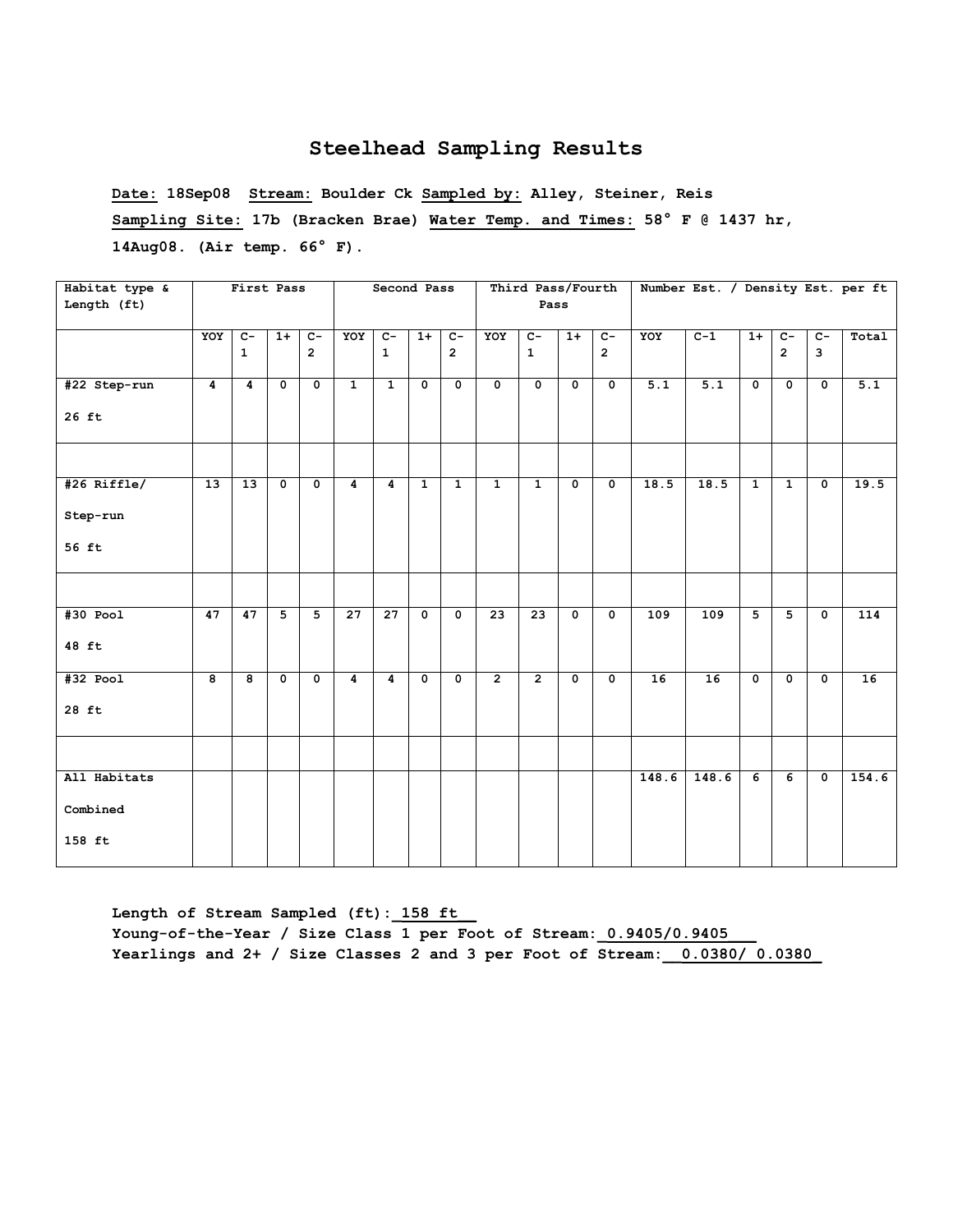**Date: 11Sep08 Stream: Bear Ck Sampled by: Alley, Steiner, Wheeler Sampling Site: 18a (above and below Hopkins Gulch) Water Temp. and Times: 63° F @ 1304hr, 13Aug08.** 

| Habitat type &<br>Length (ft) |                | First Pass           |                      |                        |                         | Second Pass             |                         |                                  |                      | Third Pass/Fourth<br>Pass |                      |                           |       | Number Est. / Density Est. per ft |                         |                         |                           |                 |
|-------------------------------|----------------|----------------------|----------------------|------------------------|-------------------------|-------------------------|-------------------------|----------------------------------|----------------------|---------------------------|----------------------|---------------------------|-------|-----------------------------------|-------------------------|-------------------------|---------------------------|-----------------|
|                               |                |                      |                      |                        |                         |                         |                         |                                  |                      |                           |                      |                           |       |                                   |                         |                         |                           |                 |
|                               | YOY            | $C-$<br>$\mathbf{1}$ | $1+$                 | $C-$<br>$\overline{2}$ | YOY                     | $C-$<br>$\mathbf{1}$    | $1+$                    | $\overline{C}$<br>$\overline{2}$ | YOY                  | $C-1$                     | $1+$                 | $C-2$                     | YOY   | $C-1$                             | $1+$                    | $c-$<br>$\overline{2}$  | $\overline{c}$<br>3       | Total           |
| #10 Riffle                    | $\overline{4}$ | $\overline{4}$       | $\overline{\bullet}$ | $\overline{\bullet}$   | ىر                      | $\overline{\mathbf{3}}$ | $\overline{\mathbf{0}}$ | $\overline{\bullet}$             | $\overline{\bullet}$ | $\overline{\bullet}$      | $\overline{\bullet}$ | $\overline{\mathfrak{o}}$ | 8.8   | 8.8                               | $\overline{\mathbf{0}}$ | $\overline{\mathbf{0}}$ | $\overline{\mathfrak{o}}$ | 8.8             |
| $9$ ft                        |                |                      |                      |                        |                         |                         |                         |                                  |                      |                           |                      |                           |       |                                   |                         |                         |                           |                 |
|                               |                |                      |                      |                        |                         |                         |                         |                                  |                      |                           |                      |                           |       |                                   |                         |                         |                           |                 |
| $#11$ Pool                    | 51             | 51                   | $\overline{2}$       | $\overline{2}$         | 13                      | $\overline{13}$         | $\overline{\mathbf{0}}$ | $\overline{\bullet}$             | 10/5                 | $10/5$ 1/1                |                      | $\overline{1/1}$          | 79    | 79                                | $\overline{4}$          | $\overline{4}$          | $\overline{\bullet}$      | 83              |
| $113$ ft                      |                |                      |                      |                        |                         |                         |                         |                                  |                      |                           |                      |                           |       |                                   |                         |                         |                           |                 |
| $#13$ Pool                    | 15             | 15                   | $\overline{4}$       | $\boldsymbol{4}$       | 5                       | 5                       | $\mathbf 0$             | $\mathbf 0$                      | $\mathbf 0$          | $\mathbf 0$               | $\mathbf 0$          | $\mathbf 0$               | 21    | 21                                | 4                       | 4                       | $\mathbf{0}$              | 25              |
| 24 ft                         |                |                      |                      |                        |                         |                         |                         |                                  |                      |                           |                      |                           |       |                                   |                         |                         |                           |                 |
|                               |                |                      |                      |                        |                         |                         |                         |                                  |                      |                           |                      |                           |       |                                   |                         |                         |                           |                 |
|                               |                |                      |                      |                        |                         |                         |                         |                                  |                      |                           |                      |                           |       |                                   |                         |                         |                           |                 |
| #14 Step-Run                  | 10             | 10                   | $\overline{2}$       | $\overline{2}$         | $\overline{\mathbf{3}}$ | $\overline{\mathbf{3}}$ | $\mathbf 0$             | $\mathbf 0$                      | $\overline{3/3}$     | 3/3                       | $\mathbf 0$          | $\mathbf 0$               | 19    | 19                                | $\overline{2}$          | $\overline{2}$          | $\mathbf{o}$              | $\overline{21}$ |
| 52 ft                         |                |                      |                      |                        |                         |                         |                         |                                  |                      |                           |                      |                           |       |                                   |                         |                         |                           |                 |
|                               |                |                      |                      |                        |                         |                         |                         |                                  |                      |                           |                      |                           |       |                                   |                         |                         |                           |                 |
|                               |                |                      |                      |                        |                         |                         |                         |                                  |                      |                           |                      |                           |       |                                   |                         |                         |                           |                 |
| All Habitats                  |                |                      |                      |                        |                         |                         |                         |                                  |                      |                           |                      |                           | 127.8 | 127.8                             | 10                      | 10                      | $\mathbf{o}$              | 137.8           |
| Combined                      |                |                      |                      |                        |                         |                         |                         |                                  |                      |                           |                      |                           |       |                                   |                         |                         |                           |                 |
| 198 ft                        |                |                      |                      |                        |                         |                         |                         |                                  |                      |                           |                      |                           |       |                                   |                         |                         |                           |                 |

Length of Stream Sampled (ft): 198 ft Young-of-the-Year / Size Class 1 per Foot of Stream: 0.6454/ 0.6454 **Yearlings and 2+ / Size Classes 2 and 3 per Foot of Stream:\_\_0.0505/ 0.0505\_**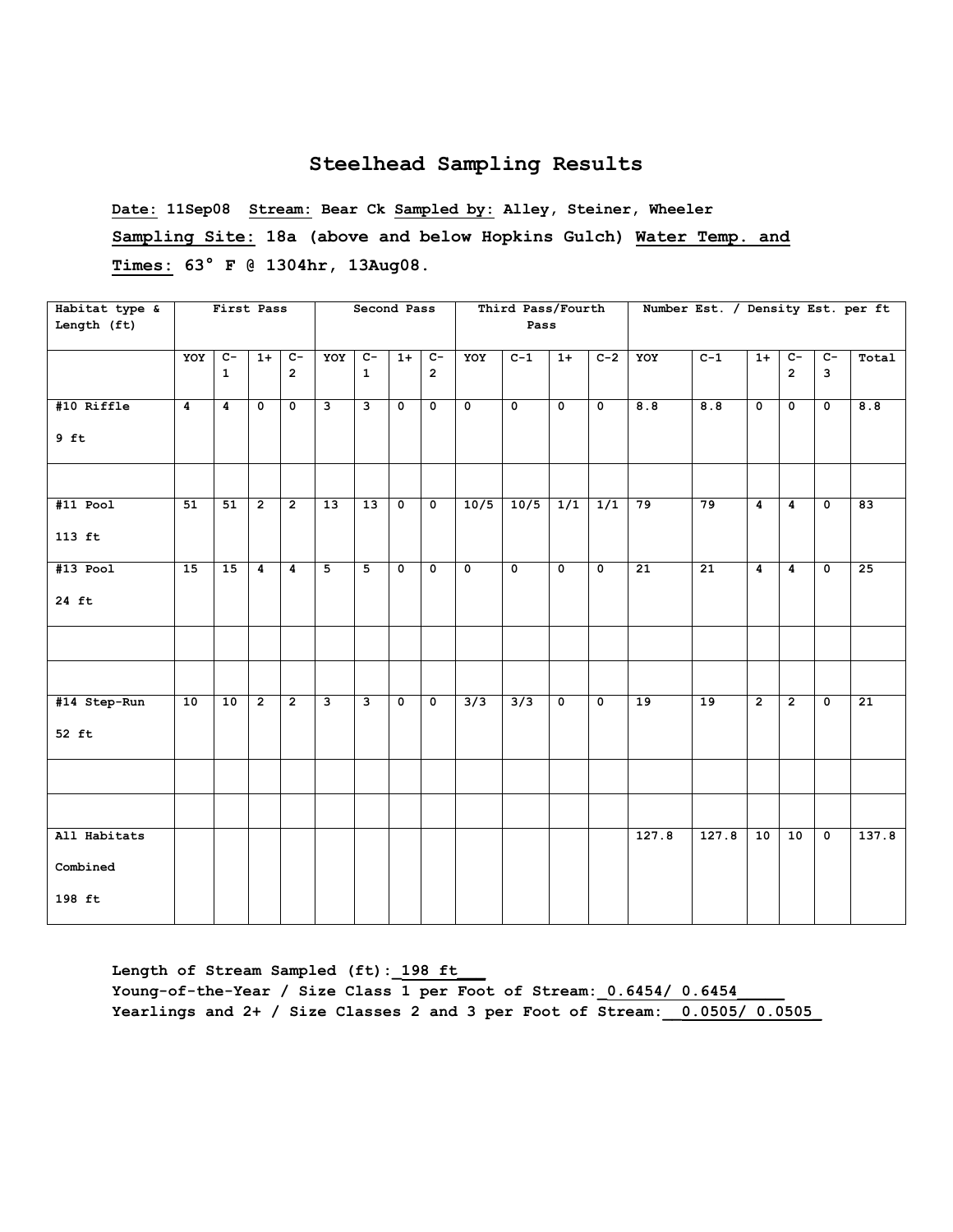**Date: 16Sep08 Stream: Branciforte Ck Sampled by: Alley, Steiner, Reis Sampling Site: 21a-1 (below Granite Ck) Water Temp. and Times: 61° F @ 1549 hr, 12Aug08. (Air temp. 67° F).**

| Habitat type                  |                      | First Pass              |              |                           |                         | Second Pass             |                           |                         |                         | Third Pass/             |                |                         | Number Est. / Density Est. per ft |                         |              |                         |             |                |
|-------------------------------|----------------------|-------------------------|--------------|---------------------------|-------------------------|-------------------------|---------------------------|-------------------------|-------------------------|-------------------------|----------------|-------------------------|-----------------------------------|-------------------------|--------------|-------------------------|-------------|----------------|
| & Length<br>(f <sub>t</sub> ) |                      |                         |              |                           |                         |                         |                           |                         |                         | Fourth Pass             |                |                         |                                   |                         |              |                         |             |                |
|                               | YOY                  | $\overline{c}$ -        | $1+$         | $C-$                      | YOY                     | $C-$                    | $1+$                      | $\overline{C}$          | YOY                     | $C -$                   | $1+$           | $C-2$                   | YOY                               | $C-1$                   | $1+$         | $C-2$                   | $C-3$       | Total          |
|                               |                      | $\mathbf{1}$            |              | $\overline{2}$            |                         | $\mathbf{1}$            |                           | $\overline{2}$          |                         | $\mathbf{1}$            |                |                         |                                   |                         |              |                         |             |                |
| #18 Riffle                    | $\overline{\bullet}$ | $\overline{\mathbf{0}}$ | $\mathbf{0}$ | $\overline{\mathbf{0}}$   | $\mathbf{1}$            | $\overline{1}$          | $\overline{\mathbf{0}}$   | $\mathbf 0$             | $\mathbf 0$             | $\mathbf{0}$            | $\mathbf{0}$   | $\overline{\mathbf{0}}$ | $\overline{1}$                    | $\overline{1}$          | $\mathbf{0}$ | $\overline{\mathbf{0}}$ | $\mathbf 0$ | $\overline{1}$ |
| 35 ft                         |                      |                         |              |                           |                         |                         |                           |                         |                         |                         |                |                         |                                   |                         |              |                         |             |                |
|                               |                      |                         |              |                           |                         |                         |                           |                         |                         |                         |                |                         |                                   |                         |              |                         |             |                |
|                               |                      |                         |              |                           |                         |                         |                           |                         |                         |                         |                |                         |                                   |                         |              |                         |             |                |
| $#19$ Pool                    | $\overline{1}$       | $\overline{1}$          | $\mathbf{0}$ | $\overline{\mathbf{0}}$   | $\overline{0}$          | $\overline{\mathbf{0}}$ | $\overline{\bullet}$      | $\overline{\mathbf{0}}$ | $\overline{\mathbf{0}}$ | $\overline{\mathbf{0}}$ | $\mathbf{0}$   | $\overline{\bullet}$    | $\overline{1}$                    | $\overline{1}$          | $\mathbf{0}$ | $\overline{\bullet}$    | $\Omega$    | $\overline{1}$ |
| $25$ ft                       |                      |                         |              |                           |                         |                         |                           |                         |                         |                         |                |                         |                                   |                         |              |                         |             |                |
| $#21$ Pool                    | $\overline{2}$       | $\overline{2}$          | $\mathbf 0$  | $\mathbf{o}$              | $\mathbf{1}$            | $\mathbf{1}$            | $\mathbf{o}$              | $\mathbf 0$             | $\mathbf 0$             | $\mathbf 0$             | $\overline{1}$ | $\overline{1}$          | 3.3                               | 3.3                     | $\mathbf{1}$ | $\mathbf{1}$            | $\mathbf 0$ | 4.3            |
| 119 ft                        |                      |                         |              |                           |                         |                         |                           |                         |                         |                         |                |                         |                                   |                         |              |                         |             |                |
|                               |                      |                         |              |                           |                         |                         |                           |                         |                         |                         |                |                         |                                   |                         |              |                         |             |                |
|                               |                      |                         |              |                           |                         |                         |                           |                         |                         |                         |                |                         |                                   |                         |              |                         |             |                |
| $#13$ Run                     | $\overline{0}$       | $\overline{\mathbf{0}}$ | $\mathbf 0$  | $\overline{\mathfrak{o}}$ | $\overline{\mathbf{0}}$ | $\mathbf{o}$            | $\overline{\mathfrak{o}}$ | $\overline{\mathbf{0}}$ |                         |                         |                |                         | $\overline{0}$                    | $\overline{\mathbf{0}}$ | $\mathbf 0$  | $\overline{0}$          | $\mathbf 0$ | $\overline{0}$ |
| $14 \text{ ft}$               |                      |                         |              |                           |                         |                         |                           |                         |                         |                         |                |                         |                                   |                         |              |                         |             |                |
|                               |                      |                         |              |                           |                         |                         |                           |                         |                         |                         |                |                         |                                   |                         |              |                         |             |                |
| All Habitats                  |                      |                         |              |                           |                         |                         |                           |                         |                         |                         |                |                         | 5.3                               | 5.3                     | $\mathbf{1}$ | $\overline{1}$          | $\mathbf 0$ | 6.3            |
| Combined                      |                      |                         |              |                           |                         |                         |                           |                         |                         |                         |                |                         |                                   |                         |              |                         |             |                |
| 193 ft                        |                      |                         |              |                           |                         |                         |                           |                         |                         |                         |                |                         |                                   |                         |              |                         |             |                |

Length of Stream Sampled (ft): 193 ft **Young-of-the-Year / Size Class 1 per Foot of Stream:\_0.0268/ 0.0268\_\_\_\_\_ Yearlings and 2+ / Size Classes 2 and 3 per Foot of Stream:\_\_0.0050/ 0.0050\_**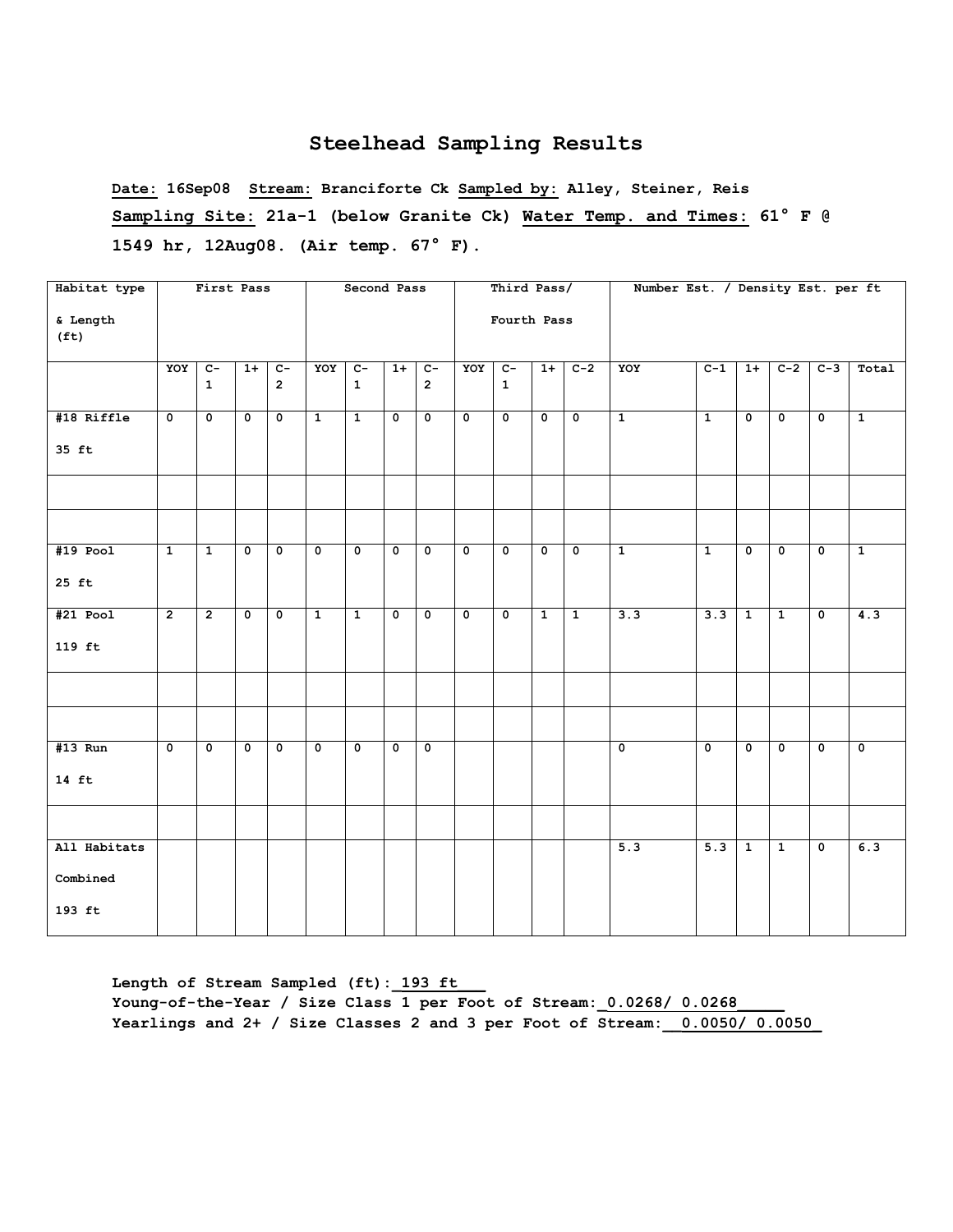**Date: 13Aug08 Stream: Branciforte Ck Sampled by: Alley, Steiner, Reis Sampling Site: 21a-2 (below Granite Ck) Water Temp. and Times: 60° F @ 1707 hr, 13Aug08. (Air temp. 68° F).**

| Habitat type & |                         | First Pass              |                |                |                | Second Pass    |                      |                           |                         | Third Pass/Fourth         |                           |                | Number Est. / Density Est. per ft |                 |                |                |                         |                |
|----------------|-------------------------|-------------------------|----------------|----------------|----------------|----------------|----------------------|---------------------------|-------------------------|---------------------------|---------------------------|----------------|-----------------------------------|-----------------|----------------|----------------|-------------------------|----------------|
| Length (ft)    |                         |                         |                |                |                |                |                      |                           |                         |                           | Pass                      |                |                                   |                 |                |                |                         |                |
|                | YOY                     | $c-$                    | $1+$           | $\overline{c}$ | YOY            | $\overline{c}$ | $1+$                 | $C-$                      | YOY                     | $C-1$                     | $1+$                      | $C-2$          | YOY                               | $C-1$           | $1+$           | $\overline{c}$ | $C-$                    | Total          |
|                |                         | $\mathbf{1}$            |                | $\overline{2}$ |                | $\mathbf{1}$   |                      | $\overline{2}$            |                         |                           |                           |                |                                   |                 |                | $\overline{2}$ | $\overline{\mathbf{3}}$ |                |
| $#18$ Run      | $\overline{\mathbf{3}}$ | $\overline{\mathbf{3}}$ | $\mathbf{0}$   | $\overline{0}$ | $\overline{2}$ | $\overline{2}$ | $\mathbf{0}$         | $\overline{\mathfrak{o}}$ | $\overline{\mathbf{0}}$ | $\overline{0}$            | $\overline{\mathfrak{o}}$ | $\overline{0}$ | $\overline{6}$                    | $\overline{6}$  | $\mathbf 0$    | $\mathbf{0}$   | $\overline{0}$          | $\overline{6}$ |
| $13$ ft        |                         |                         |                |                |                |                |                      |                           |                         |                           |                           |                |                                   |                 |                |                |                         |                |
|                |                         |                         |                |                |                |                |                      |                           |                         |                           |                           |                |                                   |                 |                |                |                         |                |
|                |                         |                         |                |                |                |                |                      |                           |                         |                           |                           |                |                                   |                 |                |                |                         |                |
| $#21$ Pool     | 10                      | 10                      | $\overline{4}$ | $\overline{4}$ | $\overline{4}$ | $\overline{4}$ | $\overline{\bullet}$ | $\overline{0}$            | $\overline{\mathbf{0}}$ | $\overline{\mathfrak{o}}$ | $\overline{1}$            | $\overline{1}$ | 15                                | 15              | $\overline{5}$ | $\overline{5}$ | $\overline{\bullet}$    | 20             |
| $61$ ft        |                         |                         |                |                |                |                |                      |                           |                         |                           |                           |                |                                   |                 |                |                |                         |                |
| $#23$ Pool     | $\overline{7}$          | $\overline{7}$          | $\overline{2}$ | $\overline{2}$ | $\overline{1}$ | $\overline{1}$ | $\overline{\bullet}$ | $\overline{\bullet}$      | 3/0                     | 3/0                       | 0/0                       | 0/0            | $\overline{11}$                   | $\overline{11}$ | $\overline{2}$ | $\overline{2}$ | $\overline{\mathbf{0}}$ | 13             |
| 58 ft          |                         |                         |                |                |                |                |                      |                           |                         |                           |                           |                |                                   |                 |                |                |                         |                |
|                |                         |                         |                |                |                |                |                      |                           |                         |                           |                           |                |                                   |                 |                |                |                         |                |
|                |                         |                         |                |                |                |                |                      |                           |                         |                           |                           |                |                                   |                 |                |                |                         |                |
| #29 Run        | 8                       | 8                       | $\overline{2}$ | $\overline{2}$ | $\overline{2}$ | $\overline{2}$ | $\mathbf 0$          | $\mathbf{o}$              | $\mathbf{1}$            | $\mathbf{1}$              | $\mathbf 0$               | $\mathbf{o}$   | 11.2                              | 11.2            | $\overline{2}$ | $\overline{2}$ | $\mathbf 0$             | 13.2           |
| $26$ ft        |                         |                         |                |                |                |                |                      |                           |                         |                           |                           |                |                                   |                 |                |                |                         |                |
|                |                         |                         |                |                |                |                |                      |                           |                         |                           |                           |                |                                   |                 |                |                |                         |                |
| All Habitats   |                         |                         |                |                |                |                |                      |                           |                         |                           |                           |                | 43.2                              | 43.2            | 9              | 9              | $\mathbf 0$             | 52.2           |
| Combined       |                         |                         |                |                |                |                |                      |                           |                         |                           |                           |                |                                   |                 |                |                |                         |                |
| 158 ft         |                         |                         |                |                |                |                |                      |                           |                         |                           |                           |                |                                   |                 |                |                |                         |                |

Length of Stream Sampled (ft): 158 ft Young-of-the-Year / Size Class 1 per Foot of Stream: 0.2734/ 0.2734 **Yearlings and 2+ / Size Classes 2 and 3 per Foot of Stream:\_\_0.0570 / 0.0570\_**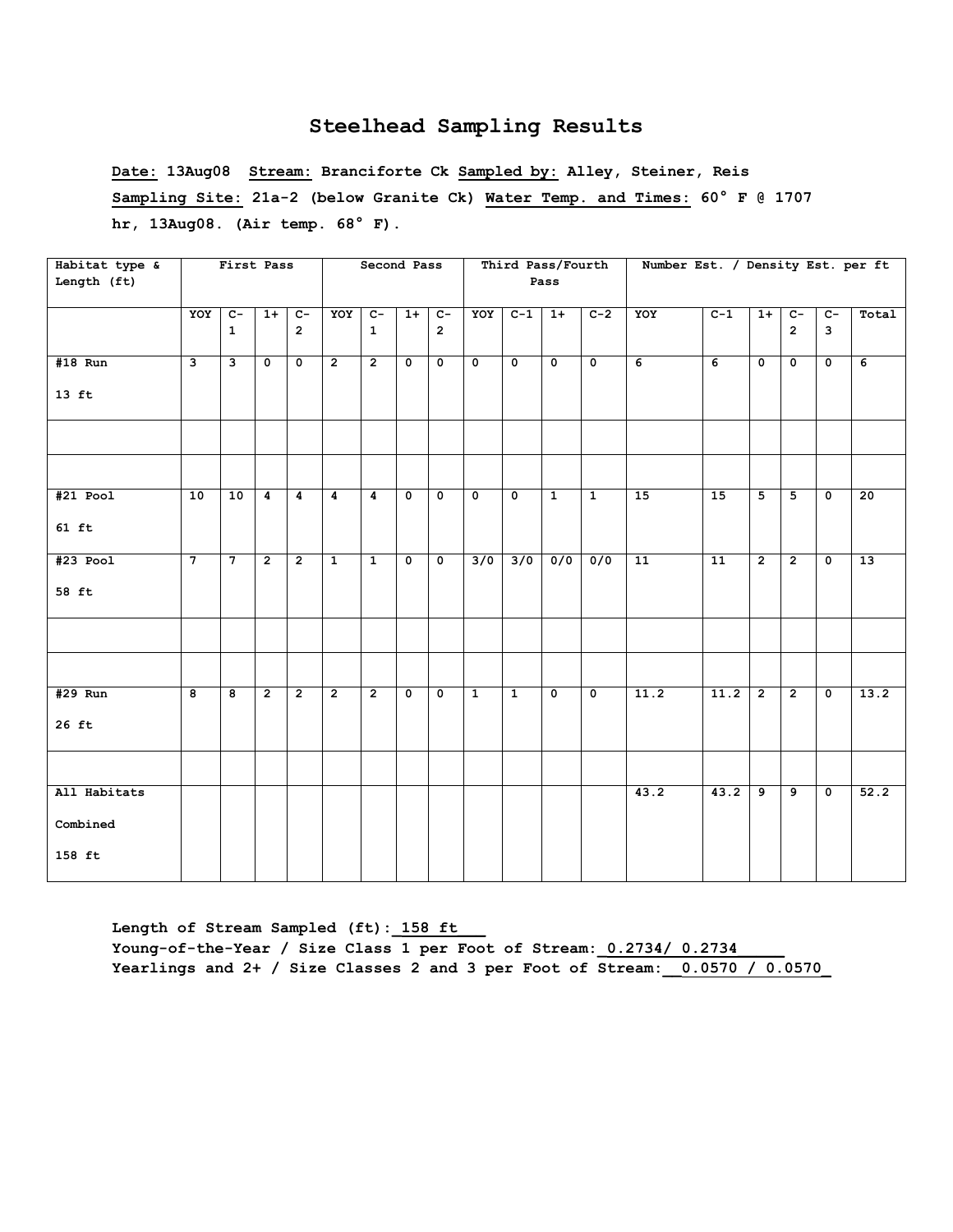**Date: 22Sep08 Stream: Soquel Ck Sampled by: Alley, Steiner, Reis Sampling Site: 1 Above Grange Water Temp. and Times: 63.5° F @ 1058 hr Air Temp. 65° F.** 

| Habitat type & |                |                |                |                |                 | Second Pass    |                |                |             | Third Pass/Fourth |              |             |             |                 |                         |                 |                | Number Est. / Density Est. per |
|----------------|----------------|----------------|----------------|----------------|-----------------|----------------|----------------|----------------|-------------|-------------------|--------------|-------------|-------------|-----------------|-------------------------|-----------------|----------------|--------------------------------|
| Length (ft)    |                | First Pass     |                |                |                 |                |                |                |             | Pass              |              |             |             |                 |                         | ft              |                |                                |
|                |                |                |                |                |                 |                |                |                |             |                   |              |             |             |                 |                         |                 |                |                                |
|                | YOY            | $C-$           | $1+$           | $C -$          | YOY             | $C -$          | $1+$           | $c-$           | YOY         | $C-1$             | $1+$         | $C-2$       | YOY         | $C-$            | $1+$                    | $C-$            | $C -$          | Total                          |
|                |                | $\mathbf{1}$   |                | $\overline{2}$ |                 | $\mathbf{1}$   |                | $\overline{2}$ |             |                   |              |             |             | $\mathbf{1}$    |                         | $\overline{2}$  | 3              |                                |
| $#8$ Run       | $\mathbf{o}$   | $\mathbf 0$    | $\mathbf{o}$   | $\mathbf{o}$   | $\mathbf{o}$    | $\mathbf{o}$   | $\mathbf 0$    | $\mathbf{o}$   | $\mathbf 0$ | $\mathbf 0$       | $\mathbf{0}$ | $\mathbf 0$ | $\mathbf 0$ | $\mathbf{o}$    | $\mathbf 0$             | $\mathbf 0$     | $\mathbf 0$    | $\mathbf 0$                    |
| $31$ ft        |                |                |                |                |                 |                |                |                |             |                   |              |             |             |                 |                         |                 |                |                                |
|                |                |                |                |                |                 |                |                |                |             |                   |              |             |             |                 |                         |                 |                |                                |
| #2 Riffle      | $\mathbf 0$    | $\mathbf 0$    | $\mathbf 0$    | $\mathbf{o}$   | $\mathbf 0$     | $\mathbf 0$    | $\mathbf 0$    | $\mathbf 0$    | $\mathbf 0$ | $\mathbf 0$       | $\mathbf{0}$ | $\mathbf 0$ | $\mathbf 0$ | $\mathbf 0$     | $\mathbf 0$             | $\mathbf{o}$    | $\mathbf 0$    | $\mathbf 0$                    |
| 22 ft          |                |                |                |                |                 |                |                |                |             |                   |              |             |             |                 |                         |                 |                |                                |
|                |                |                |                |                |                 |                |                |                |             |                   |              |             |             |                 |                         |                 |                |                                |
| $#9$ Pool      | $\overline{7}$ | $\overline{4}$ | $\overline{1}$ | $\overline{4}$ | $\overline{12}$ | $\overline{7}$ | $\overline{2}$ | $\overline{7}$ | 11/4        | 6/4               | 0/0          | 0/5         | 34          | $\overline{21}$ | ِ                       | $\overline{14}$ | $\overline{2}$ | 37                             |
| 373 ft         |                |                |                |                |                 |                |                |                |             |                   |              |             |             |                 |                         |                 |                |                                |
|                |                |                |                |                |                 |                |                |                |             |                   |              |             |             |                 |                         |                 |                |                                |
|                |                |                |                |                |                 |                |                |                |             |                   |              |             |             |                 |                         |                 |                |                                |
|                |                |                |                |                |                 |                |                |                |             |                   |              |             |             |                 |                         |                 |                |                                |
| All Habitats   |                |                |                |                |                 |                |                |                |             |                   |              |             | 34          | $\overline{21}$ | $\overline{\mathbf{3}}$ | 14              | $\overline{2}$ | 37                             |
| Combined       |                |                |                |                |                 |                |                |                |             |                   |              |             |             |                 |                         |                 |                |                                |
| 426 ft         |                |                |                |                |                 |                |                |                |             |                   |              |             |             |                 |                         |                 |                |                                |

Length of Stream Sampled (ft): 426 ft **Young-of-the-Year / Size Class 1 per Foot of Stream:\_0.0799/ 0.0493 Yearlings and 2+ / Size Classes 2 and 3 per Foot of Stream:\_\_0.0070/ 0.0376**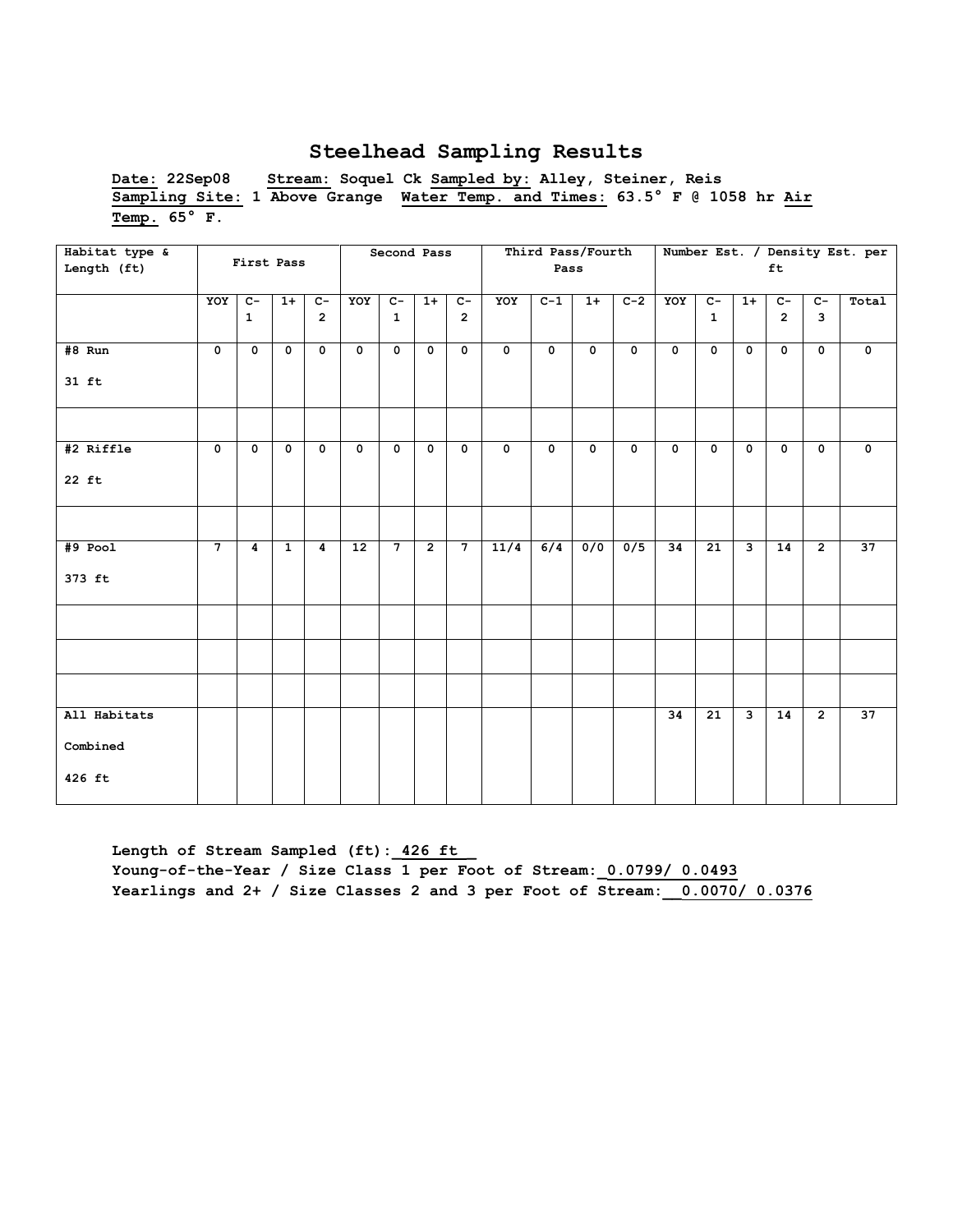**Date: 22Sep08 Stream: Soquel Ck Sampled by: Alley, Steiner, Reis Sampling Site: 4 Adjacent Flower Field. Water Temp. and Times: 71 F @ 1650 hr Air Temp. 75 F** 

| Habitat type &<br>Length (ft)      |                         | First Pass                     |                         |                        |     | Second Pass          |                           |                        |             | Third Pass/Fourth<br>Pass |                           |                        |       |       |                         |                         |                         | Number Est. / Density Est. per ft |
|------------------------------------|-------------------------|--------------------------------|-------------------------|------------------------|-----|----------------------|---------------------------|------------------------|-------------|---------------------------|---------------------------|------------------------|-------|-------|-------------------------|-------------------------|-------------------------|-----------------------------------|
|                                    | YOY                     | $\overline{C}$<br>$\mathbf{1}$ | $1+$                    | $c-$<br>$\overline{2}$ | YOY | $c-$<br>$\mathbf{1}$ | $1+$                      | $c-$<br>$\overline{2}$ | YOY         | $C-1$                     | $1+$                      | $c-$<br>$\overline{2}$ | YOY   | $C-1$ | $1+$                    | $c-$<br>$\overline{2}$  | $c-$<br>$\overline{3}$  | Total                             |
| #26 Run<br>70 ft                   | 57                      | 57                             | $\overline{0}$          | $\mathbf 0$            | 10  | 10                   | $\overline{0}$            | $\mathbf 0$            | 6/1         | $\overline{6/1}$          | $\overline{\mathbf{0}}$   | $\mathbf{0}$           | 74    | 74    | $\overline{\mathbf{0}}$ | $\mathbf{0}$            | $\overline{\mathbf{0}}$ | 74                                |
| #32 Riffle<br>$21$ ft              | 13                      | 11                             | $\mathbf 0$             | $\overline{2}$         | ن   | $\mathbf{3}$         | $\mathbf 0$               | $\mathbf{o}$           | $\mathbf 0$ | $\mathbf 0$               | $\mathbf 0$               | $\mathbf 0$            | 16.5  | 14.5  | $\mathbf 0$             | $\overline{2}$          | $\mathbf 0$             | 16.5                              |
| $#33$ Pool<br>94 ft                | $\overline{\mathbf{a}}$ | $\overline{5}$                 | $\overline{\mathbf{3}}$ | $\overline{6}$         | 11  | 10                   | $\overline{\mathfrak{o}}$ | $\overline{1}$         | 4           | $\overline{4}$            | $\overline{\mathfrak{o}}$ | $\overline{0}$         | 23    | 19    | $\overline{\mathbf{3}}$ | $\overline{6}$          | $\overline{1}$          | 26                                |
|                                    |                         |                                |                         |                        |     |                      |                           |                        |             |                           |                           |                        |       |       |                         |                         |                         |                                   |
| All Habitats<br>Combined<br>185 ft |                         |                                |                         |                        |     |                      |                           |                        |             |                           |                           |                        | 113.5 | 107.5 | ی                       | $\overline{\mathbf{8}}$ | $\overline{1}$          | 116.5                             |
|                                    |                         |                                |                         |                        |     |                      |                           |                        |             |                           |                           |                        |       |       |                         |                         |                         |                                   |

Length of Stream Sampled (ft): 185 ft **Young-of-the-Year / Size Class 1 per Foot of Stream:\_0.6135/ 0.5811 Yearlings and 2+ / Size Classes 2 and 3 per Foot of Stream:\_\_0.0162/ 0.0486**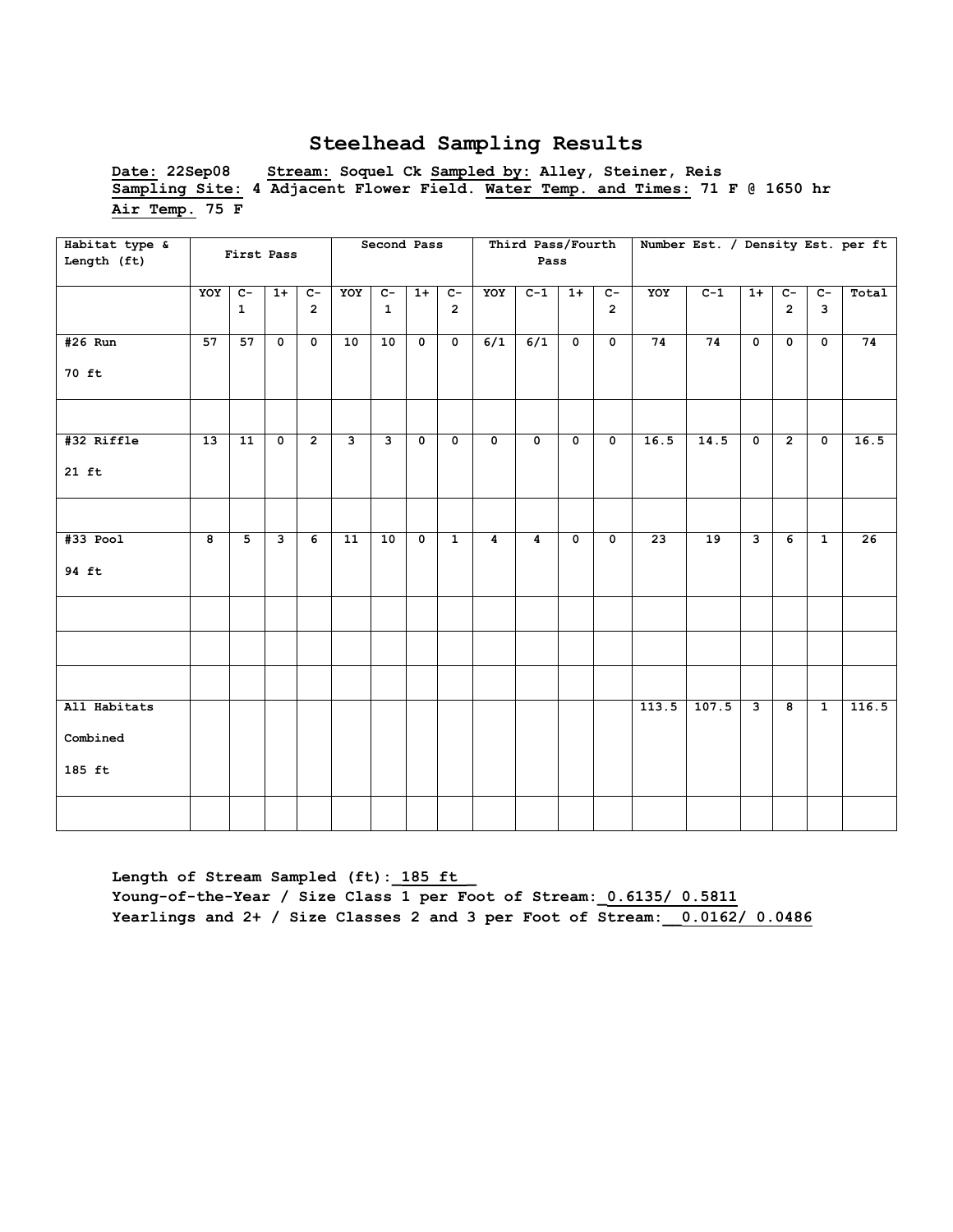**Date: 23Sep08 Stream: Soquel Ck Sampled by: Alley, Steiner, Reis Sampling Site: 10 (Above Allred) Water Temp. and Times: 65.5° F @ 1456 hr, 22Aug08 (air temp. 69° F)**

| Habitat type &  |                 |                 |              |                |     | Second Pass     |                      |                         |                         | Third Pass/Fourth       |                |                |     | Number Est. / Density Est. per |                         |                |                      |       |
|-----------------|-----------------|-----------------|--------------|----------------|-----|-----------------|----------------------|-------------------------|-------------------------|-------------------------|----------------|----------------|-----|--------------------------------|-------------------------|----------------|----------------------|-------|
| Length (ft)     |                 | First Pass      |              |                |     |                 |                      |                         |                         | Pass                    |                |                |     |                                |                         | ft             |                      |       |
|                 |                 |                 |              |                |     |                 |                      |                         |                         |                         |                |                |     |                                |                         |                |                      |       |
|                 | YOY             | $C -$           | $1+$         | $C -$          | YOY | $C-$            | $1+$                 | $C-$                    | YOY                     | $C-1$                   | $1+$           | $\overline{C}$ | YOY | $C-1$                          | $1+$                    | $C-$           | $\overline{c}$       | Total |
|                 |                 | $\mathbf{1}$    |              | $\overline{2}$ |     | $\mathbf{1}$    |                      | $\overline{2}$          |                         |                         |                | $\overline{2}$ |     |                                |                         | $\overline{2}$ | 3                    |       |
|                 |                 |                 |              |                |     |                 |                      |                         |                         |                         |                |                |     |                                |                         |                |                      |       |
| #16 Run Partial | 91              | 89              | $\mathbf 0$  | $\overline{2}$ | 23  | $\overline{23}$ | $\mathbf{0}$         | $\overline{\bullet}$    | 11                      | $\overline{11}$         | $\mathbf 0$    | $\mathbf 0$    | 127 | 125.2                          | $\mathbf 0$             | $\overline{2}$ | $\mathbf 0$          | 127.2 |
|                 |                 |                 |              |                |     |                 |                      |                         |                         |                         |                |                |     |                                |                         |                |                      |       |
| 59 ft           |                 |                 |              |                |     |                 |                      |                         |                         |                         |                |                |     |                                |                         |                |                      |       |
|                 |                 |                 |              |                |     |                 |                      |                         |                         |                         |                |                |     |                                |                         |                |                      |       |
|                 |                 |                 |              |                |     |                 |                      |                         |                         |                         |                |                |     |                                |                         |                |                      |       |
|                 |                 |                 |              |                |     |                 |                      |                         |                         |                         |                |                |     |                                |                         |                |                      |       |
|                 |                 |                 |              |                |     |                 |                      |                         |                         |                         |                |                |     |                                |                         |                |                      |       |
|                 |                 |                 |              |                |     |                 |                      |                         |                         |                         |                |                |     |                                |                         |                |                      |       |
| $#23$ Pool      | 31              | $\overline{28}$ | $\mathbf{1}$ | 4              | 19  | $\overline{18}$ | $\overline{\bullet}$ | $\mathbf{1}$            | 18/8                    | 18/8                    | $\mathbf{o}$   | $\mathbf 0$    | 76  | 72                             | $\overline{1}$          | $\overline{5}$ | $\mathbf 0$          | 77    |
|                 |                 |                 |              |                |     |                 |                      |                         |                         |                         |                |                |     |                                |                         |                |                      |       |
| 151 ft          |                 |                 |              |                |     |                 |                      |                         |                         |                         |                |                |     |                                |                         |                |                      |       |
|                 |                 |                 |              |                |     |                 |                      |                         |                         |                         |                |                |     |                                |                         |                |                      |       |
|                 |                 |                 |              |                |     |                 |                      |                         |                         |                         |                |                |     |                                |                         |                |                      |       |
|                 |                 |                 |              |                |     |                 |                      |                         |                         |                         |                |                |     |                                |                         |                |                      |       |
|                 |                 |                 |              |                |     |                 |                      |                         |                         |                         |                |                |     |                                |                         |                |                      |       |
|                 |                 |                 |              |                |     |                 |                      |                         |                         |                         |                |                |     |                                |                         |                |                      |       |
| #15 Riffle      | $\overline{29}$ | $\overline{29}$ | $\mathbf{0}$ | $\mathbf 0$    | 4   | $\overline{4}$  | $\overline{0}$       | $\overline{\mathbf{0}}$ | $\overline{\mathbf{3}}$ | $\overline{\mathbf{3}}$ | $\overline{0}$ | $\overline{0}$ | 36  | $\overline{36}$                | $\overline{\mathbf{0}}$ | $\mathbf 0$    | $\mathbf{0}$         | 36    |
|                 |                 |                 |              |                |     |                 |                      |                         |                         |                         |                |                |     |                                |                         |                |                      |       |
| $17$ ft         |                 |                 |              |                |     |                 |                      |                         |                         |                         |                |                |     |                                |                         |                |                      |       |
|                 |                 |                 |              |                |     |                 |                      |                         |                         |                         |                |                |     |                                |                         |                |                      |       |
|                 |                 |                 |              |                |     |                 |                      |                         |                         |                         |                |                |     |                                |                         |                |                      |       |
|                 |                 |                 |              |                |     |                 |                      |                         |                         |                         |                |                |     |                                |                         |                |                      |       |
|                 |                 |                 |              |                |     |                 |                      |                         |                         |                         |                |                |     |                                |                         |                |                      |       |
|                 |                 |                 |              |                |     |                 |                      |                         |                         |                         |                |                |     |                                |                         |                |                      |       |
| All Habitats    |                 |                 |              |                |     |                 |                      |                         |                         |                         |                |                | 239 | 233.2                          | $\overline{1}$          | $\overline{7}$ | $\overline{\bullet}$ | 240.2 |
|                 |                 |                 |              |                |     |                 |                      |                         |                         |                         |                |                |     |                                |                         |                |                      |       |
| Combined        |                 |                 |              |                |     |                 |                      |                         |                         |                         |                |                |     |                                |                         |                |                      |       |
| 227 ft          |                 |                 |              |                |     |                 |                      |                         |                         |                         |                |                |     |                                |                         |                |                      |       |
|                 |                 |                 |              |                |     |                 |                      |                         |                         |                         |                |                |     |                                |                         |                |                      |       |
|                 |                 |                 |              |                |     |                 |                      |                         |                         |                         |                |                |     |                                |                         |                |                      |       |

**Length of Stream Sampled (ft):\_227 ft\_ Young-of-the-Year / Size Class 1 per Foot of Stream:\_1.0529/ 1.0273\_\_ Yearlings and 2+ / Size Classes 2 and 3 per Foot of Stream:\_\_0.0044/ 0.0308**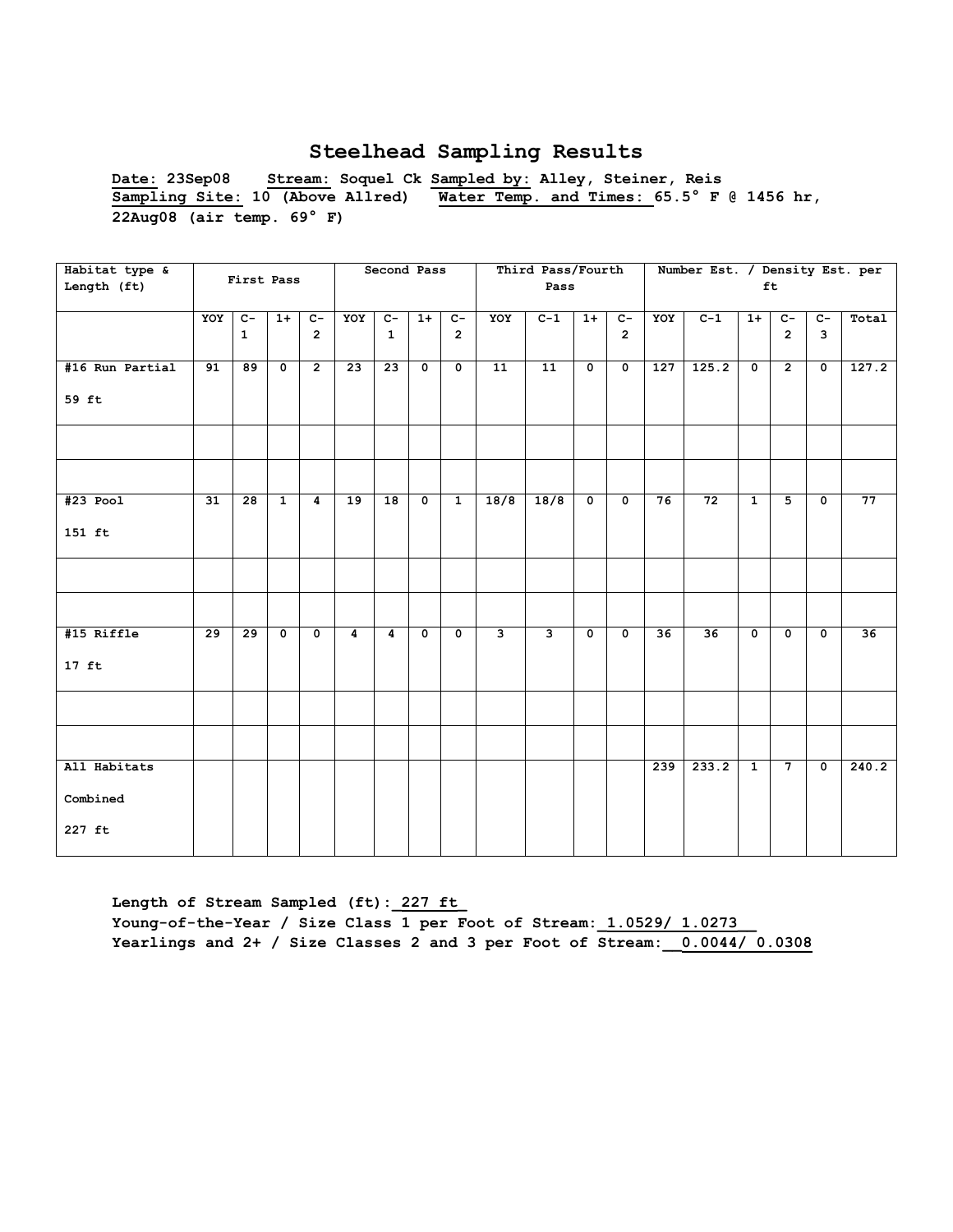**Date: 23Sep08 Stream: Soquel Ck Sampled by: Alley, Steiner, Reis Sampling Site: 12 Soquel Creek Rd Water Temp. and Times: 66.5° F @ 1525 hr. 22Aug08 Air Temp. 67° F.** 

| Habitat type & |     |              |                      |                |                 | Second Pass             |                         |                |             | Third Pass/Fourth |              |             |       | Number Est. / Density Est. per |                |                |                         |       |
|----------------|-----|--------------|----------------------|----------------|-----------------|-------------------------|-------------------------|----------------|-------------|-------------------|--------------|-------------|-------|--------------------------------|----------------|----------------|-------------------------|-------|
| Length (ft)    |     | First Pass   |                      |                |                 |                         |                         |                |             | Pass              |              |             |       |                                | ft             |                |                         |       |
|                |     |              |                      |                |                 |                         |                         |                |             |                   |              |             |       |                                |                |                |                         |       |
|                | YOY | $c-$         | $1+$                 | $C-$           | YOY             | $C -$                   | $1+$                    | $c-$           | YOY         | $C-1$             | $1+$         | $C-2$       | YOY   | $C-1$                          | $1+$           | $c-$           | $C -$                   | Total |
|                |     | $\mathbf{1}$ |                      | $\overline{2}$ |                 | $\mathbf{1}$            |                         | $\overline{2}$ |             |                   |              |             |       |                                |                | $\overline{2}$ | 3                       |       |
|                |     |              |                      |                |                 |                         |                         |                |             |                   |              |             |       |                                |                |                |                         |       |
| #1 Run         | 34  | 34           | $\mathbf 0$          | $\mathbf 0$    | 14              | 14                      | $\mathbf{o}$            | $\mathbf 0$    | 12/4        | 12/4              | $\mathbf{0}$ | $\mathbf 0$ | 64    | 64                             | $\mathbf 0$    | $\mathbf 0$    | $\mathbf{o}$            | 64    |
| 74 ft          |     |              |                      |                |                 |                         |                         |                |             |                   |              |             |       |                                |                |                |                         |       |
|                |     |              |                      |                |                 |                         |                         |                |             |                   |              |             |       |                                |                |                |                         |       |
|                |     |              |                      |                |                 |                         |                         |                |             |                   |              |             |       |                                |                |                |                         |       |
| #2 Riffle      | 10  | 10           | $\mathbf 0$          | $\mathbf 0$    | 5               | $\overline{\mathbf{5}}$ | $\mathbf 0$             | $\mathbf 0$    | $\mathbf 0$ | $\mathbf 0$       | $\mathbf{o}$ | $\mathbf 0$ | 16.7  | 16.7                           | $\mathbf 0$    | $\mathbf 0$    | $\mathbf 0$             | 16.7  |
| 39 ft          |     |              |                      |                |                 |                         |                         |                |             |                   |              |             |       |                                |                |                |                         |       |
|                |     |              |                      |                |                 |                         |                         |                |             |                   |              |             |       |                                |                |                |                         |       |
| $#13$ Pool     | 77  | 76           | $\overline{\bullet}$ | $\mathbf{1}$   | $\overline{29}$ | 28                      | $\overline{\mathbf{0}}$ | $\overline{1}$ | 19/7        | 16/7              | 0/0          | 3/0         | 131   | 127                            | $\overline{1}$ | $\overline{5}$ | $\overline{\mathbf{0}}$ | 132   |
| 231 ft         |     |              |                      |                |                 |                         |                         |                |             |                   |              |             |       |                                |                |                |                         |       |
|                |     |              |                      |                |                 |                         |                         |                |             |                   |              |             |       |                                |                |                |                         |       |
|                |     |              |                      |                |                 |                         |                         |                |             |                   |              |             |       |                                |                |                |                         |       |
|                |     |              |                      |                |                 |                         |                         |                |             |                   |              |             |       |                                |                |                |                         |       |
| All Habitats   |     |              |                      |                |                 |                         |                         |                |             |                   |              |             | 211.7 | 207.7                          | $\overline{1}$ | $\overline{5}$ | $\overline{0}$          | 212.7 |
| Combined       |     |              |                      |                |                 |                         |                         |                |             |                   |              |             |       |                                |                |                |                         |       |
|                |     |              |                      |                |                 |                         |                         |                |             |                   |              |             |       |                                |                |                |                         |       |
| 344 ft         |     |              |                      |                |                 |                         |                         |                |             |                   |              |             |       |                                |                |                |                         |       |

Length of Stream Sampled (ft): 344 ft **Young-of-the-Year / Size Class 1 per Foot of Stream:\_0.6154/ 0.6038 Yearlings and 2+ / Size Classes 2 and 3 per Foot of Stream:\_\_0.0029/ 0.0145**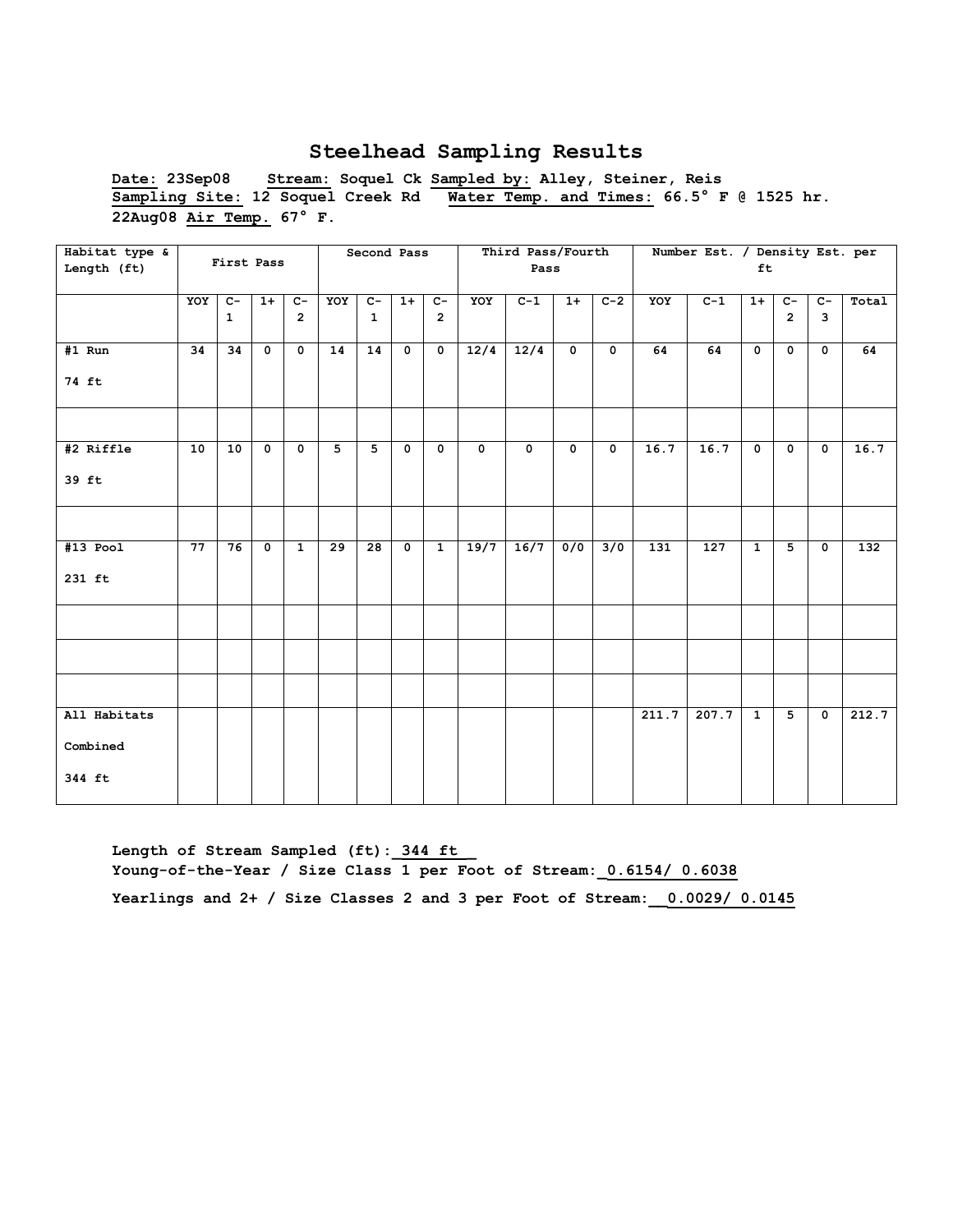**Date: 25Sep08 Stream: E. Br. Soquel Ck Sampled by: Alley, Steiner, Wheeler Sampling Site: 13a (Below Millpond) Water Temp. and Times: 67 F @ 1445 hr, 1Sep07 (air temp. 73 F).**

| Habitat type &    |                 | First Pass      |                         |                         |                 | Second Pass    |                         |                |             | Third Pass   |                         |                         |                | Number Est. / Density Est. per |                      |                         |                         |       |
|-------------------|-----------------|-----------------|-------------------------|-------------------------|-----------------|----------------|-------------------------|----------------|-------------|--------------|-------------------------|-------------------------|----------------|--------------------------------|----------------------|-------------------------|-------------------------|-------|
| Length (ft)       |                 |                 |                         |                         |                 |                |                         |                |             |              |                         |                         |                |                                |                      | ft                      |                         |       |
|                   |                 |                 |                         |                         |                 |                |                         |                |             |              |                         |                         |                |                                |                      |                         |                         |       |
|                   |                 |                 |                         |                         |                 |                |                         |                |             |              |                         |                         |                |                                |                      |                         |                         |       |
|                   | YOY             | $c-$            | $1+$                    | $c-$                    | YOY             | $c-$           | $1+$                    | $c-$           | YOY         | $C-$         | $1+$                    | $C -$                   | YOY            | $C-1$                          | $1+$                 | $c-$                    | $C-$                    | Total |
|                   |                 | $\mathbf{1}$    |                         | $\overline{2}$          |                 | $\mathbf{1}$   |                         | $\overline{2}$ |             | $\mathbf{1}$ |                         | $\overline{2}$          |                |                                |                      | $\overline{2}$          | $\overline{\mathbf{3}}$ |       |
|                   |                 |                 |                         |                         |                 |                |                         |                |             |              |                         |                         |                |                                |                      |                         |                         |       |
| #8 Riffle         | 5               | 5               | $\mathbf 0$             | $\mathbf 0$             | $\mathbf 0$     | $\mathbf 0$    | $\mathbf{0}$            | $\mathbf 0$    | $\mathbf 0$ | $\mathbf 0$  | $\mathbf 0$             | $\mathbf 0$             | 5 <sup>1</sup> | $5\overline{5}$                | $\mathbf 0$          | $\mathbf 0$             | $\mathbf 0$             | 5     |
| (partial)         |                 |                 |                         |                         |                 |                |                         |                |             |              |                         |                         |                |                                |                      |                         |                         |       |
|                   |                 |                 |                         |                         |                 |                |                         |                |             |              |                         |                         |                |                                |                      |                         |                         |       |
| $15$ ft           |                 |                 |                         |                         |                 |                |                         |                |             |              |                         |                         |                |                                |                      |                         |                         |       |
|                   |                 |                 |                         |                         |                 |                |                         |                |             |              |                         |                         |                |                                |                      |                         |                         |       |
|                   |                 |                 |                         |                         |                 |                |                         |                |             |              |                         |                         |                |                                |                      |                         |                         |       |
|                   |                 |                 |                         |                         |                 |                |                         |                |             |              |                         |                         |                |                                |                      |                         |                         |       |
|                   |                 |                 |                         |                         |                 |                |                         |                |             |              |                         |                         |                |                                |                      |                         |                         |       |
|                   |                 |                 |                         |                         |                 |                |                         |                |             |              |                         |                         |                |                                |                      |                         |                         |       |
| #11 Run (Partial) | 19              | 19              | $\overline{\mathbf{0}}$ | $\overline{\mathbf{0}}$ | $\overline{4}$  | $\overline{4}$ | $\overline{\mathbf{0}}$ | $\overline{0}$ | ى           | 3            | $\overline{\mathbf{0}}$ | $\overline{\mathbf{0}}$ | 26.3           | 26.3                           | $\overline{\bullet}$ | $\overline{\mathbf{0}}$ | $\overline{\mathbf{0}}$ | 26.3  |
|                   |                 |                 |                         |                         |                 |                |                         |                |             |              |                         |                         |                |                                |                      |                         |                         |       |
| 51 ft             |                 |                 |                         |                         |                 |                |                         |                |             |              |                         |                         |                |                                |                      |                         |                         |       |
|                   |                 |                 |                         |                         |                 |                |                         |                |             |              |                         |                         |                |                                |                      |                         |                         |       |
|                   |                 |                 |                         |                         |                 |                |                         |                |             |              |                         |                         |                |                                |                      |                         |                         |       |
|                   |                 |                 |                         |                         |                 |                |                         |                |             |              |                         |                         |                |                                |                      |                         |                         |       |
|                   |                 |                 |                         |                         |                 |                |                         |                |             |              |                         |                         |                |                                |                      |                         |                         |       |
|                   |                 |                 |                         |                         |                 |                |                         |                |             |              |                         |                         |                |                                |                      |                         |                         |       |
| $#13$ Pool        | $\overline{27}$ | $\overline{27}$ | $\mathbf{1}$            | $\mathbf{1}$            | $\overline{29}$ | 27             | $\mathbf{1}$            | $\mathbf{3}$   | 9           | 9            | 3                       | $\overline{\mathbf{3}}$ | 65             | 63                             | $\overline{5}$       | $7\overline{ }$         | $\mathbf 0$             | 70    |
| $109$ ft          |                 |                 |                         |                         |                 |                |                         |                |             |              |                         |                         |                |                                |                      |                         |                         |       |
|                   |                 |                 |                         |                         |                 |                |                         |                |             |              |                         |                         |                |                                |                      |                         |                         |       |
|                   |                 |                 |                         |                         |                 |                |                         |                |             |              |                         |                         |                |                                |                      |                         |                         |       |
|                   |                 |                 |                         |                         |                 |                |                         |                |             |              |                         |                         |                |                                |                      |                         |                         |       |
| All Habitats      |                 |                 |                         |                         |                 |                |                         |                |             |              |                         |                         | 96.3           | 94.3                           | $\overline{5}$       | $7\overline{ }$         | $\mathbf 0$             | 101.3 |
|                   |                 |                 |                         |                         |                 |                |                         |                |             |              |                         |                         |                |                                |                      |                         |                         |       |
| Combined          |                 |                 |                         |                         |                 |                |                         |                |             |              |                         |                         |                |                                |                      |                         |                         |       |
|                   |                 |                 |                         |                         |                 |                |                         |                |             |              |                         |                         |                |                                |                      |                         |                         |       |
| 175 ft            |                 |                 |                         |                         |                 |                |                         |                |             |              |                         |                         |                |                                |                      |                         |                         |       |
|                   |                 |                 |                         |                         |                 |                |                         |                |             |              |                         |                         |                |                                |                      |                         |                         |       |

Length of Stream Sampled (ft): 175 ft **Young-of-the-Year / Size Class 1 per Foot of Stream:\_0.5503/ 0.5386\_\_ Yearlings and 2+ / Size Classes 2 and 3 per Foot of Stream:\_\_0.0286/ 0.0400\_**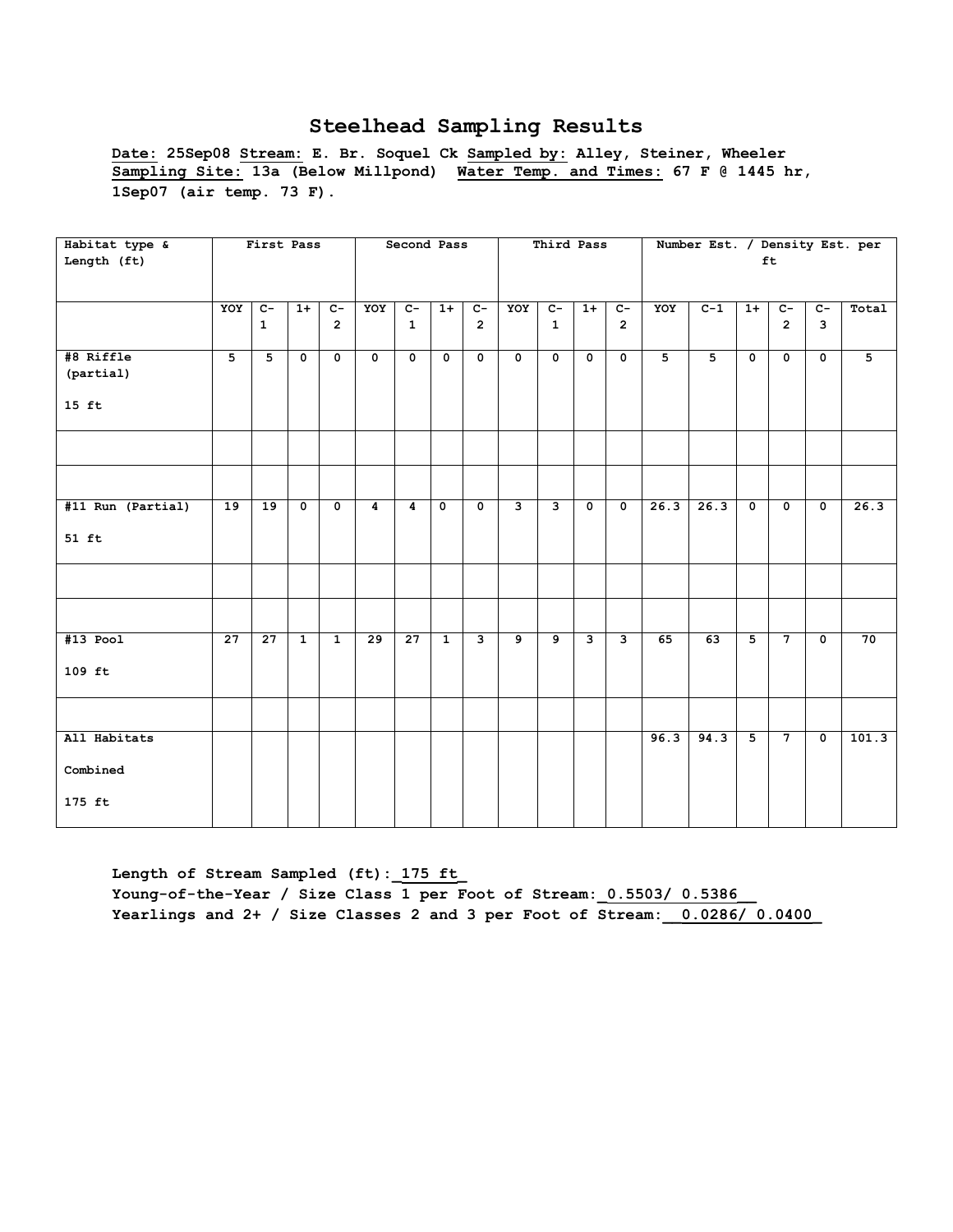**Date: 24Sep08 Stream: E. Br. Soquel Ck Sampled by: Alley, Steiner, Reis Sampling Site: 16 (Below Long Ridge Rd) Water Temp. and Times: 59.5° F @ 1416 hr, 02Sep08; (air temp. 77° F).** 

| Habitat type<br>& Length (ft)      |                 | First Pass                     |                           |                           |                 | Second Pass          |                |                           |              |                           | Third Pass              |                           |                 | Number Est. / Density Est. per ft |                |              |                                  |                         |
|------------------------------------|-----------------|--------------------------------|---------------------------|---------------------------|-----------------|----------------------|----------------|---------------------------|--------------|---------------------------|-------------------------|---------------------------|-----------------|-----------------------------------|----------------|--------------|----------------------------------|-------------------------|
|                                    | YOY             | $\overline{c}$<br>$\mathbf{1}$ | $1+$                      | $C -$<br>$\overline{2}$   | YOY             | $c-$<br>$\mathbf{1}$ | $1+$           | $c-$<br>$\overline{2}$    | YOY          | $C-1$                     | $1+$                    | $C-2$                     | YOY             | $C-1$                             | $1+$           | $C-2$        | $\overline{C}$<br>$\overline{3}$ | Total                   |
| $#36$ Pool<br>$21$ ft              | 19              | 20                             | 5                         | 5                         | $\overline{2}$  | $\overline{2}$       | $\mathbf{1}$   | $\mathbf{1}$              | 1/0          | 1/0                       | 0/0                     | 0/0                       | $\overline{27}$ | $\overline{23}$                   | 6              | 6            | $\mathbf 0$                      | $\overline{29}$         |
| $#37$ Pool<br>$51$ ft              | 54              | 55                             | $\overline{\mathbf{8}}$   | $\overline{7}$            | $\overline{11}$ | $\overline{11}$      | $\mathbf{1}$   | $\mathbf{1}$              | $\mathbf{1}$ | $\mathbf{1}$              | $\overline{\mathbf{0}}$ | $\overline{\mathbf{0}}$   | 66.9            | 67.9                              | 9.1            | 8.1          | $\overline{\mathbf{0}}$          | 76                      |
| $#47$ Pool<br>$42$ ft              | $\overline{12}$ | $\overline{13}$                | $\overline{5}$            | $\overline{4}$            | $\overline{7}$  | $\overline{7}$       | $\mathbf{1}$   | $\overline{1}$            | نا           | $\overline{\mathbf{3}}$   | $\mathbf{0}$            | $\overline{\bullet}$      | 26.1            | 26.5                              | 6.1            | 5.1          | $\mathbf 0$                      | 31.6                    |
|                                    |                 |                                |                           |                           |                 |                      |                |                           |              |                           |                         |                           |                 |                                   |                |              |                                  |                         |
| #48 Step-run<br>70 ft              | 15              | 15                             | $\overline{\mathbf{0}}$   | $\overline{\mathbf{0}}$   | $\overline{1}$  | $\overline{1}$       | $\overline{1}$ | $\overline{1}$            | $\mathbf 0$  | $\mathbf 0$               | $\overline{\mathbf{0}}$ | $\overline{\mathbf{0}}$   | 16              | 16                                | $\overline{1}$ | $\mathbf{1}$ | $\mathbf 0$                      | 17                      |
|                                    |                 |                                |                           |                           |                 |                      |                |                           |              |                           |                         |                           |                 |                                   |                |              |                                  |                         |
| #49<br>Riffle<br>$18$ ft           | 0               | 0                              | $\overline{\mathfrak{o}}$ | $\overline{\mathfrak{o}}$ | $\mathbf 0$     | $\mathbf 0$          | 0              | $\overline{\mathfrak{o}}$ | 0            | $\overline{\mathfrak{o}}$ | $\mathbf 0$             | $\overline{\mathfrak{o}}$ | $\mathbf 0$     | $\overline{\mathbf{0}}$           | $\mathbf 0$    | $\mathbf 0$  | 0                                | $\overline{\mathbf{0}}$ |
|                                    |                 |                                |                           |                           |                 |                      |                |                           |              |                           |                         |                           |                 |                                   |                |              |                                  |                         |
| All Habitats<br>Combined<br>202 ft |                 |                                |                           |                           |                 |                      |                |                           |              |                           |                         |                           | 136             | 133.4                             | 22.2           | 20.2         | $\overline{\mathbf{0}}$          | 153.6                   |

Length of Stream Sampled (ft): 202 ft Young-of-the-Year / Size Class 1 per Foot of Stream:  $0.6733/0.6604$ **Yearlings and 2+ / Size Classes 2 and 3 per Foot of Stream:\_\_0.1099/ 0.1000**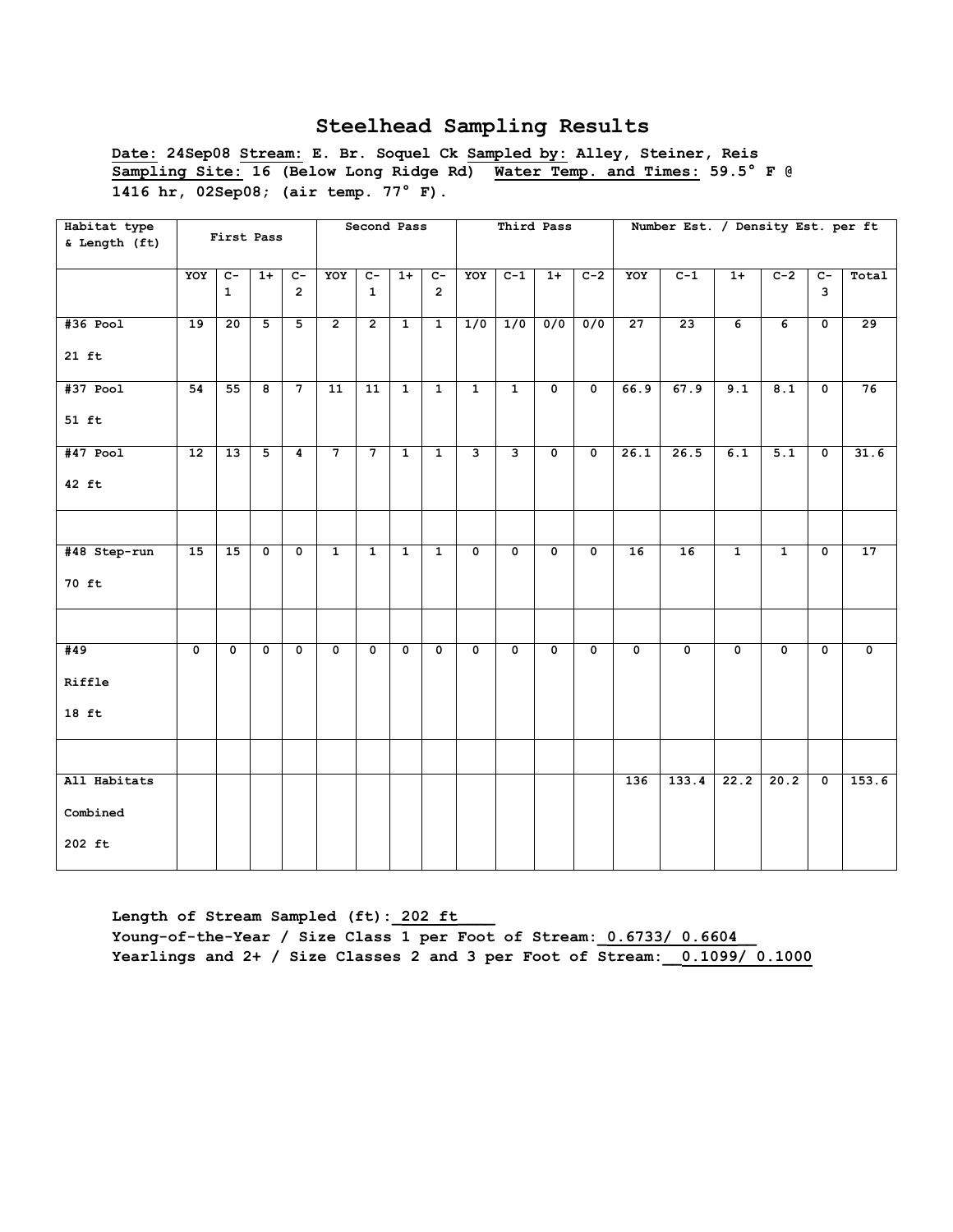**Date: 25Sep08 Stream: W. Br. Soquel Ck Sampled by: Alley, Steiner, Reis Sampling Site: 19 (below Hester) Water Temp. and Times: 63° F @ 1832hr, 25Aug08 (air temp. 69.5° F)**

| Habitat type & |                 | First Pass              |              |                         |                | Second Pass    |              |                |                 | Third          |                         |                         |       | Number Est. / Density Est. per ft |              |              |                |       |
|----------------|-----------------|-------------------------|--------------|-------------------------|----------------|----------------|--------------|----------------|-----------------|----------------|-------------------------|-------------------------|-------|-----------------------------------|--------------|--------------|----------------|-------|
| Length (ft)    |                 |                         |              |                         |                |                |              |                |                 | Pass/Fourth    |                         |                         |       |                                   |              |              |                |       |
|                | YOY             | $\overline{c}$          | $1+$         | $\overline{c}$          | YOY            | $C-$           | $1+$         | $C-$           | YOY             | $\overline{c}$ | $1+$                    | $\overline{c}$          | YOY   | $C-1$                             | $1+$         | $C-2$        | $\overline{c}$ | Total |
|                |                 | $\mathbf{1}$            |              | $\overline{2}$          |                | $\mathbf{1}$   |              | $\overline{2}$ |                 | $\mathbf{1}$   |                         | $\overline{2}$          |       |                                   |              |              | 3              |       |
| #8 Run         | 8               | $\overline{\mathbf{8}}$ | $\mathbf 0$  | $\mathbf 0$             | 4              | $\overline{4}$ | $\mathbf{o}$ | $\mathbf{o}$   | $\mathbf 0$     | $\mathbf 0$    | $\mathbf 0$             | $\mathbf 0$             | 13.3  | 13.3                              | $\mathbf 0$  | $\mathbf 0$  | $\mathbf 0$    | 13.3  |
| $18$ ft        |                 |                         |              |                         |                |                |              |                |                 |                |                         |                         |       |                                   |              |              |                |       |
|                |                 |                         |              |                         |                |                |              |                |                 |                |                         |                         |       |                                   |              |              |                |       |
| #9 Riffle      | $\overline{20}$ | $\overline{19}$         | $\mathbf{o}$ | $\mathbf{1}$            | $\overline{4}$ | $\overline{4}$ | $\mathbf 0$  | $\mathbf 0$    | $\overline{2}$  | $\overline{2}$ | $\overline{\mathbf{0}}$ | $\mathbf 0$             | 26.1  | 25.1                              | $\mathbf 0$  | $\mathbf{1}$ | $\mathsf{o}\,$ | 26.1  |
| 32 ft          |                 |                         |              |                         |                |                |              |                |                 |                |                         |                         |       |                                   |              |              |                |       |
|                |                 |                         |              |                         |                |                |              |                |                 |                |                         |                         |       |                                   |              |              |                |       |
| #10            | $\overline{88}$ | 81                      | $\mathbf{1}$ | $\overline{\mathbf{8}}$ | 46             | 41             | $\mathbf{o}$ | $\overline{5}$ | $\overline{11}$ | 11             | $\overline{\mathbf{0}}$ | $\overline{\mathbf{0}}$ | 161.9 | 147.6                             | $\mathbf{1}$ | 15.3         | $\mathsf{o}\,$ | 162.9 |
| Pool           |                 |                         |              |                         |                |                |              |                |                 |                |                         |                         |       |                                   |              |              |                |       |
| 236 ft         |                 |                         |              |                         |                |                |              |                |                 |                |                         |                         |       |                                   |              |              |                |       |
|                |                 |                         |              |                         |                |                |              |                |                 |                |                         |                         |       |                                   |              |              |                |       |
|                |                 |                         |              |                         |                |                |              |                |                 |                |                         |                         |       |                                   |              |              |                |       |
| All Habitat    |                 |                         |              |                         |                |                |              |                |                 |                |                         |                         | 201.3 | 186                               | $\mathbf{1}$ | 16.3         | $\mathbf 0$    | 202.3 |
| 286 ft         |                 |                         |              |                         |                |                |              |                |                 |                |                         |                         |       |                                   |              |              |                |       |
|                |                 |                         |              |                         |                |                |              |                |                 |                |                         |                         |       |                                   |              |              |                |       |

Length of Stream Sampled (ft): 286 ft Young-of-the-Year / Size Class 1 per Foot of Stream:  $0.7038/$  0.6503 **Yearlings and 2+ / Size Classes 2 and 3 per Foot of Stream:\_\_0.0035/ 0.0570**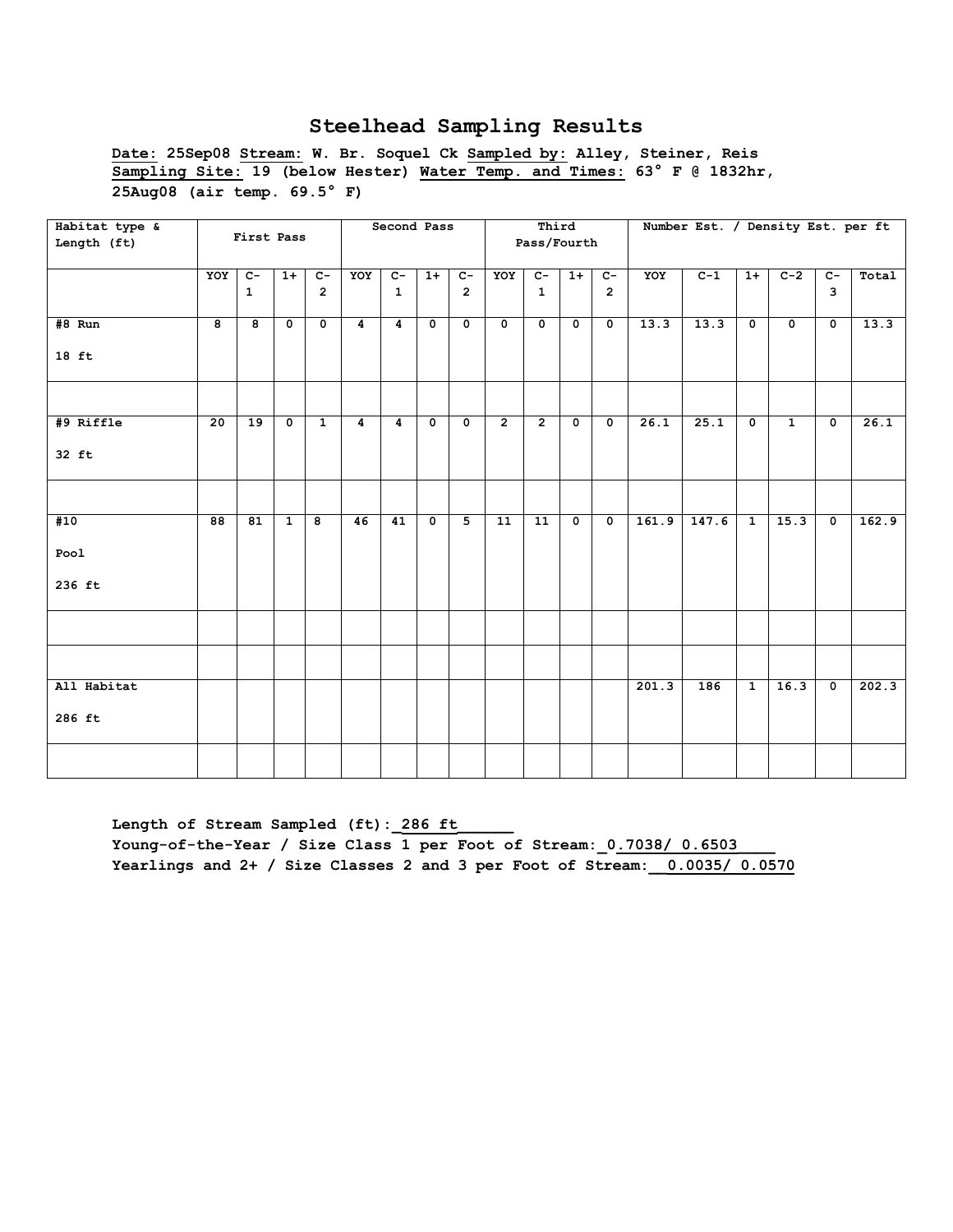**Date: 29Sep08 Stream: Aptos Ck Sampled by: Alley, Wheeler, Steiner Sampling Site: 3 (Adj. County Park) Water Temp. and Times: 58° F @ 1412hr, 15Aug08; (air temp. 66° F).** 

| Habitat type &<br>Length (ft) |                 | First Pass      |                         |                         |                         | Second Pass             |                      |                         |                         | Third Pass     |             |                         |                  | Number Est. / Density Est. per |                         | ft              |                         |                  |
|-------------------------------|-----------------|-----------------|-------------------------|-------------------------|-------------------------|-------------------------|----------------------|-------------------------|-------------------------|----------------|-------------|-------------------------|------------------|--------------------------------|-------------------------|-----------------|-------------------------|------------------|
|                               |                 |                 |                         |                         |                         |                         |                      |                         |                         |                |             |                         |                  |                                |                         |                 |                         |                  |
|                               | YOY             | $C-$            | $1+$                    | $C-$                    | YOY                     | $c-$                    | $1+$                 | $C -$                   | YOY                     | $C-1$          | $1+$        | $C-2$                   | YOY              | $C-1$                          | $1+$                    | $c-$            | $c-$                    | Total            |
|                               |                 | $\mathbf{1}$    |                         | $\overline{2}$          |                         | $\mathbf{1}$            |                      | $\overline{2}$          |                         |                |             |                         |                  |                                |                         | $\overline{2}$  | 3                       |                  |
| $#31$ Pool                    | 20              | 19              | $\mathbf{1}$            | $\overline{2}$          | 9                       | $\overline{9}$          | $\overline{2}$       | $\overline{2}$          | $\overline{2}$          | $\overline{2}$ | $\mathbf 0$ | $\mathbf 0$             | 33.5             | 32.7                           | $\overline{\mathbf{3}}$ | $\mathbf{3}$    | $\overline{\mathbf{0}}$ | 35.7             |
| $81$ ft                       |                 |                 |                         |                         |                         |                         |                      |                         |                         |                |             |                         |                  |                                |                         |                 |                         |                  |
| $#33$ Pool                    | $\overline{22}$ | $\overline{17}$ | $\overline{2}$          | $\overline{7}$          | 8                       | $\overline{7}$          | $\mathbf 0$          | $\mathbf{1}$            | $\overline{4}$          | $\mathbf{3}$   | $\mathbf 0$ | $\mathbf{1}$            | 36               | 29.1                           | $\overline{2}$          | $\overline{9}$  | $\overline{\mathbf{0}}$ | 38.1             |
| 71 ft                         |                 |                 |                         |                         |                         |                         |                      |                         |                         |                |             |                         |                  |                                |                         |                 |                         |                  |
|                               |                 |                 |                         |                         |                         |                         |                      |                         |                         |                |             |                         |                  |                                |                         |                 |                         |                  |
| #41                           | $\overline{12}$ | $\overline{11}$ | $\overline{\mathbf{0}}$ | $\overline{1}$          | $\overline{\mathbf{3}}$ | $\overline{\mathbf{3}}$ | $\overline{\bullet}$ | $\overline{\mathbf{0}}$ | 3/2                     | 3/2            | 0/0         | 0/0                     | $\overline{20}$  | 19                             | $\overline{\mathbf{0}}$ | $\overline{1}$  | $\overline{\mathbf{0}}$ | 20               |
| Run                           |                 |                 |                         |                         |                         |                         |                      |                         |                         |                |             |                         |                  |                                |                         |                 |                         |                  |
| 40 ft                         |                 |                 |                         |                         |                         |                         |                      |                         |                         |                |             |                         |                  |                                |                         |                 |                         |                  |
|                               |                 |                 |                         |                         |                         |                         |                      |                         |                         |                |             |                         |                  |                                |                         |                 |                         |                  |
| #32                           | $\overline{4}$  | $\overline{4}$  | $\mathbf 0$             | $\overline{\mathbf{0}}$ | $\mathbf{1}$            | $\overline{1}$          | $\mathbf 0$          | $\mathbf 0$             | $\overline{\mathbf{0}}$ | $\mathbf 0$    | $\mathbf 0$ | $\overline{\mathbf{0}}$ | $\overline{5.1}$ | $\overline{5.1}$               | $\overline{\mathbf{0}}$ | $\mathbf 0$     | $\overline{\mathbf{0}}$ | $\overline{5.1}$ |
| Riffle                        |                 |                 |                         |                         |                         |                         |                      |                         |                         |                |             |                         |                  |                                |                         |                 |                         |                  |
| $26$ ft                       |                 |                 |                         |                         |                         |                         |                      |                         |                         |                |             |                         |                  |                                |                         |                 |                         |                  |
|                               |                 |                 |                         |                         |                         |                         |                      |                         |                         |                |             |                         |                  |                                |                         |                 |                         |                  |
| All Habitats                  |                 |                 |                         |                         |                         |                         |                      |                         |                         |                |             |                         | 94.6             | 85.9                           | $\overline{5}$          | $\overline{13}$ | $\overline{\mathbf{0}}$ | 98.9             |
| Combined                      |                 |                 |                         |                         |                         |                         |                      |                         |                         |                |             |                         |                  |                                |                         |                 |                         |                  |
| 218 ft                        |                 |                 |                         |                         |                         |                         |                      |                         |                         |                |             |                         |                  |                                |                         |                 |                         |                  |

**Length of Stream Sampled (ft):\_218 ft\_**

**Young-of-the-Year / Size Class 1 per Foot of Stream:\_0.4339/ 0.3940\_\_ Yearlings and 2+ / Size Classes 2 and 3 per Foot of Stream:\_\_0.0229/ 0.0596**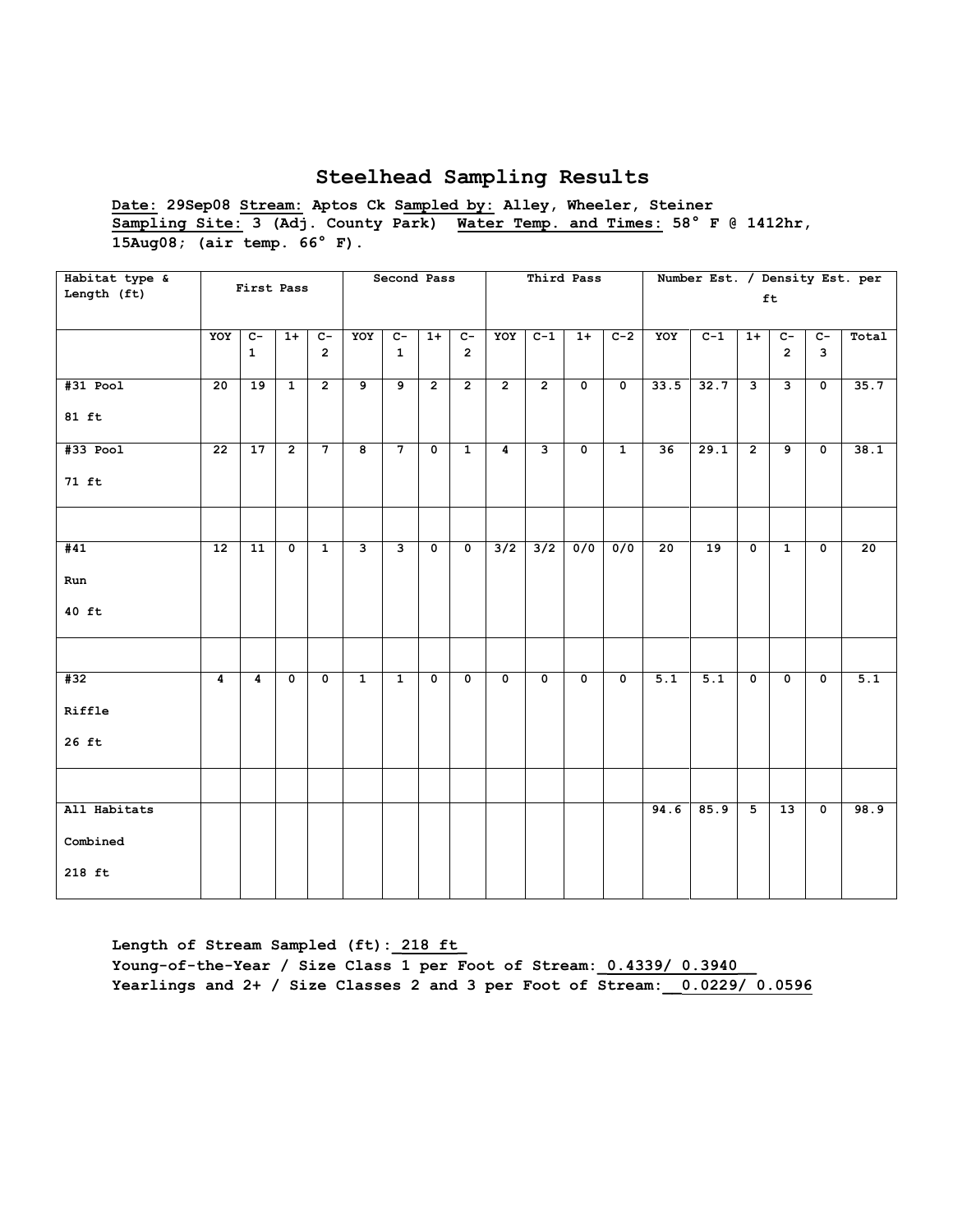**Date: 29Sep08 Stream: Aptos Ck Sampled by: Alley, Steiner, Wheeler Sampling Site: 4 (Above Steel Bridge) Water Temp. and Times: 58° F@ 1230 hr, 16Aug08; (air temp. 65° F).** 

| Habitat type &<br>Length (ft) |                 | First Pass     |                |                |                | Second Pass     |                |                         |                | Third Pass     |                |                         |       |       |                |                         |                         | Number Est. / Density Est. per ft |
|-------------------------------|-----------------|----------------|----------------|----------------|----------------|-----------------|----------------|-------------------------|----------------|----------------|----------------|-------------------------|-------|-------|----------------|-------------------------|-------------------------|-----------------------------------|
|                               | YOY             | $\overline{c}$ | $1+$           | $\overline{c}$ | YOY            | $C-$            | $1+$           | $C-$                    | YOY            | $C-$           | $1+$           | $\overline{c}$          | YOY   | $C-1$ | $1+$           | $C-$                    | $\overline{c}$          | Total                             |
|                               |                 | $\mathbf{1}$   |                | $\overline{2}$ |                | $\mathbf{1}$    |                | $\overline{2}$          |                | $\mathbf{1}$   |                | $\overline{2}$          |       |       |                | $\overline{2}$          | 3                       |                                   |
| #35 Pool                      | $\overline{77}$ | 76             | 8              | $\overline{9}$ | 33             | $\overline{33}$ | $\mathbf 0$    | $\mathbf{0}$            | 15             | 15             | $\overline{2}$ | $\overline{2}$          | 136.1 | 135.4 | 10             | 9                       | $\overline{2}$          | 146.4                             |
| 135 ft                        |                 |                |                |                |                |                 |                |                         |                |                |                |                         |       |       |                |                         |                         |                                   |
| $#37$ Pool                    | $\overline{39}$ | 39             | $\overline{4}$ | 4              | 11             | $\overline{11}$ | $\overline{0}$ | $\overline{\mathbf{0}}$ | $\overline{5}$ | $\overline{5}$ | $\overline{0}$ | $\mathbf{0}$            | 56.4  | 56.4  | $\overline{4}$ | $\overline{\mathbf{3}}$ | $\mathbf{1}$            | 60.4                              |
| 96 ft                         |                 |                |                |                |                |                 |                |                         |                |                |                |                         |       |       |                |                         |                         |                                   |
|                               |                 |                |                |                |                |                 |                |                         |                |                |                |                         |       |       |                |                         |                         |                                   |
| #36                           | $\overline{25}$ | 25             | $\overline{1}$ | $\overline{1}$ | 10             | $\overline{9}$  | $\overline{0}$ | $\overline{1}$          | $\overline{2}$ | $\overline{2}$ | $\overline{0}$ | $\overline{\mathbf{0}}$ | 39.3  | 37.7  | $\overline{1}$ | $\overline{2}$          | $\overline{\mathbf{0}}$ | 39.7                              |
| Riffle                        |                 |                |                |                |                |                 |                |                         |                |                |                |                         |       |       |                |                         |                         |                                   |
| 49 ft                         |                 |                |                |                |                |                 |                |                         |                |                |                |                         |       |       |                |                         |                         |                                   |
|                               |                 |                |                |                |                |                 |                |                         |                |                |                |                         |       |       |                |                         |                         |                                   |
| #34 Run                       | 15              | 15             | $\mathbf 0$    | $\mathbf 0$    | 7 <sup>7</sup> | $\overline{7}$  | $\overline{0}$ | $\mathbf 0$             | $\overline{4}$ | 4              | $\mathbf{0}$   | $\mathbf{0}$            | 29.5  | 29.5  | $\mathbf 0$    | $\mathbf{0}$            | $\mathbf 0$             | 29.5                              |
| 29 ft                         |                 |                |                |                |                |                 |                |                         |                |                |                |                         |       |       |                |                         |                         |                                   |
|                               |                 |                |                |                |                |                 |                |                         |                |                |                |                         |       |       |                |                         |                         |                                   |
| All Habitats                  |                 |                |                |                |                |                 |                |                         |                |                |                |                         | 261.3 | 259   | 15             | $\overline{14}$         | د                       | 276                               |
| Combined                      |                 |                |                |                |                |                 |                |                         |                |                |                |                         |       |       |                |                         |                         |                                   |
| 309 ft                        |                 |                |                |                |                |                 |                |                         |                |                |                |                         |       |       |                |                         |                         |                                   |

**Length of Stream Sampled (ft):\_309 ft** Young-of-the-Year / Size Class 1 per Foot of Stream: 0.8456/ 0.8382 **Yearlings and 2+ / Size Classes 2 and 3 per Foot of Stream:\_\_0.0485/ 0.0550**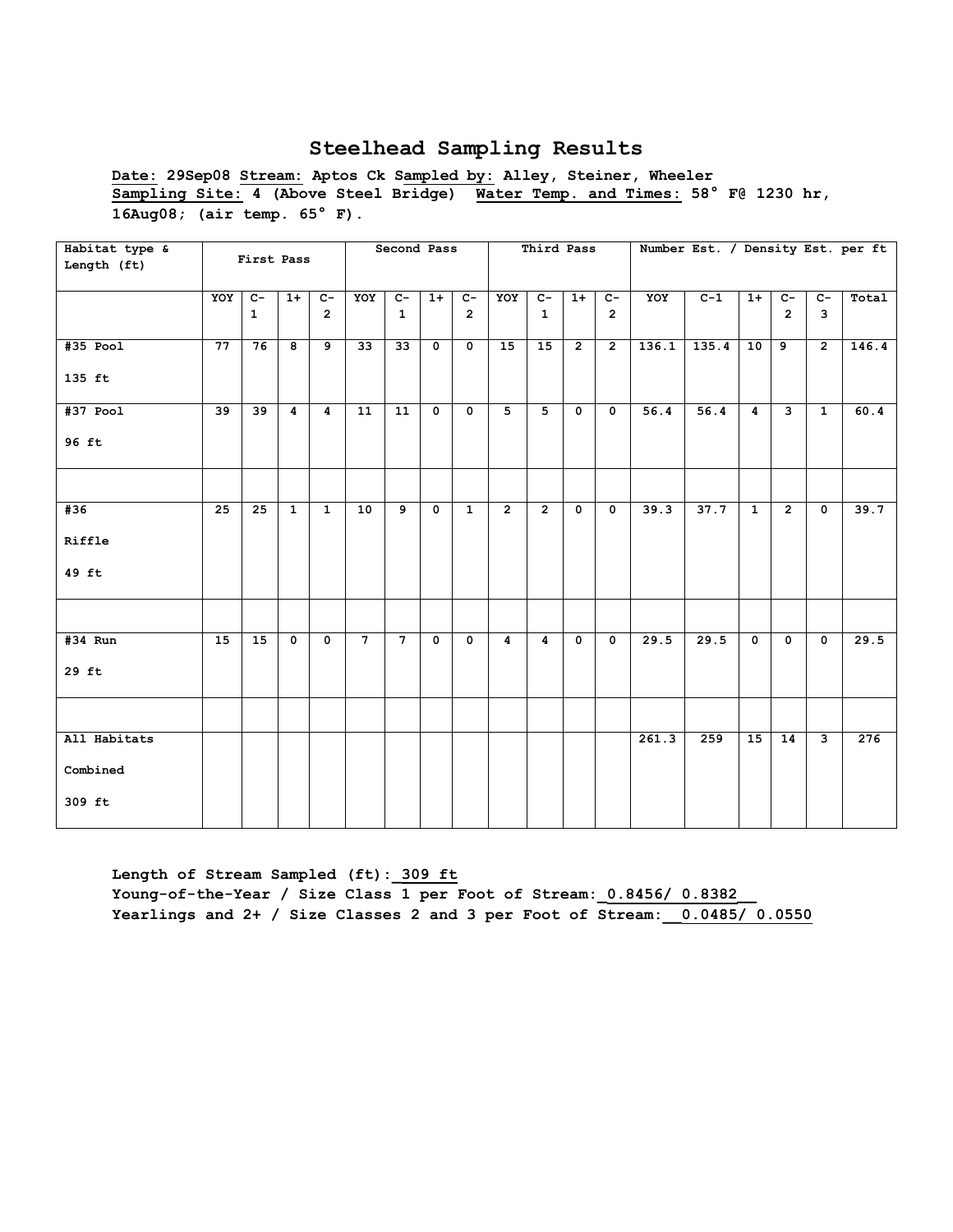**Date: 26Sep08 Stream: Valencia Ck Sampled by: Alley, Steiner, Reis Sampling Site: 2 (below road crossing) Water Temp. and Times: 63° F@ 1435 hr, 21Aug08; (air temp. 75° F).** 

| Habitat type &<br>Length (ft) |                 | First Pass              |                         |                         |                         | Second Pass               |                         |                           |                         | Third Pass              |                         |                         |                |                |                         | Number Est. / Density Est. per ft |                           |                |
|-------------------------------|-----------------|-------------------------|-------------------------|-------------------------|-------------------------|---------------------------|-------------------------|---------------------------|-------------------------|-------------------------|-------------------------|-------------------------|----------------|----------------|-------------------------|-----------------------------------|---------------------------|----------------|
|                               | YOY             | $c-$<br>$\mathbf{1}$    | $1+$                    | $C -$<br>$\overline{2}$ | YOY                     | $c-$<br>$\mathbf{1}$      | $1+$                    | $c-$<br>$\mathbf{2}$      | YOY                     | $c-$<br>$\mathbf{1}$    | $1+$                    | $c-$<br>$\overline{2}$  | YOY            | $C-1$          | $1+$                    | $C-2$                             | $c-$<br>3                 | Total          |
| #33 Pool                      | 10              | 10                      | $\overline{2}$          | $\overline{2}$          | $\overline{1}$          | $\mathbf{1}$              | $\overline{2}$          | $\overline{2}$            | $\mathbf{1}$            | $\mathbf{1}$            | $\mathbf 0$             | $\mathbf 0$             | 12             | 12             | 6                       | 6                                 | $\mathbf 0$               | 18             |
| 51 ft                         |                 |                         |                         |                         |                         |                           |                         |                           |                         |                         |                         |                         |                |                |                         |                                   |                           |                |
| #35 Pool                      | $\overline{8}$  | $\overline{\mathbf{8}}$ | $\overline{4}$          | $\overline{4}$          | $\overline{4}$          | $\overline{4}$            | $\overline{\mathbf{0}}$ | $\overline{\mathbf{0}}$   | $\overline{\mathbf{0}}$ | $\overline{\mathbf{0}}$ | $\overline{\bullet}$    | $\overline{\mathbf{0}}$ | 13.3           | 13.3           | $\overline{4}$          | $\overline{4}$                    | $\overline{\mathbf{0}}$   | 17.4           |
| $32$ ft                       |                 |                         |                         |                         |                         |                           |                         |                           |                         |                         |                         |                         |                |                |                         |                                   |                           |                |
| $#37$ Pool                    | $\overline{14}$ | $\overline{14}$         | $\overline{6}$          | $\overline{6}$          | $\overline{\mathbf{3}}$ | 3                         | з                       | 3                         | $\overline{2}$          | $\overline{2}$          | $\overline{\mathbf{0}}$ | $\overline{\mathbf{0}}$ | 19.2           | 19.2           | 10                      | 10                                | $\overline{\mathbf{0}}$   | 29.2           |
| 58 ft                         |                 |                         |                         |                         |                         |                           |                         |                           |                         |                         |                         |                         |                |                |                         |                                   |                           |                |
| Pools Combined                |                 |                         |                         |                         |                         |                           |                         |                           |                         |                         |                         |                         | 44.5           | 44.5           | $\overline{20}$         | $\overline{20}$                   | $\mathbf 0$               | 64.5           |
| 141 ft                        |                 |                         |                         |                         |                         |                           |                         |                           |                         |                         |                         |                         |                |                |                         |                                   |                           |                |
|                               |                 |                         |                         |                         |                         |                           |                         |                           |                         |                         |                         |                         |                |                |                         |                                   |                           |                |
| #32 Run                       | 4               | 4                       | $\overline{2}$          | $\overline{2}$          | 3                       | 3                         | $\mathbf{1}$            | $\mathbf{1}$              | $\mathbf 0$             | 0                       | 0                       | 0                       | 8.8            | 8.8            | 3.3                     | 3.3                               | 0                         | 12.1           |
| 49 ft                         |                 |                         |                         |                         |                         |                           |                         |                           |                         |                         |                         |                         |                |                |                         |                                   |                           |                |
|                               |                 |                         |                         |                         |                         |                           |                         |                           |                         |                         |                         |                         |                |                |                         |                                   |                           |                |
| #36 Riffle                    | $\mathbf{1}$    | $\mathbf{1}$            | $\mathbf 0$             | 0                       | $\mathbf{1}$            | $\mathbf{1}$              | $\mathbf 0$             | $\mathbf 0$               | $\mathbf 0$             | $\mathbf 0$             | $\mathbf 0$             | $\mathbf 0$             | $\mathbf{3}$   | 3              | $\mathbf 0$             | $\mathbf 0$                       | $\mathbf 0$               | 3              |
| $17$ ft                       |                 |                         |                         |                         |                         |                           |                         |                           |                         |                         |                         |                         |                |                |                         |                                   |                           |                |
| #38 Riffle                    | $\overline{2}$  | $\overline{2}$          | $\overline{\mathbf{0}}$ | $\overline{\mathbf{0}}$ | $\overline{\mathbf{0}}$ | $\overline{\mathfrak{o}}$ | $\overline{\mathbf{0}}$ | $\overline{\mathfrak{o}}$ | $\overline{\mathbf{0}}$ | $\overline{\mathbf{0}}$ | $\overline{\mathbf{0}}$ | $\overline{\mathbf{0}}$ | $\overline{2}$ | $\overline{2}$ | $\overline{\mathbf{0}}$ | $\overline{0}$                    | $\overline{\mathfrak{o}}$ | $\overline{2}$ |
| $5$ ft                        |                 |                         |                         |                         |                         |                           |                         |                           |                         |                         |                         |                         |                |                |                         |                                   |                           |                |
|                               |                 |                         |                         |                         |                         |                           |                         |                           |                         |                         |                         |                         |                |                |                         |                                   |                           |                |
| All Habitats                  |                 |                         |                         |                         |                         |                           |                         |                           |                         |                         |                         |                         | 58.3           | 58.3           | 23.3                    | 23.3                              | $\mathbf 0$               | 81.6           |
| Combined                      |                 |                         |                         |                         |                         |                           |                         |                           |                         |                         |                         |                         |                |                |                         |                                   |                           |                |
| 212 ft                        |                 |                         |                         |                         |                         |                           |                         |                           |                         |                         |                         |                         |                |                |                         |                                   |                           |                |

Length of Stream Sampled (ft): 212 ft **Young-of-the-Year / Size Class 1 per Foot of Stream:\_0.275/ 0.275\_ Yearlings and 2+ / Size Classes 2 and 3 per Foot of Stream:\_\_0.1099/ 0.1099**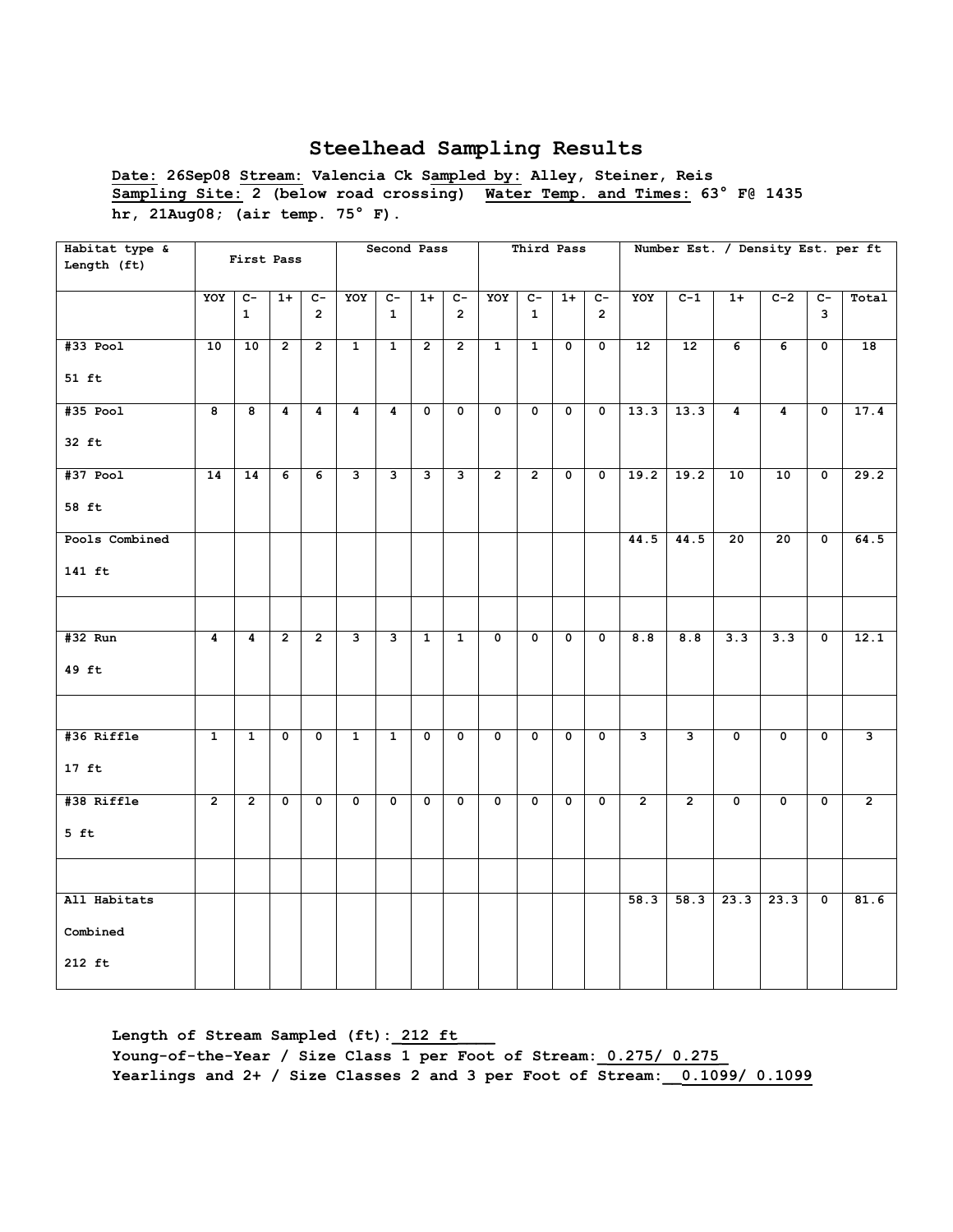**Date: 26Sep08 Stream: Valencia Ck Sampled by: Alley, Steiner, Wheeler Sampling Site: 3 (Above road crossing) Water Temp. and Times: 60° F @ 1632 hr, 22Aug08; (air temp. 64° F).** 

| Habitat type &<br>Length (ft) |                         | First Pass     |                         |                |                         | Second Pass             |              |                         |             | Third Pass              |                         |                         |                         |                         |                         | Number Est. / Density Est. per ft |                         |       |
|-------------------------------|-------------------------|----------------|-------------------------|----------------|-------------------------|-------------------------|--------------|-------------------------|-------------|-------------------------|-------------------------|-------------------------|-------------------------|-------------------------|-------------------------|-----------------------------------|-------------------------|-------|
|                               | YOY                     | $\overline{C}$ | $1+$                    | $C-$           | YOY                     | $\overline{c}$ -        | $1+$         | $c-$                    | YOY         | $C-$                    | $1+$                    | $c-$                    | YOY                     | $C-1$                   | $1+$                    | $C-2$                             | $C -$                   | Total |
|                               |                         | $\mathbf{1}$   |                         | $\overline{2}$ |                         | $\mathbf{1}$            |              | $\mathbf{2}$            |             | $\mathbf{1}$            |                         | $\overline{2}$          |                         |                         |                         |                                   | 3                       |       |
| $#1$ Pool                     | 11                      | 11             | $\mathbf{3}$            | 3              | 6                       | 6                       | $\mathbf{1}$ | $\mathbf{1}$            | $\mathbf 0$ | $\mathbf 0$             | $\mathbf 0$             | $\mathbf 0$             | 19.3                    | 19.3                    | 6                       | 6                                 | $\mathbf 0$             | 25.3  |
| $37$ ft                       |                         |                |                         |                |                         |                         |              |                         |             |                         |                         |                         |                         |                         |                         |                                   |                         |       |
| #3 Pool                       | 10                      | 10             | 5                       | 5              | 4                       | $\boldsymbol{4}$        | 3            | 3                       | $\mathbf 0$ | $\mathbf 0$             | $\mathbf 0$             | 0                       | 15                      | 15                      | 9.3                     | 9.3                               | 0                       | 24.3  |
| 33 ft                         |                         |                |                         |                |                         |                         |              |                         |             |                         |                         |                         |                         |                         |                         |                                   |                         |       |
| $#15$ Pool                    | 26                      | 26             | 10                      | 10             | 6                       | 6                       | $\mathbf 0$  | $\mathbf 0$             | 5           | 5                       | $\mathsf{o}\,$          | $\mathsf{o}\,$          | 38                      | 38                      | 10                      | 10                                | $\mathbf 0$             | 48    |
| 69 ft                         |                         |                |                         |                |                         |                         |              |                         |             |                         |                         |                         |                         |                         |                         |                                   |                         |       |
| Pools Combined                |                         |                |                         |                |                         |                         |              |                         |             |                         |                         |                         | 72.3                    | 72.3                    | 25.3                    | 25.3                              | $\mathbf 0$             | 97.6  |
| 139 ft                        |                         |                |                         |                |                         |                         |              |                         |             |                         |                         |                         |                         |                         |                         |                                   |                         |       |
|                               |                         |                |                         |                |                         |                         |              |                         |             |                         |                         |                         |                         |                         |                         |                                   |                         |       |
| Run                           | $\overline{\mathbf{0}}$ | 0              | $\overline{\mathbf{0}}$ | 0              | $\overline{\mathbf{0}}$ | $\overline{\mathbf{0}}$ | $\mathbf 0$  | $\overline{\mathbf{0}}$ | $\mathbf 0$ | $\overline{\mathbf{0}}$ | $\mathbf 0$             | $\overline{\mathbf{0}}$ | $\overline{\mathbf{0}}$ | $\overline{\mathbf{0}}$ | $\overline{\mathbf{0}}$ | $\overline{\mathbf{0}}$           | $\overline{\mathbf{0}}$ | 0     |
| None sampled                  |                         |                |                         |                |                         |                         |              |                         |             |                         |                         |                         |                         |                         |                         |                                   |                         |       |
|                               |                         |                |                         |                |                         |                         |              |                         |             |                         |                         |                         |                         |                         |                         |                                   |                         |       |
| #2 Riffle                     | 0                       | 0              | 0                       | 0              | 0                       | 0                       | 0            | $\mathbf 0$             | $\mathbf 0$ | 0                       | 0                       | 0                       | $\mathbf 0$             | 0                       | $\mathbf 0$             | 0                                 | 0                       | 0     |
| $12$ ft                       |                         |                |                         |                |                         |                         |              |                         |             |                         |                         |                         |                         |                         |                         |                                   |                         |       |
| #14 Riffle                    | 5                       | 5              | $\overline{2}$          | $\overline{2}$ | $\overline{2}$          | $\overline{2}$          | $\mathbf 0$  | $\overline{\mathbf{0}}$ | $\mathbf 0$ | $\overline{\mathbf{0}}$ | $\overline{\mathbf{0}}$ | $\overline{\mathbf{0}}$ | 8.6                     | 8.6                     | $\overline{2}$          | $\overline{2}$                    | $\mathbf 0$             | 10.6  |
| 44 $ft'$                      |                         |                |                         |                |                         |                         |              |                         |             |                         |                         |                         |                         |                         |                         |                                   |                         |       |
|                               |                         |                |                         |                |                         |                         |              |                         |             |                         |                         |                         |                         |                         |                         |                                   |                         |       |
| All Habitats                  |                         |                |                         |                |                         |                         |              |                         |             |                         |                         |                         | 80.9                    | 80.9                    | 27.3                    | 27.3                              | $\mathbf 0$             | 108.2 |
| ${\tt Combined}$              |                         |                |                         |                |                         |                         |              |                         |             |                         |                         |                         |                         |                         |                         |                                   |                         |       |
| 195 ft                        |                         |                |                         |                |                         |                         |              |                         |             |                         |                         |                         |                         |                         |                         |                                   |                         |       |

**Length of Stream Sampled (ft):\_195 ft Young-of-the-Year / Size Class 1 per Foot of Stream:\_0.4149/ 0.4149 Yearlings and 2+ / Size Classes 2 and 3 per Foot of Stream:\_\_0.14/ 0.14**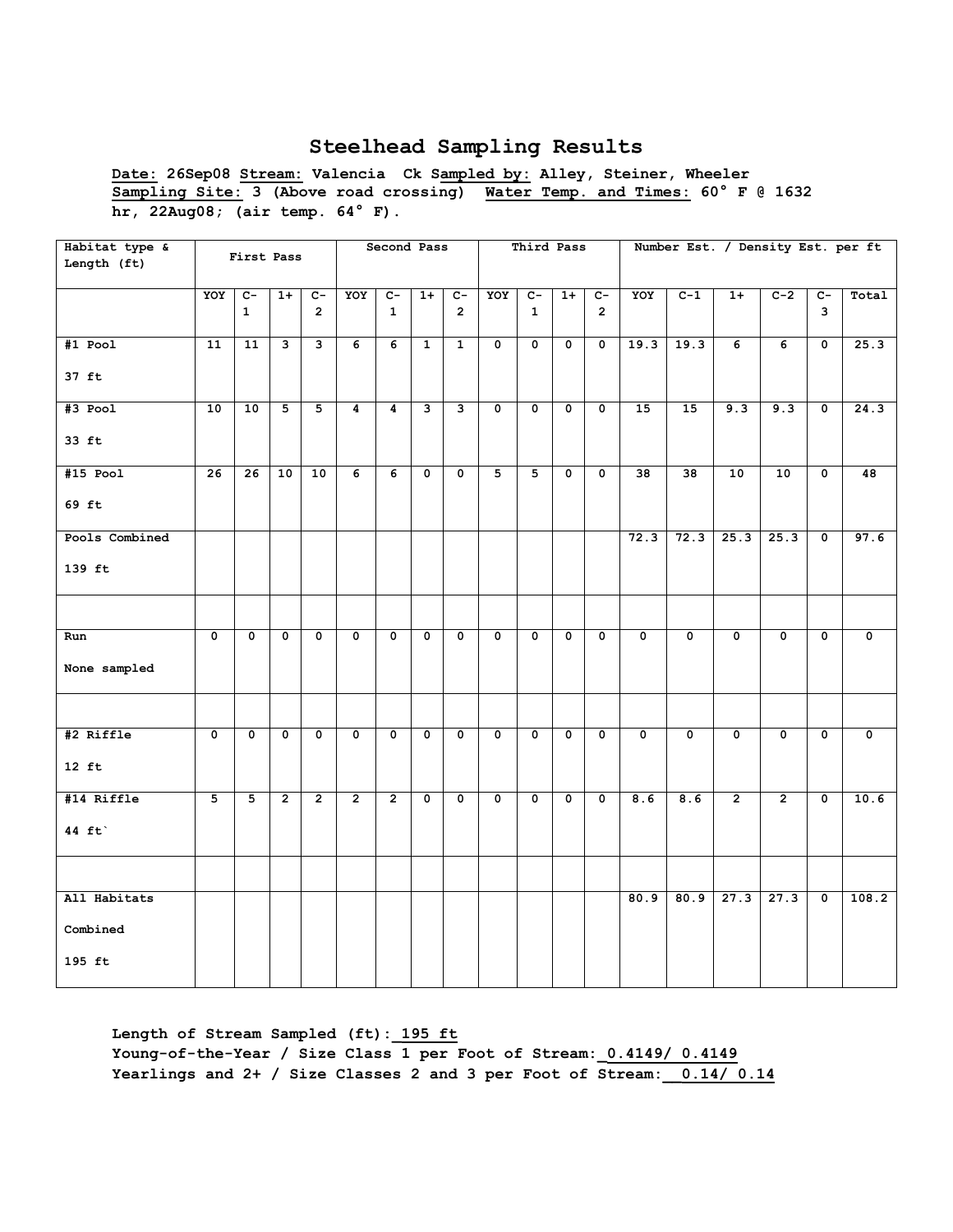**Date: 30Sep08 Stream: Corralitos Ck Sampled by: Alley, Steiner, Reis. Sampling Site: 1 (below dam) Water Temp. and Times: 62° F @ 1632hr, 28Aug08; (air temp. 72°F)**

| Habitat type &<br>Length (ft) |                 | First Pass                     |                |                                  |                         | Second Pass          |                      |                                  |                | Third Pass                     |                         |                                  |       | Number Est. / Density Est. per ft |                |                                  |                         |       |
|-------------------------------|-----------------|--------------------------------|----------------|----------------------------------|-------------------------|----------------------|----------------------|----------------------------------|----------------|--------------------------------|-------------------------|----------------------------------|-------|-----------------------------------|----------------|----------------------------------|-------------------------|-------|
|                               | YOY             | $\overline{c}$<br>$\mathbf{1}$ | $1+$           | $\overline{c}$<br>$\overline{2}$ | YOY                     | $c-$<br>$\mathbf{1}$ | $1+$                 | $\overline{c}$<br>$\overline{2}$ | YOY            | $\overline{c}$<br>$\mathbf{1}$ | $1+$                    | $\overline{c}$<br>$\overline{2}$ | YOY   | $C-1$                             | $1+$           | $\overline{c}$<br>$\overline{2}$ | $C-3$                   | Total |
| $#23$ Pool                    | $\overline{28}$ | 28                             | 9              | $\overline{9}$                   | 12                      | 12                   | $\overline{4}$       | $\overline{4}$                   | $\overline{5}$ | $\overline{5}$                 | $\mathbf 0$             | $\overline{\mathfrak{o}}$        | 48.8  | 48.8                              | 14.1           | 13                               | 1.1                     | 62.9  |
| 68 ft                         |                 |                                |                |                                  |                         |                      |                      |                                  |                |                                |                         |                                  |       |                                   |                |                                  |                         |       |
| $#49$ Pool                    | 17              | $\overline{17}$                | $\overline{5}$ | $\overline{5}$                   | $\overline{\mathbf{8}}$ | ദ                    | $\overline{\bullet}$ | $\overline{\mathbf{0}}$          | $\overline{5}$ | $\overline{5}$                 | $\overline{\mathbf{0}}$ | $\overline{\mathbf{0}}$          | 34.6  | 34.6                              | 5              | $\overline{5}$                   | $\overline{\mathbf{0}}$ | 39.6  |
| 78 ft                         |                 |                                |                |                                  |                         |                      |                      |                                  |                |                                |                         |                                  |       |                                   |                |                                  |                         |       |
|                               |                 |                                |                |                                  |                         |                      |                      |                                  |                |                                |                         |                                  |       |                                   |                |                                  |                         |       |
|                               |                 |                                |                |                                  |                         |                      |                      |                                  |                |                                |                         |                                  |       |                                   |                |                                  |                         |       |
| #25 Riffle                    | 14              | 14                             | $\mathbf 0$    | $\mathbf 0$                      | 10                      | 10                   | $\mathbf 0$          | $\mathbf{o}$                     | $\mathbf 0$    | $\mathbf 0$                    | $\mathbf 0$             | $\mathbf{o}$                     | 29.6  | 29.6                              | $\mathbf 0$    | $\mathbf 0$                      | $\mathbf{o}$            | 29.6  |
| 45 ft                         |                 |                                |                |                                  |                         |                      |                      |                                  |                |                                |                         |                                  |       |                                   |                |                                  |                         |       |
|                               |                 |                                |                |                                  |                         |                      |                      |                                  |                |                                |                         |                                  |       |                                   |                |                                  |                         |       |
| $#24$ Run                     | 21              | 21                             | $\overline{2}$ | $\overline{2}$                   | 6                       | 6                    | $\mathbf 0$          | $\mathbf 0$                      | 6              | 6                              | $\mathbf 0$             | $\mathbf 0$                      | 35.8  | 35.8                              | $\overline{2}$ | $\overline{2}$                   | 0                       | 37.8  |
| 52 ft                         |                 |                                |                |                                  |                         |                      |                      |                                  |                |                                |                         |                                  |       |                                   |                |                                  |                         |       |
|                               |                 |                                |                |                                  |                         |                      |                      |                                  |                |                                |                         |                                  |       |                                   |                |                                  |                         |       |
| All Habitats                  |                 |                                |                |                                  |                         |                      |                      |                                  |                |                                |                         |                                  | 148.8 | 148.8                             | 21.1           | 20                               | 1.1                     | 169.9 |
| Combined                      |                 |                                |                |                                  |                         |                      |                      |                                  |                |                                |                         |                                  |       |                                   |                |                                  |                         |       |
| 243 ft                        |                 |                                |                |                                  |                         |                      |                      |                                  |                |                                |                         |                                  |       |                                   |                |                                  |                         |       |
|                               |                 |                                |                |                                  |                         |                      |                      |                                  |                |                                |                         |                                  |       |                                   |                |                                  |                         |       |

Length of Stream Sampled (ft): 243 ft Young-of-the-Year / Size Class 1 per Foot of Stream:  $0.6123/0.6123$ **Yearlings and 2+ / Size Classes 2 and 3 per Foot of Stream:\_\_0.0868/ 0.0868**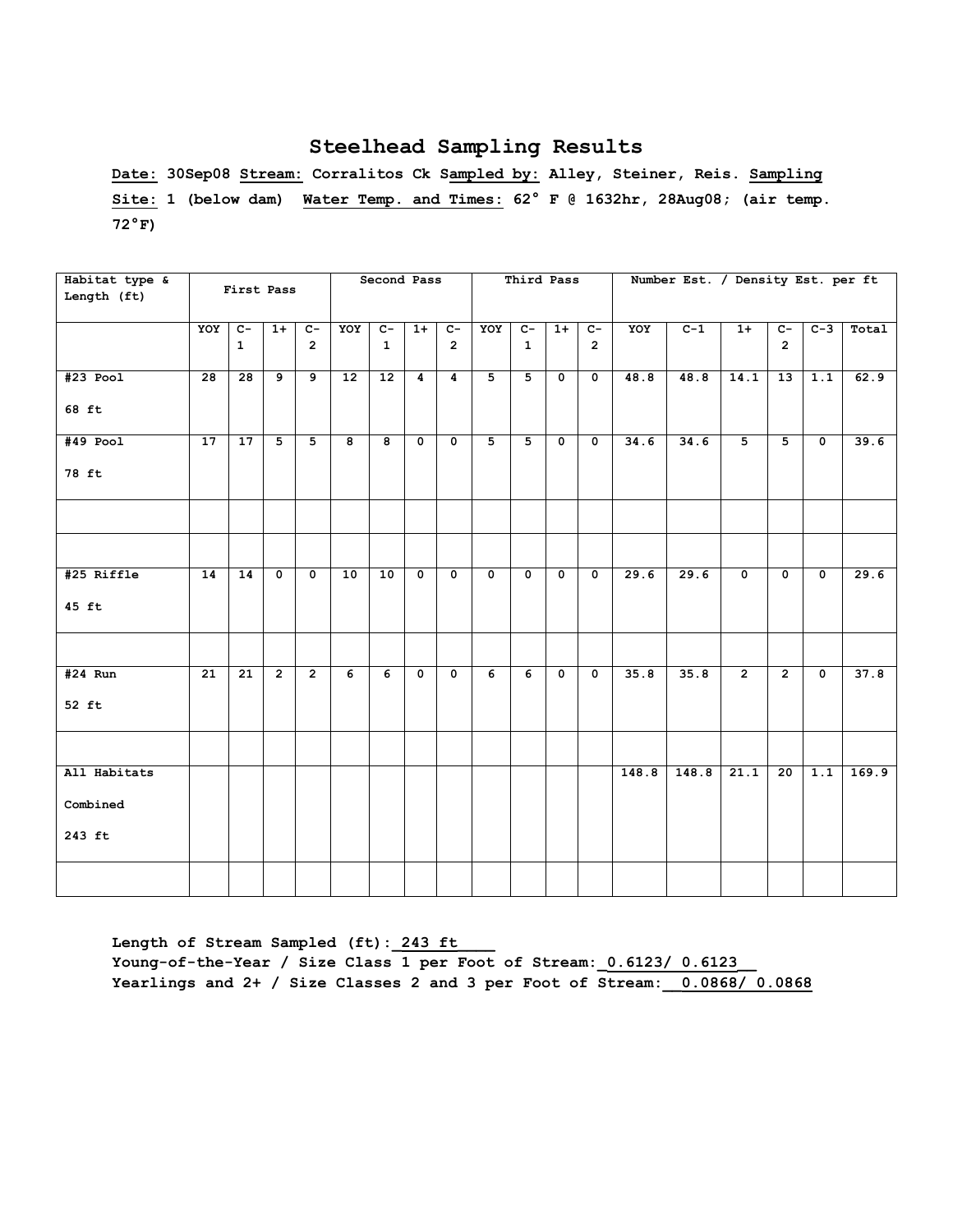**Date: 30Sep08 Stream: Corralitos Ck Sampled by: Alley, Steiner, Wheeler Sampling Site: 3 (above Colinas Drive) Water Temp. and Times: 62° F @ 1428 hr, 29Aug08; (air temp. 73° F).** 

| Habitat type &<br>Length (ft) |                | First Pass     |              |                |                | Second Pass    |                |                         |                | Third Pass           |              |                |              | Number Est. / Density Est. per ft |                         |             |                         |              |
|-------------------------------|----------------|----------------|--------------|----------------|----------------|----------------|----------------|-------------------------|----------------|----------------------|--------------|----------------|--------------|-----------------------------------|-------------------------|-------------|-------------------------|--------------|
|                               |                |                |              |                |                |                |                |                         |                |                      |              |                |              |                                   |                         |             |                         |              |
|                               | YOY            | $C-$           | $1+$         | $C -$          | YOY            | $C -$          | $1+$           | $c-$                    | YOY            | $C-$                 | $1+$         | $C-$           | YOY          | $C-1$                             | $1+$                    | $C-2$       | $c-$                    | Total        |
|                               |                | $\mathbf{1}$   |              | $\overline{2}$ |                | $\mathbf{1}$   |                | $\overline{2}$          |                | $\mathbf{1}$         |              | $\overline{2}$ |              |                                   |                         |             | 3                       |              |
| #12 Pool                      | 14             | 14             | 6            | 6              | 8              | 8              | $\mathbf{1}$   | $\mathbf{1}$            | $\overline{2}$ | $\overline{2}$       | $\mathbf{1}$ | $\mathbf{1}$   | 27.5         | 27.5                              | $\overline{8.1}$        | 7.1         | $\mathbf{1}$            | 35.6         |
| 70 ft                         |                |                |              |                |                |                |                |                         |                |                      |              |                |              |                                   |                         |             |                         |              |
| $#13$ Pool                    | 11             | 11             | $7^{\circ}$  | $7^{\circ}$    | 6              | 6              | $\overline{2}$ | $\overline{2}$          | $\overline{2}$ | $\overline{2}$       | $\mathbf{0}$ | $\mathbf{0}$   | 21.7         | 21.7                              | 9.3                     | 8.3         | $\mathbf{1}$            | 31           |
| 96 ft                         |                |                |              |                |                |                |                |                         |                |                      |              |                |              |                                   |                         |             |                         |              |
|                               |                |                |              |                |                |                |                |                         |                |                      |              |                |              |                                   |                         |             |                         |              |
| #14 Riffle                    | $\mathbf{1}$   | $\mathbf{1}$   | $\mathbf 0$  | $\mathbf{0}$   | $\mathbf 0$    | $\mathbf{0}$   | $\mathbf 0$    | $\mathbf 0$             | $\mathbf{0}$   | $\mathbf 0$          | $\mathbf{0}$ | $\mathbf 0$    | $\mathbf{1}$ | $\mathbf{1}$                      | $\mathbf{o}$            | $\mathbf 0$ | $\mathbf 0$             | $\mathbf{1}$ |
| $8$ ft                        |                |                |              |                |                |                |                |                         |                |                      |              |                |              |                                   |                         |             |                         |              |
|                               |                |                |              |                |                |                |                |                         |                |                      |              |                |              |                                   |                         |             |                         |              |
| $#9$ Run                      | $\overline{7}$ | $\overline{7}$ | $\mathbf{o}$ | $\mathbf 0$    | $\overline{1}$ | $\overline{1}$ | $\mathbf 0$    | $\overline{\mathbf{0}}$ | $\mathbf 0$    | $\overline{\bullet}$ | $\mathbf{o}$ | $\mathbf 0$    | 8.1          | 8.1                               | $\overline{\mathbf{0}}$ | $\mathbf 0$ | $\overline{\mathbf{0}}$ | 8.1          |
| 37 ft                         |                |                |              |                |                |                |                |                         |                |                      |              |                |              |                                   |                         |             |                         |              |
|                               |                |                |              |                |                |                |                |                         |                |                      |              |                |              |                                   |                         |             |                         |              |
| All Habitats                  |                |                |              |                |                |                |                |                         |                |                      |              |                | 58.3         | 58.3                              | 17.4                    | 15.4        | $\overline{2}$          | 75.7         |
| Combined                      |                |                |              |                |                |                |                |                         |                |                      |              |                |              |                                   |                         |             |                         |              |
| 211 ft                        |                |                |              |                |                |                |                |                         |                |                      |              |                |              |                                   |                         |             |                         |              |

Length of Stream Sampled (ft): 211 ft Young-of-the-Year / Size Class 1 per Foot of Stream: 0.2763/ 0.2763 **Yearlings and 2+ / Size Classes 2 and 3 per Foot of Stream:\_\_0.0825/ 0.0825**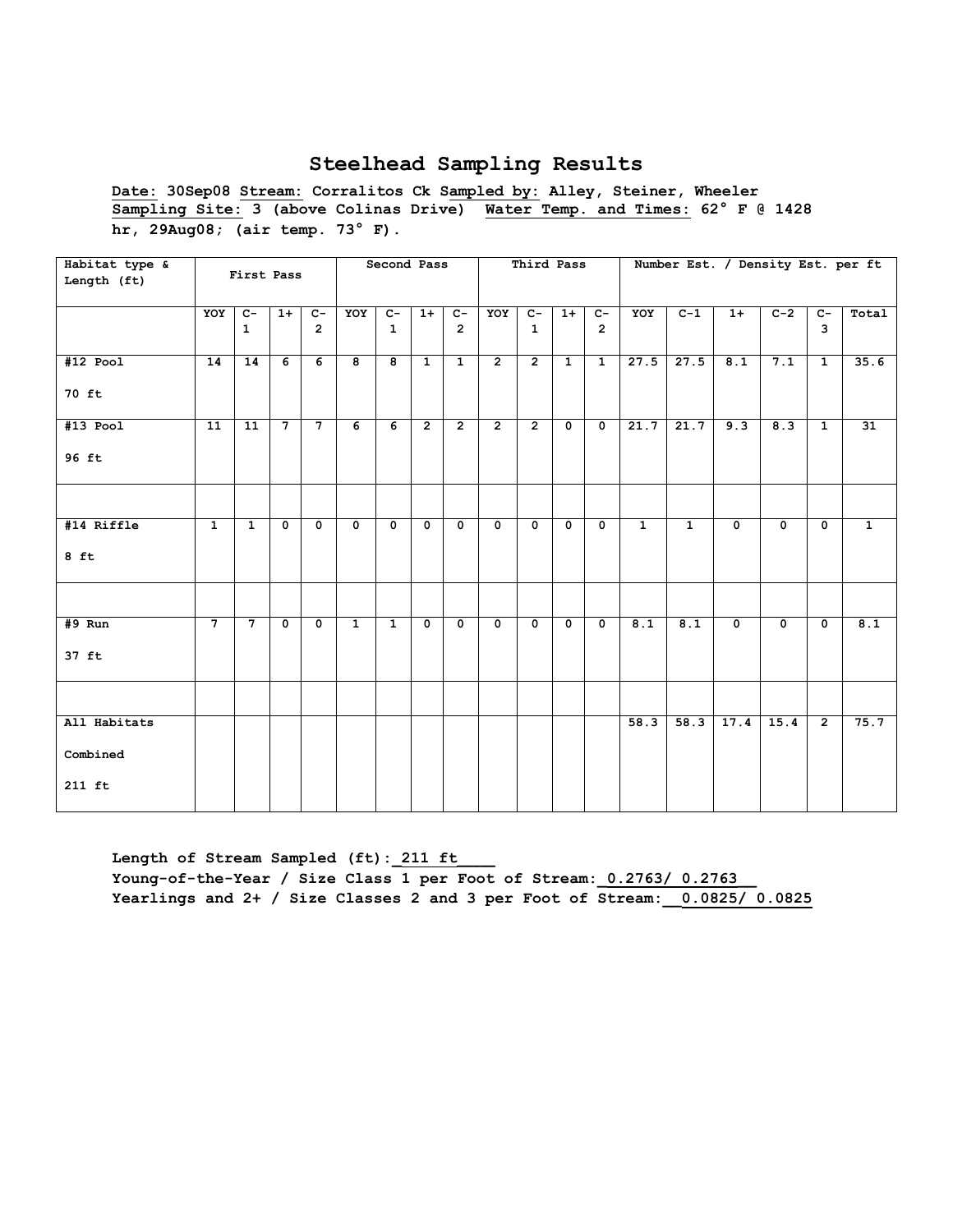**Date: 1Oct08 Stream: Corralitos Ck Sampled by: Alley, Wheeler, Steiner Sampling Site: 8 (above Clipper Gulch) Water Temp. and Times: 62° F @ 1840 hr, 29Aug08; (air temp. 65° F).** 

| Habitat type & |                 | First Pass   |             |                         |                | Second Pass    |                |                         |                         | Third Pass     |                  |                  |                 | Number Est. / Density Est. per |                |                |                           |                 |
|----------------|-----------------|--------------|-------------|-------------------------|----------------|----------------|----------------|-------------------------|-------------------------|----------------|------------------|------------------|-----------------|--------------------------------|----------------|----------------|---------------------------|-----------------|
| Length (ft)    |                 |              |             |                         |                |                |                |                         |                         |                |                  |                  |                 |                                |                | ft             |                           |                 |
|                | YOY             | $C -$        | $1+$        | $C-$                    | YOY            | $C-$           | $1+$           | $C -$                   | YOY                     | $C-1$          | $1+$             | $C-2$            | YOY             | $C-1$                          | $1+$           | $c-$           | $c-$                      | Total           |
|                |                 | $\mathbf{1}$ |             | $\overline{2}$          |                | $\mathbf{1}$   |                | $\overline{2}$          |                         |                |                  |                  |                 |                                |                | $\overline{2}$ | $\overline{3}$            |                 |
| #55 Pool       | $\overline{11}$ | 11           | ِ           | $\overline{\mathbf{3}}$ | $\overline{5}$ | $\overline{5}$ | $\mathbf 0$    | $\overline{\mathbf{0}}$ | $\overline{\mathbf{0}}$ | $\overline{0}$ | $\overline{1}$   | $\overline{1}$   | 17.5            | 17.5                           | 4              | 4              | $\overline{\mathbf{0}}$   | 21.5            |
| 39 ft          |                 |              |             |                         |                |                |                |                         |                         |                |                  |                  |                 |                                |                |                |                           |                 |
| #58 Pool       | 44              | 44           | 10          | 10                      | 9              | $\overline{9}$ | $\mathbf{1}$   | $\mathbf{1}$            | 9/3                     | 9/3            | $\overline{2/1}$ | $\overline{2/1}$ | 65              | 65                             | 14             | 14             | $\mathbf 0$               | 79              |
| $100$ ft       |                 |              |             |                         |                |                |                |                         |                         |                |                  |                  |                 |                                |                |                |                           |                 |
|                |                 |              |             |                         |                |                |                |                         |                         |                |                  |                  |                 |                                |                |                |                           |                 |
| #57 Step-run   | $\overline{5}$  | 5            | $\mathbf 0$ | $\mathbf{o}$            | $\overline{2}$ | $\overline{2}$ | $\overline{1}$ | $\overline{1}$          | $\overline{2}$          | $\overline{2}$ | $\mathbf 0$      | $\mathbf 0$      | $\overline{11}$ | $\overline{11}$                | $\overline{1}$ | $\mathbf{1}$   | $\overline{\mathbf{0}}$   | $\overline{12}$ |
| 55 ft          |                 |              |             |                         |                |                |                |                         |                         |                |                  |                  |                 |                                |                |                |                           |                 |
|                |                 |              |             |                         |                |                |                |                         |                         |                |                  |                  |                 |                                |                |                |                           |                 |
| #56 Riffle     | $\mathbf{1}$    | $\mathbf{1}$ | $\mathbf 0$ | $\mathbf{o}$            | $\mathbf 0$    | $\mathbf 0$    | $\mathbf 0$    | $\mathbf 0$             | $\mathbf 0$             | $\mathbf 0$    | $\mathbf 0$      | $\mathbf 0$      | $\overline{1}$  | $\mathbf{1}$                   | $\mathbf 0$    | $\mathbf 0$    | $\mathbf 0$               | $\mathbf{1}$    |
| $9$ ft         |                 |              |             |                         |                |                |                |                         |                         |                |                  |                  |                 |                                |                |                |                           |                 |
|                |                 |              |             |                         |                |                |                |                         |                         |                |                  |                  |                 |                                |                |                |                           |                 |
| All Habitats   |                 |              |             |                         |                |                |                |                         |                         |                |                  |                  | 94.5            | 94.5                           | 19             | 19             | $\overline{\mathfrak{o}}$ | 113.5           |
| Combined       |                 |              |             |                         |                |                |                |                         |                         |                |                  |                  |                 |                                |                |                |                           |                 |
| $203$ ft       |                 |              |             |                         |                |                |                |                         |                         |                |                  |                  |                 |                                |                |                |                           |                 |

**Length of Stream Sampled (ft):\_203 ft Young-of-the-Year / Size Class 1 per Foot of Stream:\_0.4655/ 0.4655\_ Yearlings and 2+ / Size Classes 2 and 3 per Foot of Stream:\_\_0.0936/ 0.0936**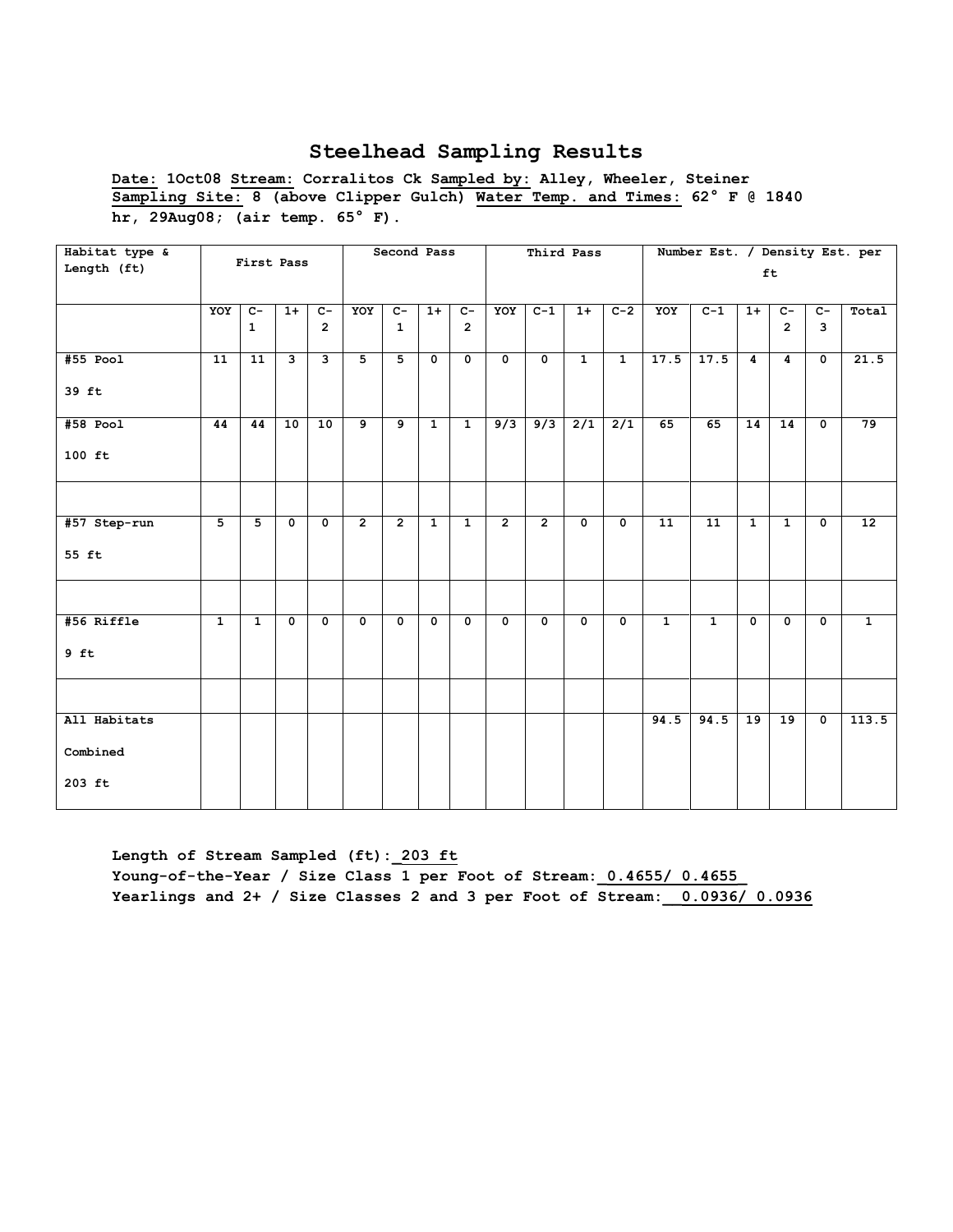**Date: 1Oct08 Stream: Corralitos Ck Sampled by: Alley, Wheeler, Steiner Sampling Site: 9 (above Eureka Gulch) Water Temp. and Time: 57° F @ 1240 hr, 03Sep08; (air temp. 63° F)** 

| Habitat type &           |                 |                 |                 |                 |                | Second Pass    |              |                |                | Third Pass     |              |                |      | Number Est. / Density Est. per |                |                 |                         |       |
|--------------------------|-----------------|-----------------|-----------------|-----------------|----------------|----------------|--------------|----------------|----------------|----------------|--------------|----------------|------|--------------------------------|----------------|-----------------|-------------------------|-------|
| Length (ft)              |                 | First Pass      |                 |                 |                |                |              |                |                |                |              |                |      |                                |                | ft              |                         |       |
|                          |                 |                 |                 |                 |                |                |              |                |                |                |              |                |      |                                |                |                 |                         |       |
|                          | YOY             | $C -$           | $1+$            | $C -$           | YOY            | $C -$          | $1+$         | $c-$           | YOY            | $C -$          | $1+$         | $C -$          | YOY  | $C-1$                          | $1+$           | $C -$           | $C-$                    | Total |
|                          |                 | $\mathbf{1}$    |                 | $\mathbf{2}$    |                | $\mathbf{1}$   |              | $\overline{2}$ |                | $\mathbf{1}$   |              | $\overline{2}$ |      |                                |                | $\overline{2}$  | 3                       |       |
| $#56$ Pool               | 11              | 11              | $\overline{11}$ | $\overline{11}$ | $\overline{1}$ | $\overline{1}$ | $\mathbf{1}$ | $\overline{1}$ | $\circ$        | $\circ$        | $\mathbf{1}$ | $\mathbf{1}$   | 12   | 12                             | 13             | $\overline{12}$ | $\overline{1}$          | 25    |
| 26 ft                    |                 |                 |                 |                 |                |                |              |                |                |                |              |                |      |                                |                |                 |                         |       |
| #58 Pool                 | 20              | 20              | 5               | 5               | $\mathbf{1}$   | $\mathbf{1}$   | $\mathbf 0$  | $\mathbf{0}$   | $\overline{2}$ | $\overline{2}$ | $\mathbf 0$  | $\mathbf 0$    | 23   | 23                             | 5              | 4               | $\mathbf{1}$            | 28    |
| 30 ft                    |                 |                 |                 |                 |                |                |              |                |                |                |              |                |      |                                |                |                 |                         |       |
| #29 Pool                 | 5 <sup>5</sup>  | 5               | 5               | 5               | $\overline{2}$ | $\overline{2}$ | $\mathbf 0$  | $\mathbf{0}$   | $\overline{2}$ | $\overline{2}$ | $\mathbf 0$  | $\mathbf 0$    | 11   | 11                             | 5              | 5               | $\mathbf 0$             | 16    |
| $23$ ft                  |                 |                 |                 |                 |                |                |              |                |                |                |              |                |      |                                |                |                 |                         |       |
|                          |                 |                 |                 |                 |                |                |              |                |                |                |              |                |      |                                |                |                 |                         |       |
| #57 Step-run             | $\overline{17}$ | $\overline{17}$ | $\overline{2}$  | $\overline{2}$  | $\overline{2}$ | $\overline{2}$ | $\mathbf 0$  | $\mathbf 0$    | 0              | $\mathbf 0$    | $\mathbf 0$  | $\mathbf 0$    | 19.1 | 19.1                           | $\overline{2}$ | $\overline{2}$  | $\overline{\mathbf{0}}$ | 21.1  |
| $67$ ft                  |                 |                 |                 |                 |                |                |              |                |                |                |              |                |      |                                |                |                 |                         |       |
|                          |                 |                 |                 |                 |                |                |              |                |                |                |              |                |      |                                |                |                 |                         |       |
| All Habitats<br>Combined |                 |                 |                 |                 |                |                |              |                |                |                |              |                | 65.1 | 65.1                           | 25             | 23              | $\overline{2}$          | 90.1  |
| 146 ft                   |                 |                 |                 |                 |                |                |              |                |                |                |              |                |      |                                |                |                 |                         |       |

Length of Stream Sampled (ft): 146 ft

Young-of-the-Year / Size Class 1 per Foot of Stream:  $0.4459/ 0.4459$ **Yearlings and 2+ / Size Classes 2 and 3 per Foot of Stream:\_\_0.1712/ 0.1712**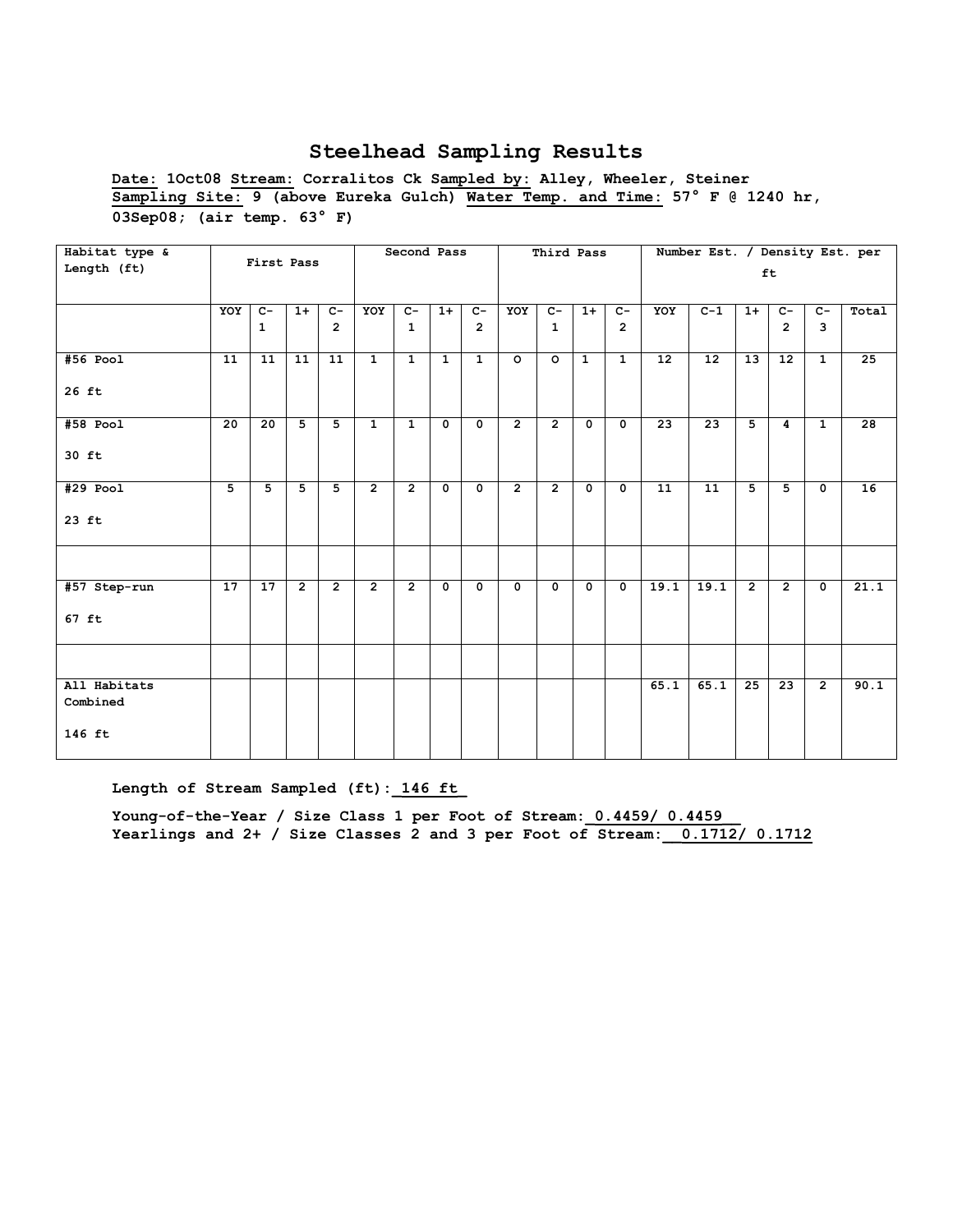**Date: 01Oct08 Stream: Shingle Mill Gulch Sampled by: Alley, Steiner, Reis Sampling Site: 1 (below 2nd Road crossing) Water Temp. and Times: 60° F @** 

| Habitat type &  | <u>,</u>                | $\cdot$ .               |                | - 4                     |                | Second Pass    |                |                |                | Third Pass              |                         |                           |                           | Number Est. / Density Est. per |                |                |                         |                         |
|-----------------|-------------------------|-------------------------|----------------|-------------------------|----------------|----------------|----------------|----------------|----------------|-------------------------|-------------------------|---------------------------|---------------------------|--------------------------------|----------------|----------------|-------------------------|-------------------------|
| Length (ft)     |                         | First Pass              |                |                         |                |                |                |                |                |                         |                         |                           |                           |                                |                | ft             |                         |                         |
|                 |                         |                         |                |                         |                |                |                |                |                |                         |                         |                           |                           |                                |                |                |                         |                         |
|                 | YOY                     | $C-$                    | $1+$           | $C -$                   | YOY            | $c-$           | $1+$           | $c-$           | YOY            | $c-$                    | $1+$                    | $\overline{c}$            | YOY                       | $C-1$                          | $1+$           | $C -$          | $c-$                    | Total                   |
|                 |                         | $\mathbf{1}$            |                | $\overline{2}$          |                | $\mathbf{1}$   |                | $\overline{2}$ |                | $\mathbf{1}$            |                         | $\overline{2}$            |                           |                                |                | $\overline{2}$ | 3                       |                         |
| $#30$ Pool      | $\overline{2}$          | $\overline{2}$          | $\overline{4}$ | $\overline{4}$          | نا             | نا             | $\mathbf 0$    | $\mathbf 0$    | $\mathbf 0$    | $\mathbf 0$             | $\mathbf 0$             | $\mathbf 0$               | $\overline{5}$            | $\overline{5}$                 | $\overline{4}$ | $\overline{4}$ | $\mathbf 0$             | 9                       |
| $42$ ft         |                         |                         |                |                         |                |                |                |                |                |                         |                         |                           |                           |                                |                |                |                         |                         |
| $#32$ Pool      | $\overline{\mathbf{3}}$ | 3                       | $\overline{1}$ | $\mathbf{1}$            | $\mathbf{1}$   | $\mathbf{1}$   | $\mathbf 0$    | $\mathbf 0$    | $\mathbf{1}$   | $\mathbf{1}$            | $\mathbf 0$             | $\overline{\mathbf{0}}$   | 5.7                       | 5.7                            | $\mathbf{1}$   | $\mathbf{1}$   | $\overline{\mathbf{0}}$ | 6.7                     |
| $15 \text{ ft}$ |                         |                         |                |                         |                |                |                |                |                |                         |                         |                           |                           |                                |                |                |                         |                         |
| $#33$ Pool      | $\mathbf{1}$            | $\overline{1}$          | $\overline{0}$ | $\overline{\mathbf{0}}$ | $\overline{1}$ | $\overline{1}$ | $\overline{2}$ | $\overline{2}$ | $\overline{0}$ | $\overline{\mathbf{0}}$ | $\overline{\mathbf{0}}$ | $\overline{\mathfrak{o}}$ | $\overline{2}$            | $\overline{2}$                 | $\overline{2}$ | $\overline{2}$ | $\overline{\mathbf{0}}$ | $\overline{4}$          |
| $14 \text{ ft}$ |                         |                         |                |                         |                |                |                |                |                |                         |                         |                           |                           |                                |                |                |                         |                         |
|                 |                         |                         |                |                         |                |                |                |                |                |                         |                         |                           |                           |                                |                |                |                         |                         |
| #23 Riffle      | $\overline{4}$          | $\overline{\mathbf{4}}$ | $\mathbf 0$    | $\mathbf 0$             | $\mathbf 0$    | 0              | $\mathbf 0$    | $\mathbf 0$    | $\mathbf 0$    | $\mathbf 0$             | 0                       | $\mathbf 0$               | $\overline{4}$            | $\overline{\mathbf{4}}$        | $\mathbf 0$    | 0              | $\mathbf 0$             | 4                       |
| $17$ ft         |                         |                         |                |                         |                |                |                |                |                |                         |                         |                           |                           |                                |                |                |                         |                         |
|                 |                         |                         |                |                         |                |                |                |                |                |                         |                         |                           |                           |                                |                |                |                         |                         |
| #31 Step-run    | $\mathbf{1}$            | $\mathbf{1}$            | $\mathbf 0$    | 0                       | 0              | 0              | $\mathbf{1}$   | $\mathbf{1}$   | $\mathbf{1}$   | $\mathbf{1}$            | $\mathbf 0$             | $\mathbf 0$               | $\overline{2}$            | $\overline{2}$                 | $\mathbf{1}$   | $\mathbf{1}$   | $\mathbf 0$             | $\overline{\mathbf{3}}$ |
| $17$ ft         |                         |                         |                |                         |                |                |                |                |                |                         |                         |                           |                           |                                |                |                |                         |                         |
| #34 Step-run    | $\mathbf{0}$            | $\overline{0}$          | $\overline{0}$ | $\mathbf 0$             | $\overline{0}$ | $\mathbf 0$    | $\overline{0}$ | $\mathbf{0}$   | $\mathbf 0$    | $\overline{0}$          | $\overline{0}$          | $\overline{0}$            | $\overline{\mathfrak{o}}$ | $\overline{0}$                 | $\mathbf 0$    | $\Omega$       | $\overline{0}$          | $\mathbf 0$             |
| $20$ ft         |                         |                         |                |                         |                |                |                |                |                |                         |                         |                           |                           |                                |                |                |                         |                         |
|                 |                         |                         |                |                         |                |                |                |                |                |                         |                         |                           |                           |                                |                |                |                         |                         |
| All Habitats    |                         |                         |                |                         |                |                |                |                |                |                         |                         |                           | 18.7                      | 18.7                           | 8              | 8              | 0                       | 26.7                    |
| Combined        |                         |                         |                |                         |                |                |                |                |                |                         |                         |                           |                           |                                |                |                |                         |                         |
| 142 ft          |                         |                         |                |                         |                |                |                |                |                |                         |                         |                           |                           |                                |                |                |                         |                         |

**1529hr, 28Aug08; (air temp. 74° F)**

Length of Stream Sampled (ft): 142 ft

Young-of-the-Year / Size Class 1 per Foot of Stream: 0.1317/ 0.1317 **Yearlings and 2+ / Size Classes 2 and 3 per Foot of Stream:\_\_0.0563/ 0.0563**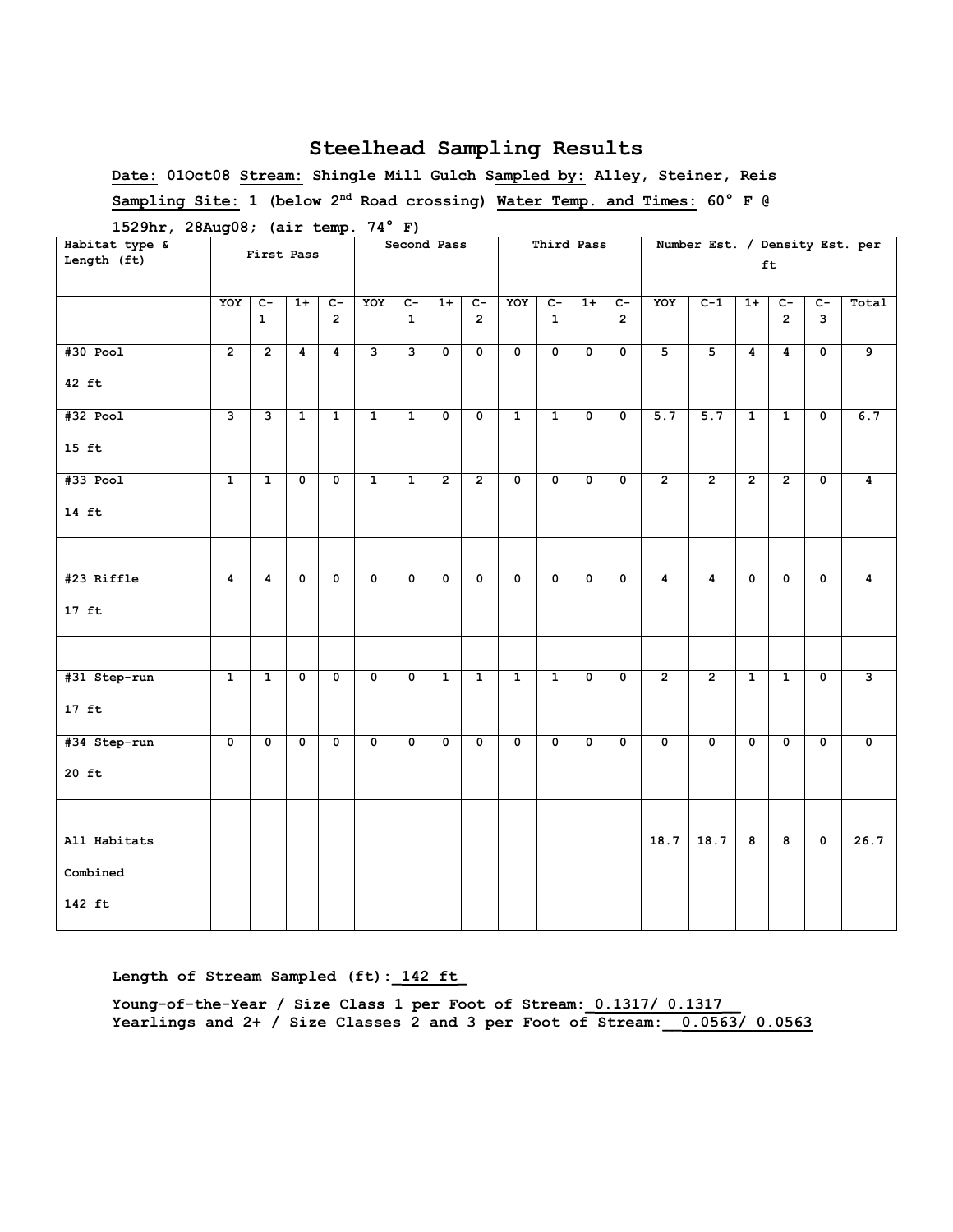**Date: 02Oct08 Stream: Shingle Mill Gulch Sampled by: Alley, Steiner, Wheeler Sampling Site: 3 (above 3rd road crossing) Water Temp. and Times: 60° F @** 

| Habitat type &  |                      | First Pass                     |                         |                         |                         | $-$ ,<br>Second Pass    |                         |                         |                         | Third Pass                     |                         |                         |                         | Number Est. / Density Est. per |                         |                        |                         |                         |
|-----------------|----------------------|--------------------------------|-------------------------|-------------------------|-------------------------|-------------------------|-------------------------|-------------------------|-------------------------|--------------------------------|-------------------------|-------------------------|-------------------------|--------------------------------|-------------------------|------------------------|-------------------------|-------------------------|
| Length (ft)     |                      |                                |                         |                         |                         |                         |                         |                         |                         |                                |                         |                         |                         |                                |                         | ft                     |                         |                         |
|                 |                      |                                |                         |                         |                         |                         |                         |                         |                         |                                |                         |                         |                         |                                |                         |                        |                         |                         |
|                 | YOY                  | $\overline{c}$<br>$\mathbf{1}$ | $1+$                    | $c-$<br>$\overline{2}$  | YOY                     | $C -$<br>$\mathbf{1}$   | $1+$                    | $c-$<br>$\overline{2}$  | YOY                     | $\overline{c}$<br>$\mathbf{1}$ | $1+$                    | $c-$<br>$\overline{2}$  | YOY                     | $C-1$                          | $1+$                    | $c-$<br>$\overline{2}$ | $C-$<br>3               | Total                   |
|                 |                      |                                |                         |                         |                         |                         |                         |                         |                         |                                |                         |                         |                         |                                |                         |                        |                         |                         |
| #51 Pool        | 5                    | $\overline{5}$                 | $\overline{\mathbf{0}}$ | $\overline{\mathbf{0}}$ | $\overline{\mathbf{0}}$ | $\overline{\mathbf{0}}$ | $\overline{\mathbf{0}}$ | $\overline{\mathbf{0}}$ | $\mathbf{1}$            | $\overline{1}$                 | 0                       | $\overline{\mathbf{0}}$ | 6.7                     | 6.7                            | $\overline{\mathbf{0}}$ | 0                      | $\overline{\mathbf{0}}$ | 6.7                     |
| $23$ ft         |                      |                                |                         |                         |                         |                         |                         |                         |                         |                                |                         |                         |                         |                                |                         |                        |                         |                         |
| $#53$ Pool      | 11                   | 11                             | $\mathbf{0}$            | $\mathbf 0$             | $\mathbf{o}$            | $\mathbf{0}$            | $\mathbf 0$             | $\mathbf{0}$            | $\mathbf{1}$            | $\mathbf{1}$                   | 0                       | $\mathbf{o}$            | 12.1                    | 12.1                           | $\mathbf 0$             | $\mathbf{0}$           | $\mathbf 0$             | 12.1                    |
| 54 ft           |                      |                                |                         |                         |                         |                         |                         |                         |                         |                                |                         |                         |                         |                                |                         |                        |                         |                         |
| #55 Pool        | 11                   | 11                             | $\mathbf{1}$            | $\mathbf{1}$            | $\mathbf{3}$            | $\mathbf{3}$            | $\mathbf 0$             | $\mathbf{0}$            | $\overline{2}$          | $\overline{2}$                 | $\mathbf 0$             | $\mathbf{o}$            | 16.5                    | 16.5                           | $\mathbf{1}$            | $\mathbf{1}$           | $\mathbf 0$             | 17.5                    |
| 43 ft           |                      |                                |                         |                         |                         |                         |                         |                         |                         |                                |                         |                         |                         |                                |                         |                        |                         |                         |
|                 |                      |                                |                         |                         |                         |                         |                         |                         |                         |                                |                         |                         |                         |                                |                         |                        |                         |                         |
| #52 Riffle      | $\overline{\bullet}$ | $\mathbf 0$                    | $\mathbf{0}$            | $\overline{\mathbf{0}}$ | $\mathbf 0$             | $\mathbf{0}$            | $\overline{\mathbf{0}}$ | $\mathbf{0}$            | $\overline{\mathbf{0}}$ | $\overline{\mathbf{0}}$        | $\overline{\mathbf{0}}$ | $\overline{\mathbf{0}}$ | $\overline{\mathbf{0}}$ | $\overline{\mathbf{0}}$        | $\mathbf{0}$            | $\mathbf 0$            | $\overline{\mathbf{0}}$ | $\overline{\mathbf{0}}$ |
| $15 \text{ ft}$ |                      |                                |                         |                         |                         |                         |                         |                         |                         |                                |                         |                         |                         |                                |                         |                        |                         |                         |
|                 |                      |                                |                         |                         |                         |                         |                         |                         |                         |                                |                         |                         |                         |                                |                         |                        |                         |                         |
| #63 Run         | $\overline{1}$       | $\overline{1}$                 | $\overline{0}$          | $\overline{0}$          | $\mathbf 0$             | $\mathbf{0}$            | $\mathbf{0}$            | $\mathbf{0}$            | $\mathbf 0$             | $\mathbf{0}$                   | $\mathbf{0}$            | $\mathbf{0}$            | $\overline{1}$          | $\overline{1}$                 | $\mathbf{0}$            | $\mathbf 0$            | $\overline{\mathbf{0}}$ | $\overline{1}$          |
| $17$ ft         |                      |                                |                         |                         |                         |                         |                         |                         |                         |                                |                         |                         |                         |                                |                         |                        |                         |                         |
|                 |                      |                                |                         |                         |                         |                         |                         |                         |                         |                                |                         |                         |                         |                                |                         |                        |                         |                         |
| All Habitats    |                      |                                |                         |                         |                         |                         |                         |                         |                         |                                |                         |                         | 36.3                    | 36.3                           | $\overline{1}$          | $\mathbf{1}$           | $\overline{0}$          | 37.3                    |
| Combined        |                      |                                |                         |                         |                         |                         |                         |                         |                         |                                |                         |                         |                         |                                |                         |                        |                         |                         |
| 152 ft          |                      |                                |                         |                         |                         |                         |                         |                         |                         |                                |                         |                         |                         |                                |                         |                        |                         |                         |

**1717hr, 28Aug08; (air temp. 72° F)**

**Length of Stream Sampled (ft):\_152 ft\_**

Young-of-the-Year / Size Class 1 per Foot of Stream: 0.2388/ 0.2388 **Yearlings and 2+ / Size Classes 2 and 3 per Foot of Stream:\_\_0.0066/ 0.0066**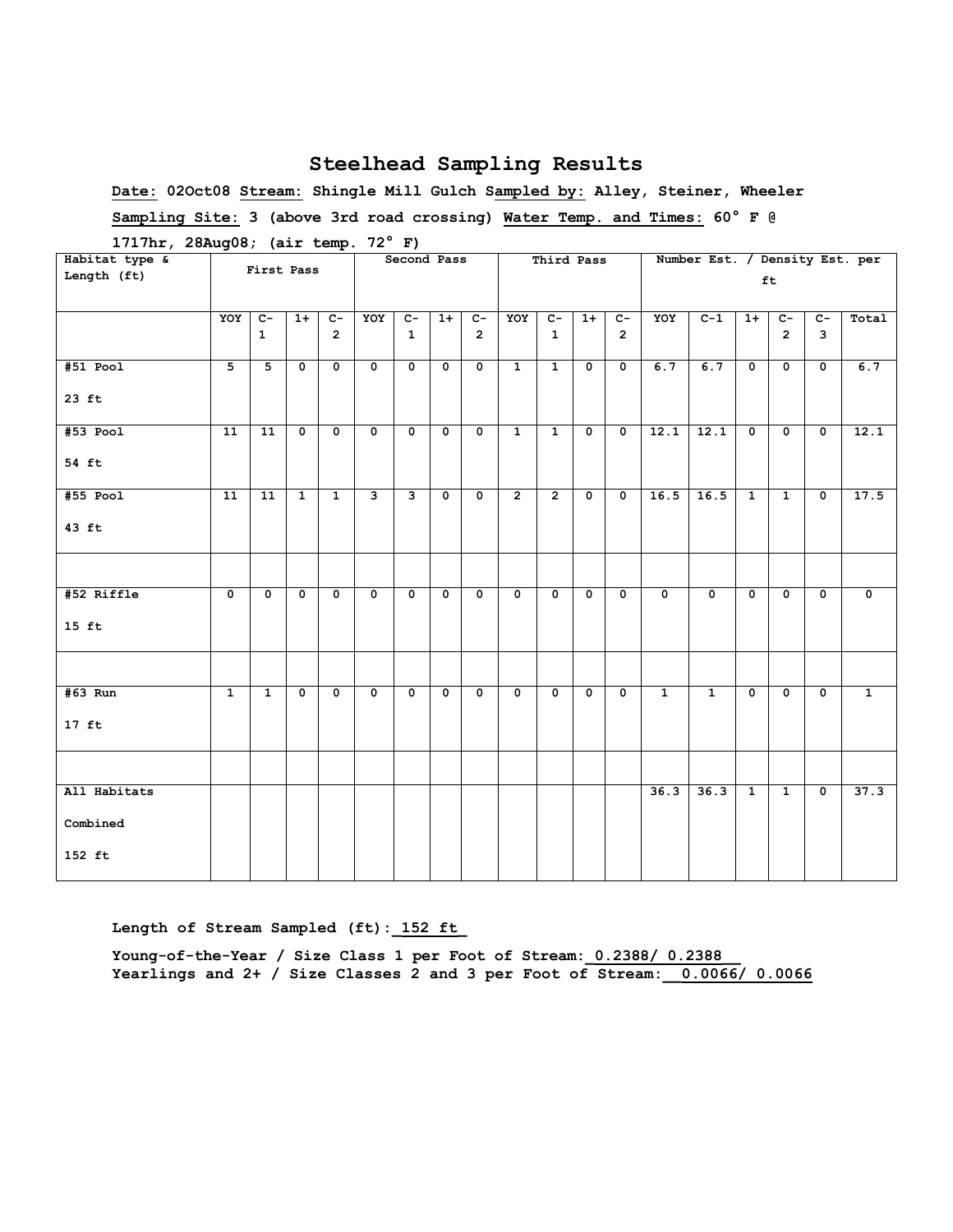**Date: 02Oct08 Stream: Browns Valley Ck Sampled by: Alley, Steiner, Wheeler Sampling Site: 1 (below diversion dam) Water Temp. and Times: 61° F @ 1723hr, 25Aug08; (air temp. 78° F).** 

| Habitat type &<br>Length (ft)      |                | First Pass            |                         |                         |                         | Second Pass             |                         |                        |                | Third Pass              |                |                         |                |                | Number Est. / Density Est. per ft |                         |                         |                 |
|------------------------------------|----------------|-----------------------|-------------------------|-------------------------|-------------------------|-------------------------|-------------------------|------------------------|----------------|-------------------------|----------------|-------------------------|----------------|----------------|-----------------------------------|-------------------------|-------------------------|-----------------|
|                                    | YOY            | $C -$<br>$\mathbf{1}$ | $1+$                    | $C -$<br>$\overline{2}$ | YOY                     | $C-$<br>$\mathbf{1}$    | $1+$                    | $C-$<br>$\overline{2}$ | YOY            | $C -$<br>$\mathbf{1}$   | $1+$           | $c-$<br>$\overline{2}$  | YOY            | $C-1$          | $1+$                              | $C-2$                   | $C-3$                   | Total           |
| $#1$ Pool<br>65 ft                 | 13             | 13                    | 8                       | 8                       | $\mathbf{3}$            | $\mathbf{3}$            | $\overline{4}$          | $\overline{4}$         | 5              | $\overline{5}$          | $\mathbf{0}$   | $\mathbf 0$             | 24.8           | 24.8           | 13.3                              | 12.2                    | 1.1                     | 38.1            |
| $#3$ Pool<br>56 ft                 | $\overline{9}$ | 9                     | $\overline{\mathbf{3}}$ | 3                       | $\overline{4}$          | $\overline{4}$          | $\overline{2}$          | $\overline{2}$         | $\overline{1}$ | $\overline{1}$          | $\mathbf{1}$   | $\overline{1}$          | 15.1           | 15.1           | 7.8                               | 5.2                     | 2.6                     | 22.9            |
|                                    |                |                       |                         |                         |                         |                         |                         |                        |                |                         |                |                         |                |                |                                   |                         |                         |                 |
| $#2$ Run<br>$13$ ft                | $\mathbf{1}$   | $\mathbf{1}$          | $\mathbf 0$             | $\mathbf{o}$            | $\overline{\bullet}$    | $\mathbf 0$             | $\mathbf{o}$            | $\mathbf 0$            | $\overline{1}$ | $\overline{1}$          | $\mathbf 0$    | $\mathbf 0$             | $\overline{2}$ | $\overline{2}$ | $\overline{\mathbf{0}}$           | $\overline{\mathbf{0}}$ | $\overline{\mathbf{0}}$ | $\overline{2}$  |
|                                    |                |                       |                         |                         |                         |                         |                         |                        |                |                         |                |                         |                |                |                                   |                         |                         |                 |
| #4 Riffle-<br>Partial<br>58 ft     | $\overline{6}$ | 6                     | $\overline{1}$          | $\overline{1}$          | $\overline{\mathbf{0}}$ | $\overline{\mathbf{0}}$ | $\overline{\mathbf{0}}$ | $\overline{0}$         | $\mathbf 0$    | $\overline{\mathbf{0}}$ | $\overline{0}$ | $\overline{\mathbf{0}}$ | $\overline{6}$ | $\overline{6}$ | $\overline{1}$                    | $\overline{1}$          | $\overline{\mathbf{0}}$ | $\overline{7}$  |
|                                    |                |                       |                         |                         |                         |                         |                         |                        |                |                         |                |                         |                |                |                                   |                         |                         |                 |
| All Habitats<br>Combined<br>192 ft |                |                       |                         |                         |                         |                         |                         |                        |                |                         |                |                         | 47.9           | 47.9           | $\overline{22.1}$                 | 18.4                    | $\overline{3.7}$        | $\overline{70}$ |

Length of Stream Sampled (ft): 192 ft

**Young-of-the-Year / Size Class 1 per Foot of Stream:\_0.2495/ 0.2495\_\_** Yearlings and 2+ / Size Classes 2 and 3 per Foot of Stream:  $0.1151/ 0.1151$